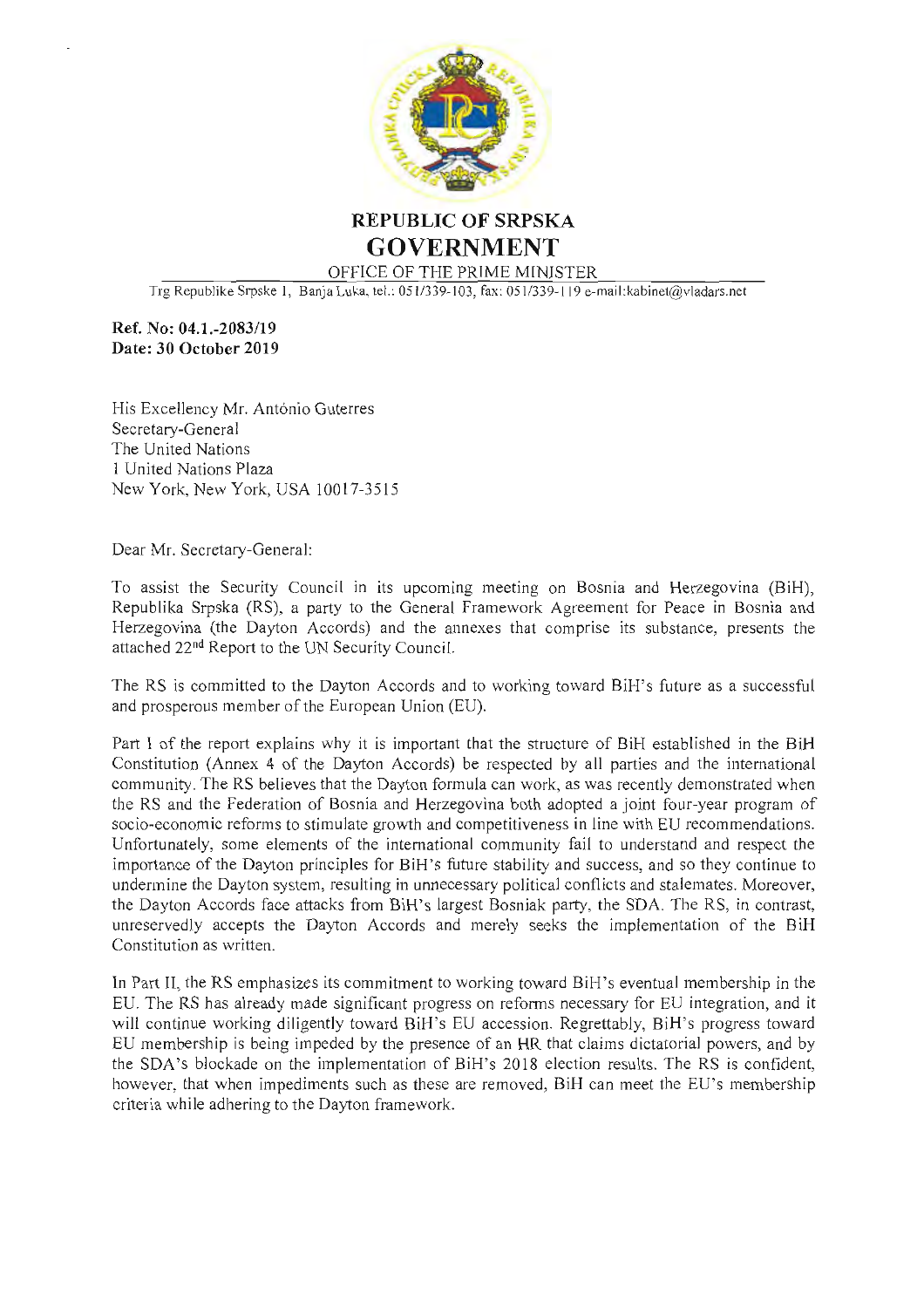Part Ill examines the SDA's continuing blockade of formation of the BiH Council of Ministers, as well as governments at other levels, since BiH's 2018 elections. The RS asks the international community to condemn the SDA's failure to respect and implement the outcome of democratic elections.

We ask that this letter and the report be distributed to the Security Council's members. Should you or any Security Council member require information beyond what is provided in the report or have any questions regarding its contents, we would be pleased to provide additional information.

Yours sincerely,

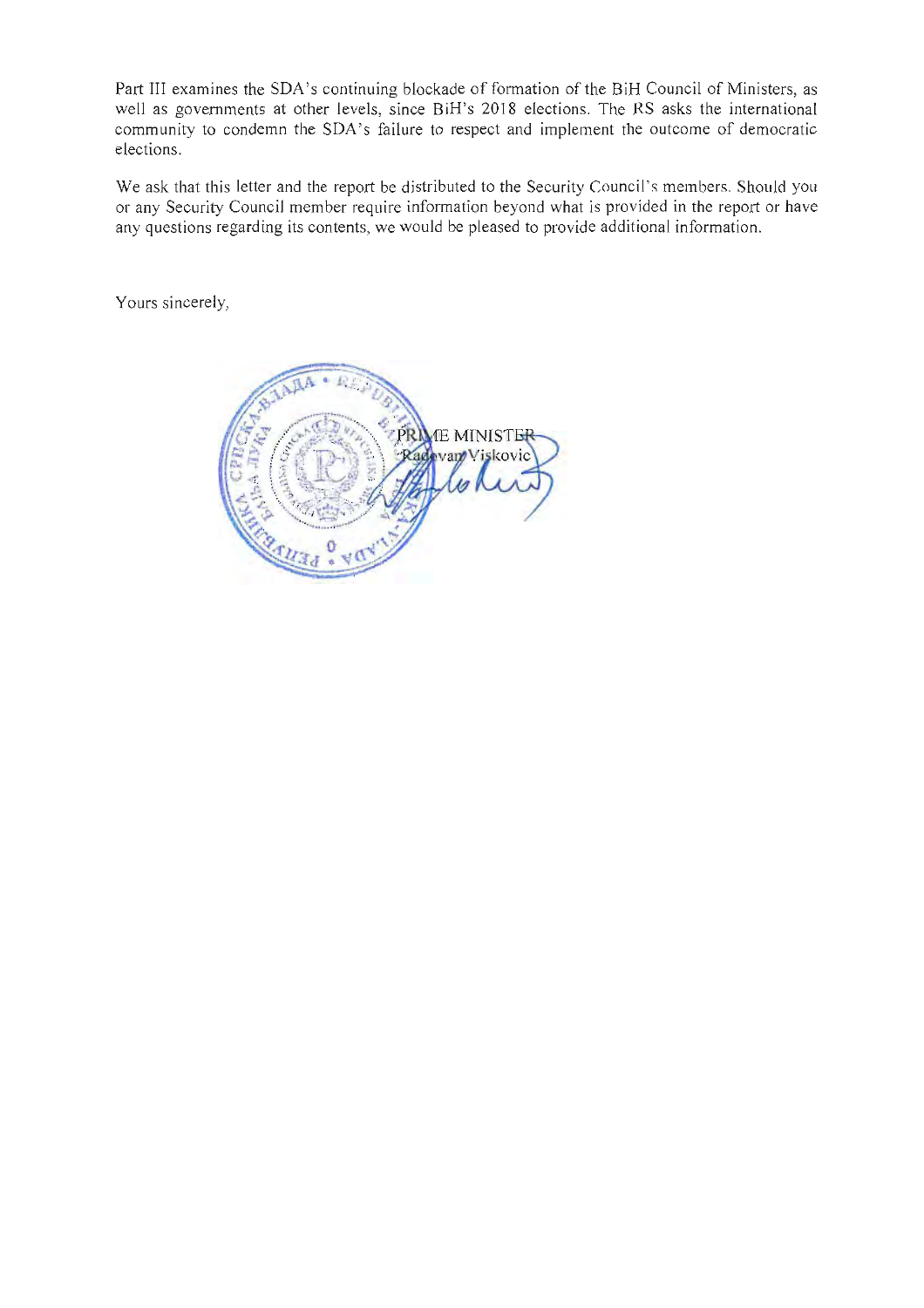**October 2019**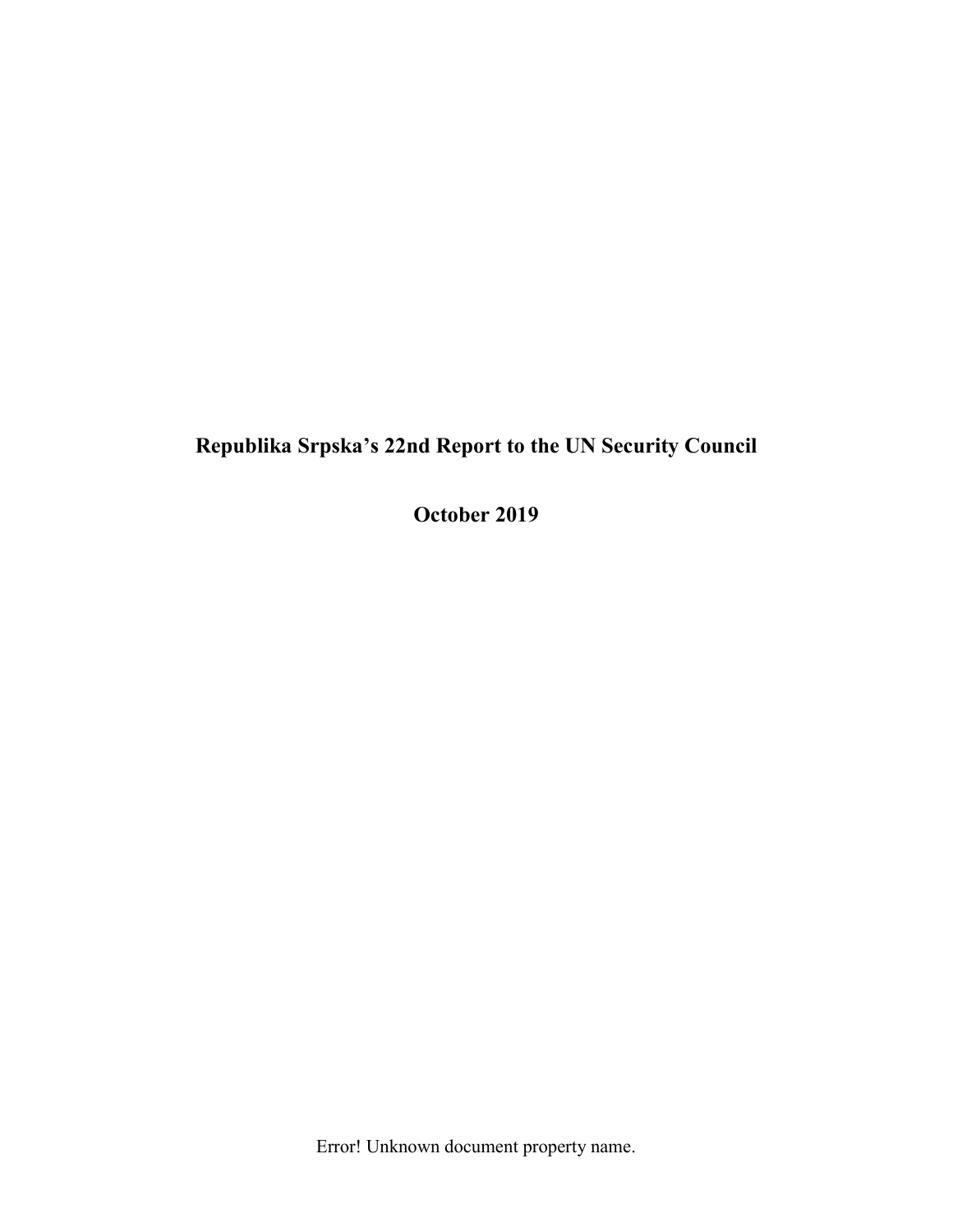# Table of Contents

| I. | BiH's Dayton structure must be respected by all parties and the international community.  3 |                                                                                                                                                                             |  |
|----|---------------------------------------------------------------------------------------------|-----------------------------------------------------------------------------------------------------------------------------------------------------------------------------|--|
|    | A.                                                                                          |                                                                                                                                                                             |  |
|    | <b>B.</b>                                                                                   |                                                                                                                                                                             |  |
|    |                                                                                             | The Dayton Accords incorporated the foundational international law principle of self-<br>1.                                                                                 |  |
|    |                                                                                             | The Dayton formula was designed to minimize political conflict, but it has not been<br>2.                                                                                   |  |
|    |                                                                                             | Threats to weaken Dayton's protections for BiH's peoples has brought discord 5<br>3.                                                                                        |  |
|    |                                                                                             | 4.                                                                                                                                                                          |  |
|    | $\mathcal{C}$ .                                                                             | Elements of the international community continually undermine and work against the                                                                                          |  |
|    |                                                                                             | Many foreign officials fail to understand or appreciate the Dayton principles.  6<br>1.                                                                                     |  |
|    |                                                                                             | The High Representative's claimed powers vastly exceed its actual legal authority<br>2.                                                                                     |  |
|    |                                                                                             | The High Representative has centralized BiH in violation of the Dayton structure,<br>3.                                                                                     |  |
|    |                                                                                             | The HR's claim that the RS has no right to submit reports to the Security Council is<br>4.<br>symptomatic of a lack of understanding and respect for the Dayton formula 8   |  |
|    |                                                                                             | The HR should disavow the illegal "Bonn Powers" and close its doors.  9<br>5.                                                                                               |  |
|    | D.                                                                                          |                                                                                                                                                                             |  |
|    |                                                                                             | The SDA's inflammatory declaration calling for the abolition of the Dayton structure<br>1.<br>in favor of a unitary state should be strongly condemned by the international |  |
|    |                                                                                             | 2.                                                                                                                                                                          |  |
|    | Ε.                                                                                          | The RS accepts and stands by Dayton, and it insists that the international community do                                                                                     |  |
| П. |                                                                                             |                                                                                                                                                                             |  |
|    | A.                                                                                          |                                                                                                                                                                             |  |
|    | <b>B.</b>                                                                                   |                                                                                                                                                                             |  |
|    | C.                                                                                          | BiH can meet the EU's membership criteria within the Dayton framework 15                                                                                                    |  |
|    | D.                                                                                          |                                                                                                                                                                             |  |
| Ш. |                                                                                             | The international community should no longer tolerate the SDA's persistent rejection of the                                                                                 |  |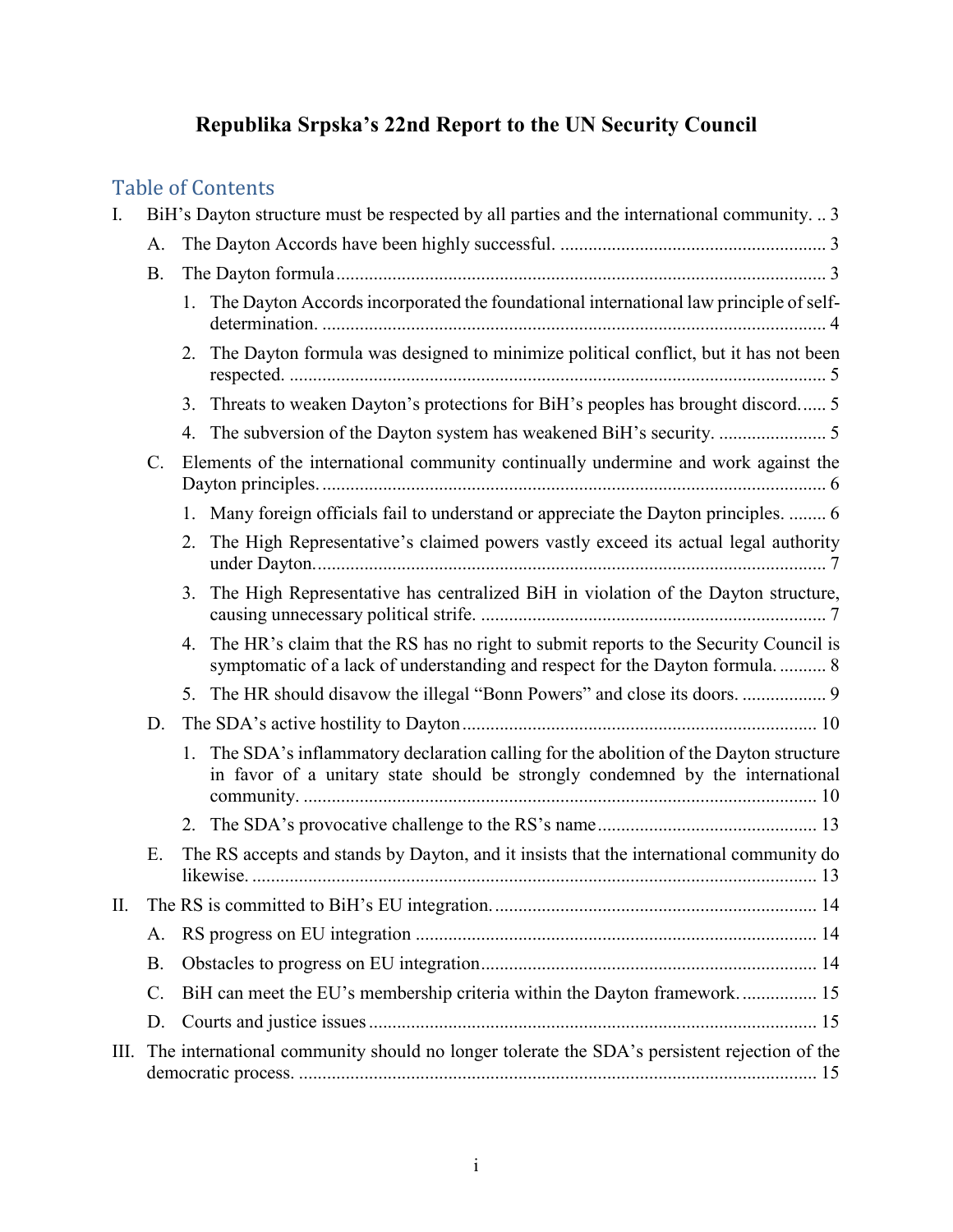| А. | The SDA is blocking formation of authorities of BiH, the Federation, and some cantons |
|----|---------------------------------------------------------------------------------------|
| В. |                                                                                       |
|    | 1. The SDA set an impossible condition as a pretext to prevent forming BiH-level      |
|    | 2. The RS supports cooperation with NATO but opposes BiH's NATO membership.           |
|    |                                                                                       |
|    | 4. EU integration is unrelated to, and unaffected by, NATO membership 18              |
| C. |                                                                                       |
| D. |                                                                                       |
| Ε. |                                                                                       |
| F. |                                                                                       |
|    |                                                                                       |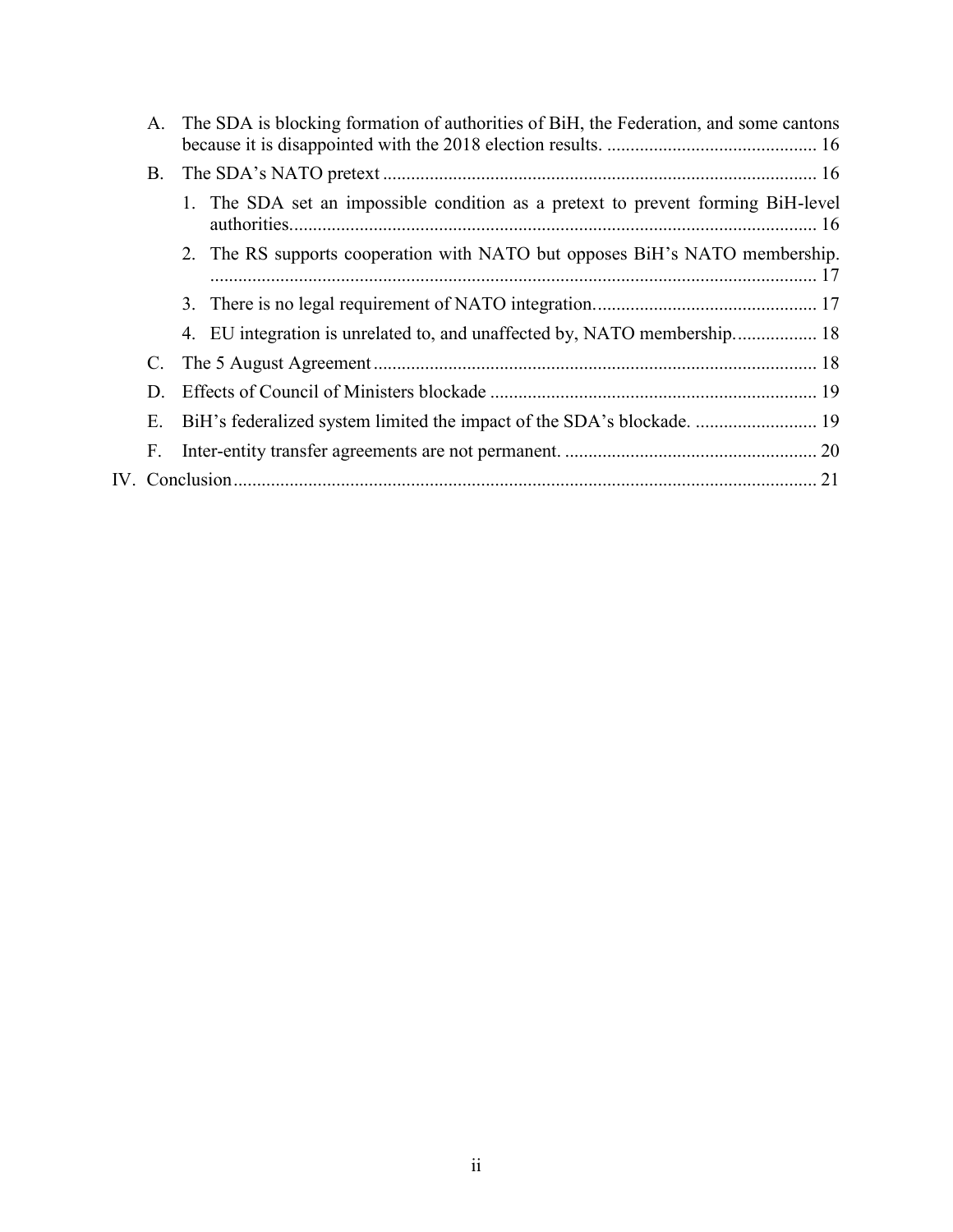#### **Introduction and Executive Summary**

Republika Srpska (RS), a party to the treaties that make up the 1995 Dayton Peace Accords and one of the two Entities that make up Bosnia and Herzegovina (BiH), is pleased to submit this 22nd Report to the UN Security Council.

Part I of the report explains why the structure of BiH established in the BiH Constitution (Annex 4 of the 1995 Dayton Accords) must be respected by all parties and the international community. The Dayton Accords have been highly successful at bringing a durable peace to BiH, largely because the democratic constitutional system they established respects the rights of BiH's two Entities and three constituent peoples.

The Accords created a formula for stability and democratic governance in a country with deep ethnic divisions by incorporating the foundational international law principle of selfdetermination. The Dayton formula minimized political conflict by leaving most administrative competences to the Entities. When the Entities are left to exercise the autonomy granted to them under the Dayton Accords, they are fully capable of cooperating to advance reforms in a cooperative manner, as demonstrated by the recent adoption of coordinated socio-economic reforms by both the RS and the Federation of Bosnia and Herzegovina; however, years of misguided and unconstitutional centralization led by the international High Representative (HR) has undermined the Dayton formula. Threats to the Constitution's protections for BiH's constituent peoples undermine inter-ethnic trust and understanding, and the HR's unconstitutional centralization of security and intelligence matters has hurt BiH's security.

Unfortunately, some elements of the international community fail to appreciate the importance of the Dayton principles for BiH's future stability and success, and so they continue to undermine the Dayton system. The HR continues to claim dictatorial authority over BiH that conflicts with his strictly limited responsibilities laid out in Annex 10 of the Dayton Accords. In addition, over the years, the HR has used its claimed dictatorial authority to centralize BiH in violation of the Dayton system, causing unnecessary political strife and insecurity among the constituent peoples. HR Valentin Inzko's outlandish claim that it is illegal for the RS to submit reports to the Security Council, made following the submission of the RS's previous report to the Security Council, exemplifies the HR's disrespect for the Dayton formula. For all of these reasons, among others, the HR should close its doors.

In addition to threats from elements of the international community, the Dayton Accords face attacks from BiH's largest Bosniak party, the SDA. In September, the SDA adopted an extremist declaration calling for the complete abolition of the Dayton structure—including the Entities and the protections for constituent peoples—in favor of a unitary state. Earlier this year, the SDA also announced that it would ask the BiH Constitutional Court to declare the RS's name unconstitutional, an initiative aimed at undermining the constitutional status of the RS.

The RS, in contrast to the SDA and the HR, unreservedly accepts the Dayton Accords and merely seeks the implementation of the BiH Constitution as written.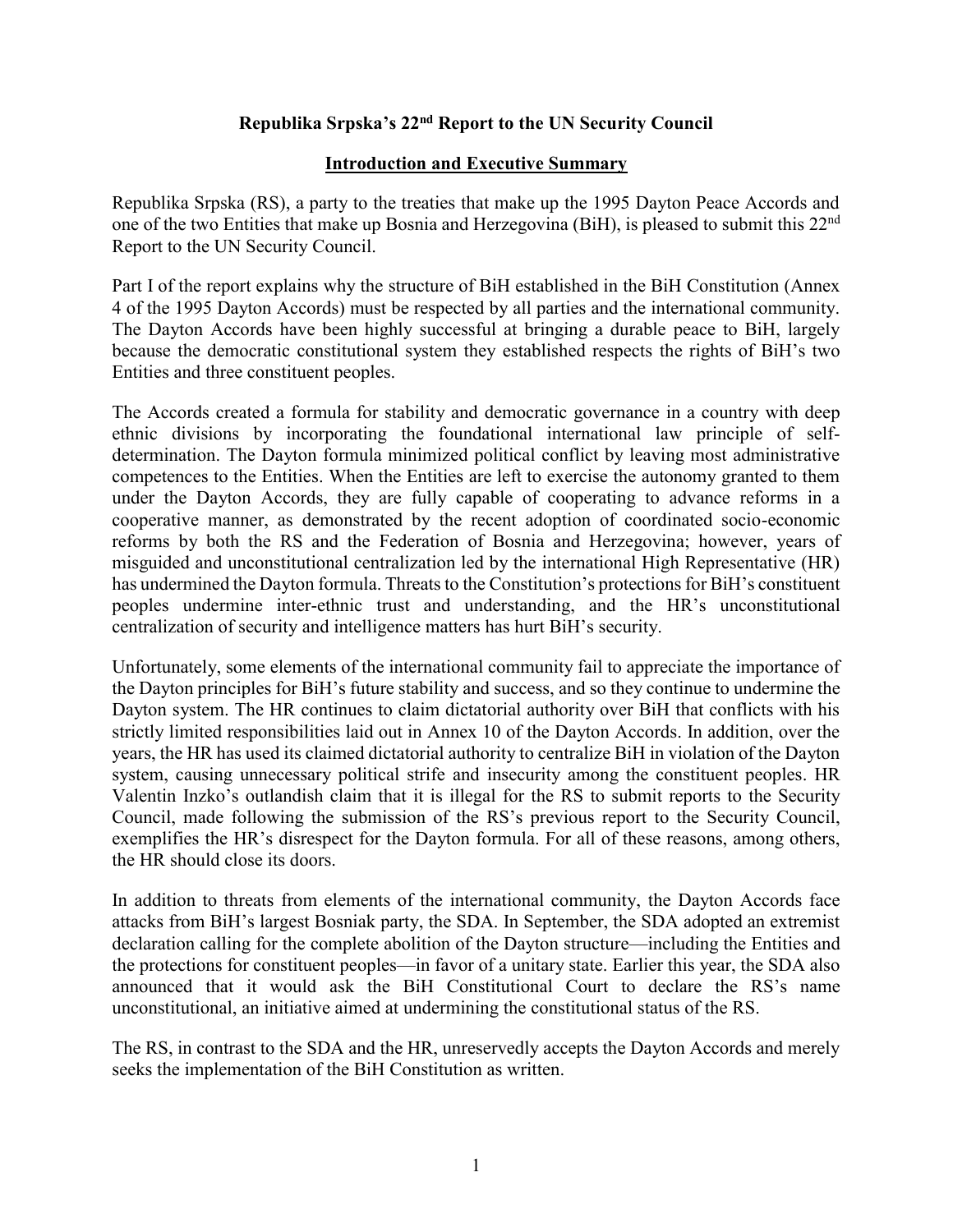In Part II of this report, the RS emphasizes its progress and commitment to working toward BiH's eventual membership in the EU. The RS welcomed the Opinion of the European Commission (EC) on the application of BiH for EU membership, which it received in May, and it will continue working diligently toward BiH's EU accession. The RS has already made significant progress on EU integration, including by harmonizing regulations with the EU's acquis and implementing economic reforms and anti-corruption measures.

Unfortunately, BiH's progress toward EU membership is being impeded by the presence of an HR that claims dictatorial powers and the SDA's blockade on the formation of authorities. The RS has no doubt, however, that when impediments such as these are removed, BiH can meet the EU's membership criteria while adhering to the Dayton framework. The RS agrees with the EU that major reforms are necessary to BiH's courts and justice system, including the replacement of the foreign judges on the BiH Constitutional Court with BiH citizens.

Part III of the report calls for the international community to condemn the SDA's continued rejection of the Democratic process. Since BiH's October 2018 national elections, the SDA has been blocking formation of the BiH Council of Ministers and as well as the governments of the Federation and some of the Federation's cantons. As a pretext to block formation of the BiH Council of Ministers, the SDA set an impossible precondition—support for submitting an Annual National Program (ANP) to NATO, which is a key step toward membership. The SDA knows that this condition is unrealistic because the RS National Assembly has voted overwhelmingly for military neutrality. The RS is not anti-NATO and actively supports and engages in cooperation with the alliance, but it opposes BiH's membership. Contrary to the claims of some supporters of NATO membership, there is no legal requirement whatsoever for BiH's NATO integration, nor is there any connection between BiH's NATO status and its goal of EU membership.

BiH's federalized system, thankfully, has limited the detrimental impact of the blockade at the BiH level. In light of the BiH-level dysfunction exemplified by the SDA's blockade, it is natural for the Entities to reassess whether it is practical and desirable to continue giving consent for BiH to exercise competences not assigned to it by the BiH Constitution.

The RS is committed to the Dayton Accords and to working toward BiH's future as a member of the European Union (EU).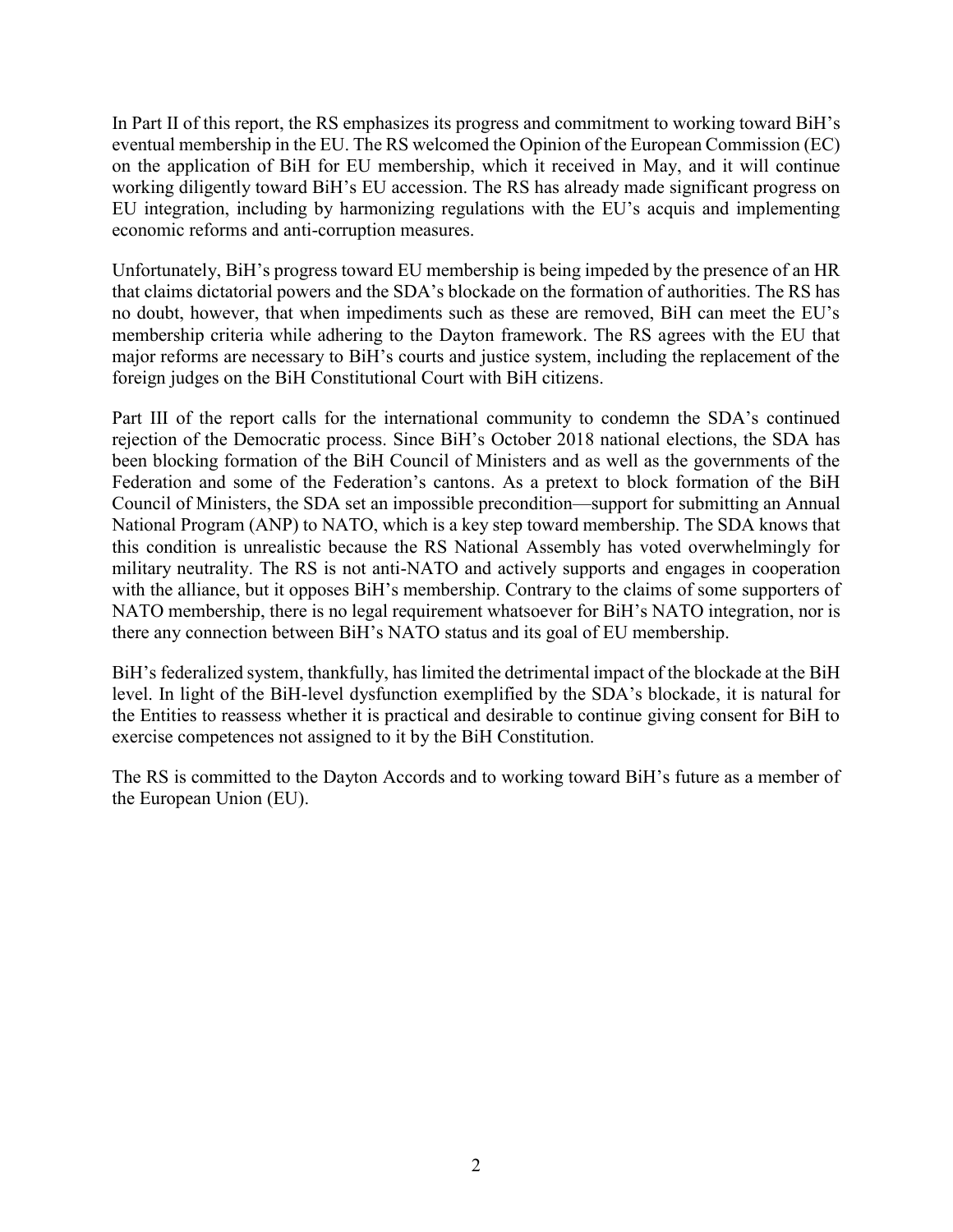### **I. BiH's Dayton structure must be respected by all parties and the international community.**

## **A. The Dayton Accords have been highly successful.**

As the Dayton Accords approach their  $25<sup>th</sup>$  anniversary next year, it is time for the  $1_{\ldots}$ international community and all Dayton parties to affirm their support for the structure established by the BiH Constitution (Annex 4 of the Dayton Accords), which has been successful in bringing peace to BiH and sustaining it for so many years. Contrary to many predictions, BiH has neither returned to war nor seen any significant ethnic violence since Dayton. Although BiH politics is marked by divisive rhetoric—as in most open democracies—differences are resolved peacefully and lawfully. BiH has rebuilt and recovered from the war, joined the Council of Europe, and entered into a Stabilization and Association Agreement with the European Union. Its GDP per capita has more than quadrupled since 2000, and it is continuing to grow.

 $2.$ The key reason for Dayton's success is its respect for BiH's two Entities and three constituent peoples. As the late American diplomat Richard Holbrooke said in 2007, "Bosnia is a federal state. It has to be structured as a federal state. You cannot have a unitary government, because then the country would go back into fighting. And that's the reason that the Dayton agreement has been probably the most successful peace agreement in the world in the last generation, because it recognized the reality."<sup>1</sup>

 $3<sub>1</sub>$ The Entities are able to work cooperatively together when given space to negotiate with each other internally. The RS and the Federation, for example, recently adopted a joint four-year program of socio-economic reforms to stimulate growth and competitiveness in line with EU recommendations.<sup>2</sup> The agreement on the joint program was welcomed across the political spectrum in BiH and in the international community. This is the way Dayton was supposed to work, and can work.

That is not to say BiH is functioning smoothly today. The BiH level of administration, in 4. particular, has become extremely dysfunctional. The reason for that dysfunction, however, is not Dayton. On the contrary, the reason is the refusal by key members of the international community as well as BiH's main Bosniak party, the SDA, to accept Dayton. Once BiH implements Dayton as written and the international community and the SDA finally accept BiH's Dayton structure, BiH will become a much more functional and successful polity.

### **B. The Dayton formula**

5. The Dayton Accords did not just end the war; they also created a formula for stability and democratic governance in a country with deep ethnic divisions. Too often, foreign officials mistake

 $\overline{a}$ <sup>1</sup> *Holbrooke: Kosovo Independence Declaration Could Spark Crisis, Council on Foreign Relations, 5 Dec.* 2007 (available at [cfr.org/kosovo/holbrooke-kosovo-independence-declaration-could-spark](http://www.cfr.org/kosovo/holbrooke-kosovo-independence-declaration-could-spark-crisis/p14968)[crisis/p14968\)](http://www.cfr.org/kosovo/holbrooke-kosovo-independence-declaration-could-spark-crisis/p14968).

<sup>2</sup> *Rival Bosnia regions agree to joint program of EU-related reforms*, Reuters, 10 Oct. 2019.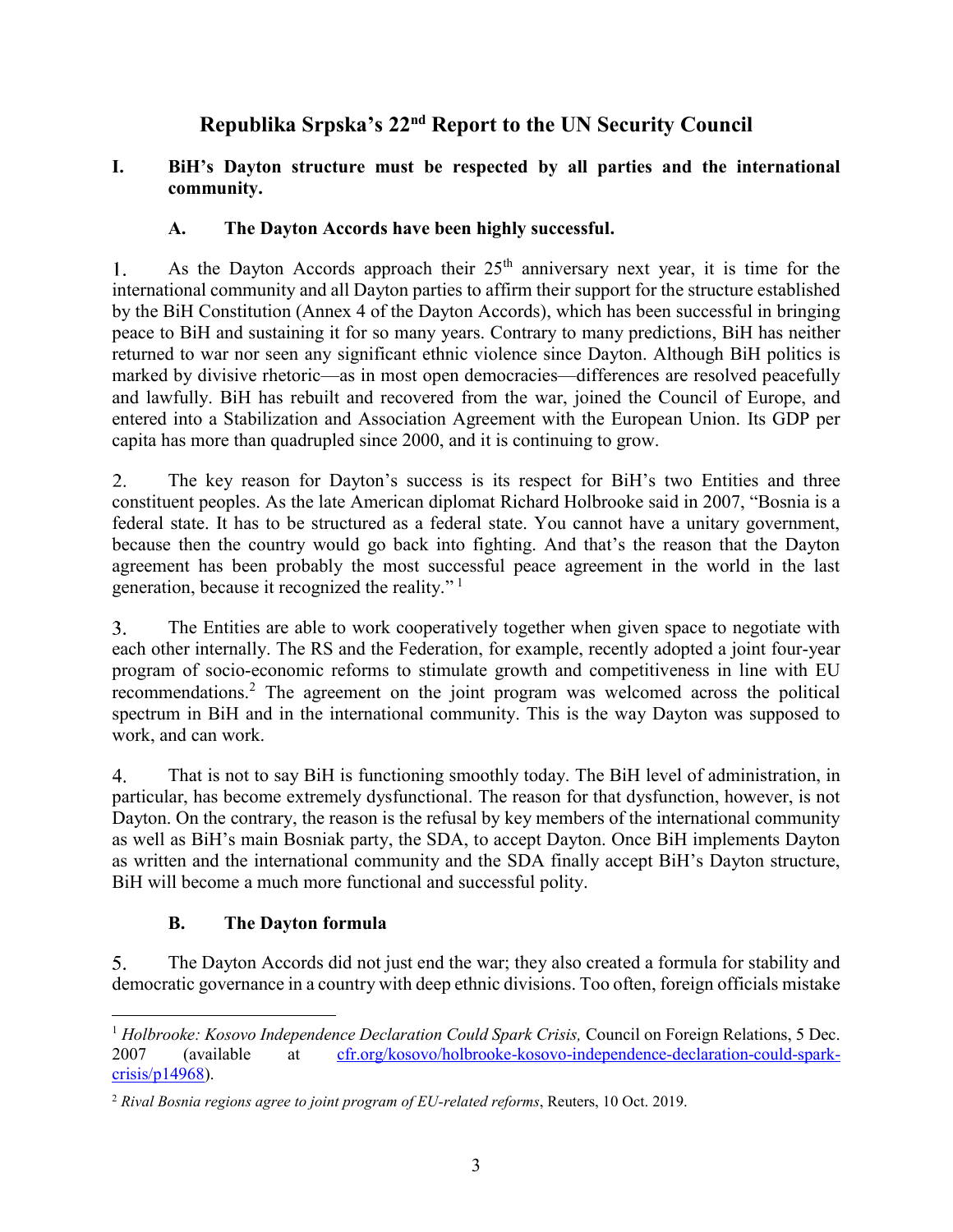the checks and balances built into the Dayton formula as obstacles rather than important safeguards.

#### **1. The Dayton Accords incorporated the foundational international law principle of self-determination.**

6. Dayton was not merely a temporary cease-fire or an expedient, an exercise in realpolitik. Rather, it was an articulation and implementation of foundational principles of international law, key among them the right of self-determination. Rights of self-determination animate the entire structure of the Dayton Accords.

Dayton's General Framework Agreement provides in its first article, "The Parties shall  $7.$ conduct their relations in accordance with the principles set forth in the United Nations Charter, as well as the Helsinki Final Act and other documents of the Organization for Security and Cooperation in Europe." Among the "Purposes of the United Nations" identified in the UN Charter is "To develop friendly relations among nations based on respect for the principle of equal rights and self-determination of peoples." In addition, Article 55 of the UN Charter calls for "respect for the principle of equal rights and self-determination of peoples." The Helsinki Final Act<sup>3</sup> and the OSCE's Charter of Paris for a New Europe also recognize a right of self-determination of peoples.

8. The BiH Constitution provides, "Bosnia and Herzegovina shall remain or become party to the international agreements listed in Annex I to this Constitution." 4 It also provides, "*The enjoyment of the rights and freedoms provided for in this Article or in the international agreements listed in Annex I to this Constitution shall be secured to all persons in Bosnia and Herzegovina* without discrimination on any ground such as sex, race, color, language, religion, political or other opinion, national or social origin, association with a national minority, property, birth or other status."<sup>5</sup> Among the agreements listed in Annex I are the 1966 International Covenant on Civil and Political Rights (ICCPR) and the 1966 Covenant on Economic, Social and Cultural Rights (ICESCR). Both the ICCPR and the ICESCR provide for a right of self-determination of peoples in their very first article.

9. Thus it is clear that the Dayton Peace Accords, including the BiH Constitution, incorporate many of the key international agreements articulating the right of self-determination. It is this principle that underlies the constitutional structure and protections found in the Dayton Accords

 $10.$ The RS recognizes that the right to self-determination is not an absolute right that operates in isolation from other principles of international law. It understands that in the context of BiH, self-determination is to be preserved and protected in accordance with the terms of the Dayton Accords, not by subverting or rejecting the Dayton formula. Dayton preserves the right of selfdetermination by leaving BiH's Entities broad autonomy and establishing mechanisms to protect BiH's three constituent peoples.

 $\overline{a}$ <sup>3</sup> Helsinki Final Act, Art. VIII.

<sup>4</sup> BiH Constitution, Art. II (7).

<sup>5</sup> BiH Constitution, Art. II (4) (emphasis added).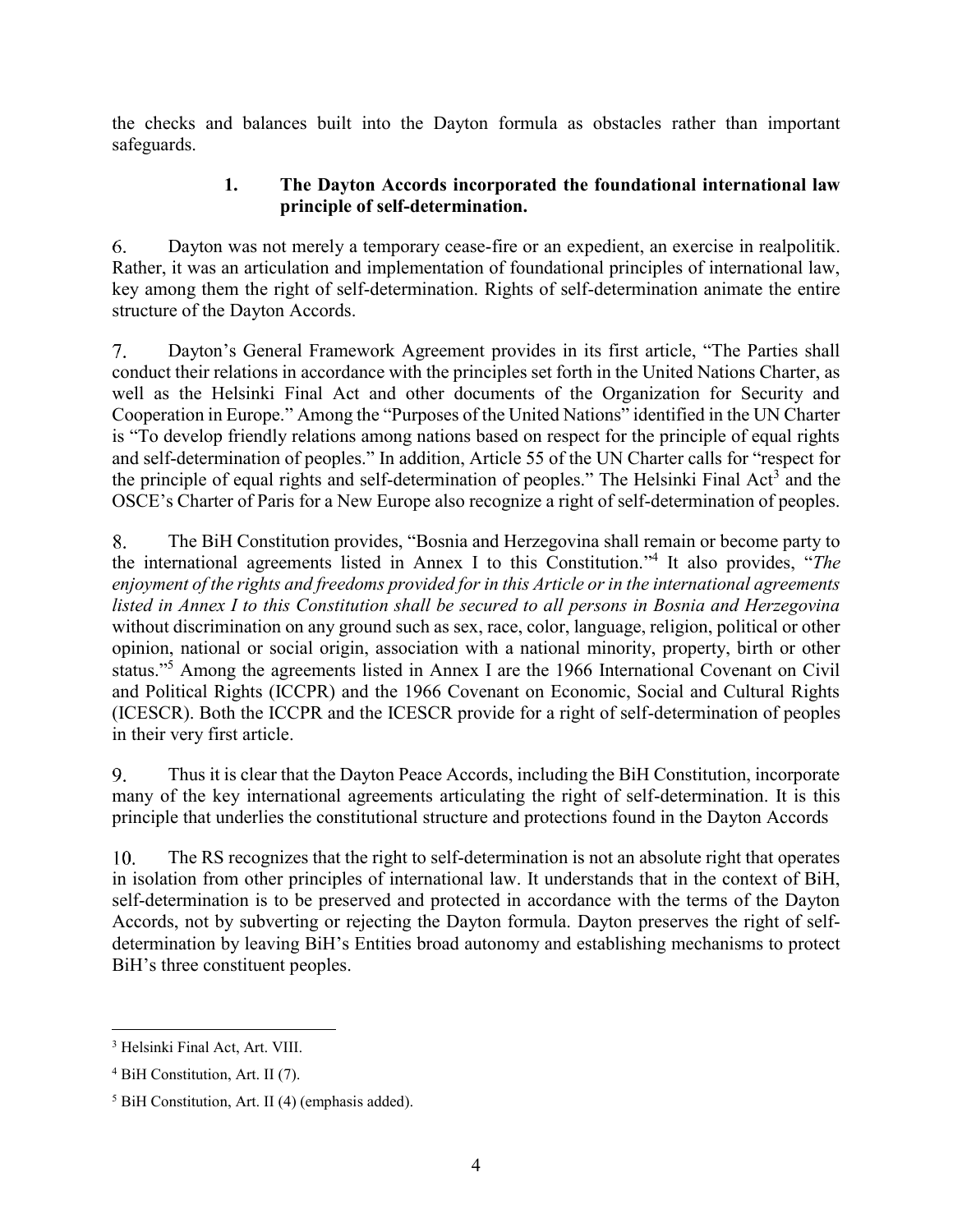11. The Dayton principles hold that constituent peoples must be guaranteed rights, protections, a voice in governance, and a measure of political autonomy in recognition of their right to selfgovernance. These Dayton principles prevent a centralization of power into the hands of any one people, region, or political party.

### **2. The Dayton formula was designed to minimize political conflict, but it has not been respected.**

Problems achieving state-level consensus are inherent in a multinational country like BiH. 12. The BiH Constitution alleviated that problem by strictly limiting the BiH level's competences, thus minimizing the scope of contentious decisions required at the BiH level. The BiH Constitution enumerates ten responsibilities of BiH institutions<sup>6</sup> and provides, "All governmental functions and powers not expressly assigned in this Constitution to the institutions of Bosnia and Herzegovina shall be those of the Entities."<sup>7</sup> Unfortunately, the unconstitutional centralization of competences led by the High Representative sabotaged this design. Such centralization has resulted in the frequent deadlocks and crises that have marked BiH-level governance in recent years.

#### **3. Threats to weaken Dayton's protections for BiH's peoples has brought discord.**

 $13.$ The Dayton constitutional system is designed to protect each of BiH's three peoples from domination by one or more other peoples. Such protections are necessary not just to ensure peace and stability, but also to allow BiH's peoples to break down inter-ethnic barriers and work cooperatively together. Only when BiH's peoples each feel secure from domination by the others are they able to build trust and work across ethnic lines toward common goals.

14. Attempts by one people to dominate another cause distrust and discord between peoples. Inter-ethnic cooperation becomes almost impossible when a people feels under siege.

15. The SDA's recent declaration, described in part II, below, which calls for a single "Bosnian" identity as well as abolition of the Entities and other protections for BiH's peoples, predictably provoked heated reactions from Serbs and Croats and dealt a damaging blow to interethnic trust and understanding. Any effort by the majority people to tell other peoples that they cannot identify with their history and heritage makes them adhere to them all the more tenaciously. Only when all major parties accept BIH's ethnic diversity and the Dayton protections for constituent peoples will BiH's peoples be able to rebuild inter-ethnic trust.

## **4. The subversion of the Dayton system has weakened BiH's security.**

 $16.$ The BiH Constitution leaves security and intelligence matters to the Entities. Ignoring this fact, the High Representative ordered the enactment of a law establishing the Intelligence and Security Agency of BiH and forbidding all "other civilian intelligence-security structures." Giving

 $\overline{a}$ <sup>6</sup> BiH Constitution, Art. III (1).

<sup>&</sup>lt;sup>7</sup> BiH Constitution, Art. III  $(3)(a)$ .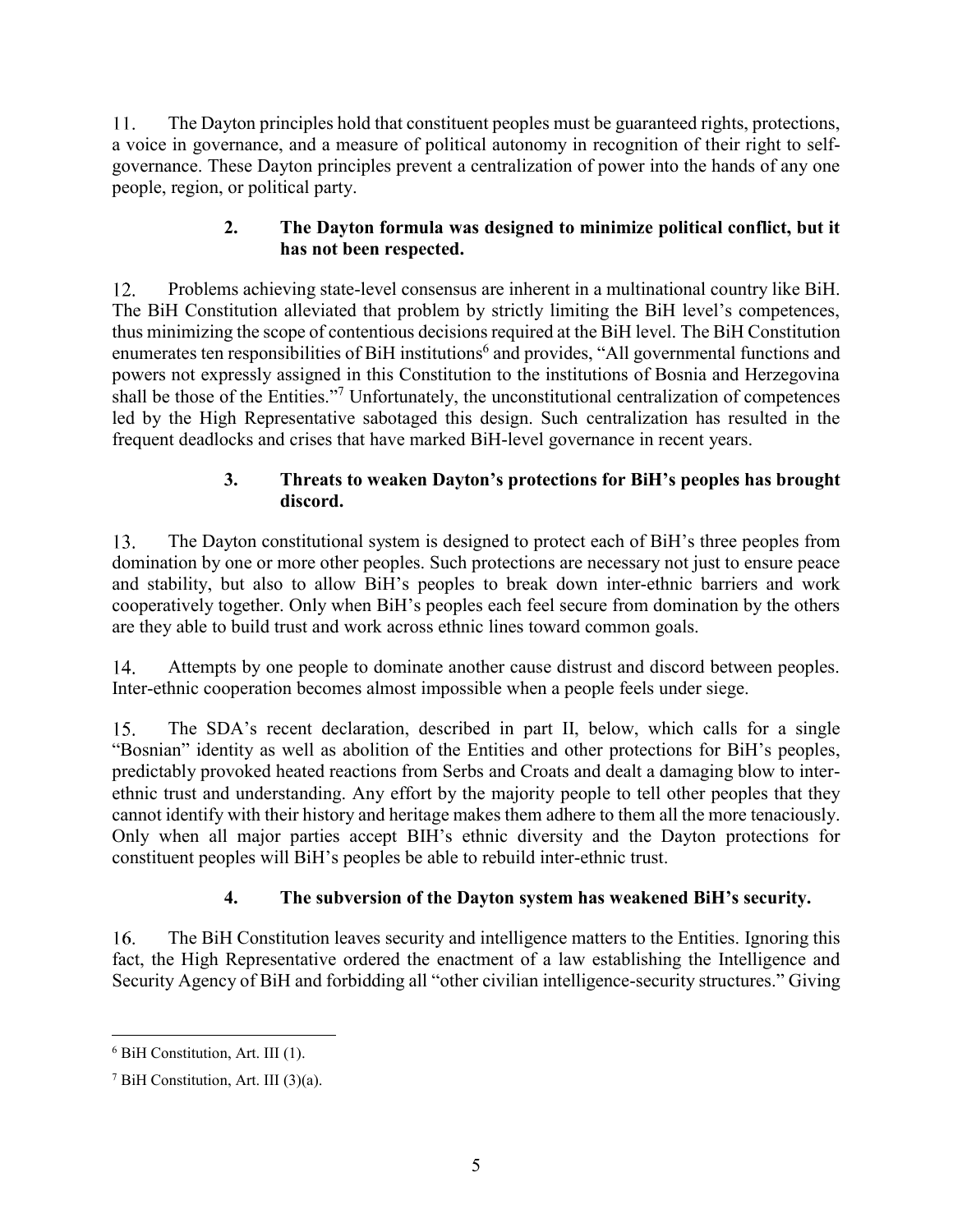all security and intelligence authority to the BiH level has undermined BiH's security.

17. BiH-level institutions have long failed to treat the threat of radical Islamic terrorism with the seriousness it warrants. The SDA, as detailed in a 2016 RS paper submitted to the UN Security Council,<sup>8</sup> is an Islamist party that over the years has helped turn BiH into a safe haven for jihadists. Germany's *Der Spiegel* has written, "German investigators believe there are around a dozen places in Bosnia where Salafists—followers of a hardline Sunni interpretation of Islam—have assembled radicals undisturbed by the authorities."<sup>9</sup>

As Radio Free Europe/Radio Liberty observed, "There are countless examples of local 18. authorities in Bosnia failing to act properly against Islamic extremism."<sup>10</sup> BiH has also had Europe's highest per-capita rates of citizens who left to join ISIS. On 11 April 2019, German authorities deported three BiH nationals suspected of plotting terrorist attacks for ISIS.<sup>11</sup>

 $19<sub>1</sub>$ The BiH-level justice system—another derogation from the Constitution forced on BiH by the High Representative—has handed down amazingly lenient sentences, usually involving no prison time, to returned ISIS fighters. As the U.S. State Department wrote in its BiH country report on terrorism in 2018, "Foreign terrorist fighters frequently received sentences below the minimum prescribed by the BiH criminal code."<sup>12</sup>

20. The RS Interior Ministry does everything it can to reduce the growing Islamist terrorist threat in the region. It cooperates closely with other security services. For example, the RS Interior Ministry's Special Anti-Terrorist Unit has engaged in training exercises with US Navy SEALs and other special operations personnel. In April 2019, members of the Special Anti-Terrorist Unit travelled to the United States for training on legal aspects of countering terrorism. While the RS is committed to fighting terrorism, its ability to do so is limited by the centralization of security and intelligence competences at the BiH level.

### **C. Elements of the international community continually undermine and work against the Dayton principles.**

#### **1. Many foreign officials fail to understand or appreciate the Dayton principles.**

21. The international community has too often failed to understand the importance of the Dayton Principles—the importance of the federated structure and the checks and balances—for peace, stability, and prosperity in BiH.

 $\overline{a}$ <sup>8</sup> How Bosnia and Herzegovina Has Become a Terrorist Sanctuary, Attachment to [Republika Srpska's 16](http://www.bihdaytonproject.com/wp-content/uploads/2016/10/16th-Report-to-UNSC-27-Oct-English.pdf)<sup>th</sup> Report to [the UN Security Council,](http://www.bihdaytonproject.com/wp-content/uploads/2016/10/16th-Report-to-UNSC-27-Oct-English.pdf) Oct. 2016.

<sup>9</sup> Walter Mayr, *Sharia Villages: Bosnia's Islamic State Problem*, DER SPIEGEL, 5 Apr. 2016.

<sup>&</sup>lt;sup>10</sup> Nenad Pejic, *Wahhabist Militancy in Bosnia Profits from Local and International Inaction*, JAMESTOWN TERRORISM MONITOR 9, Issue 42, 17 Nov. 2011.

<sup>11</sup> *Germany deports three Bosnians suspected of plotting terrorist attacks*, N1, 11 Apr. 2019.

<sup>&</sup>lt;sup>12</sup> U.S. Department of State, Country Reports on Terrorism 2017, 19 Sept. 2018.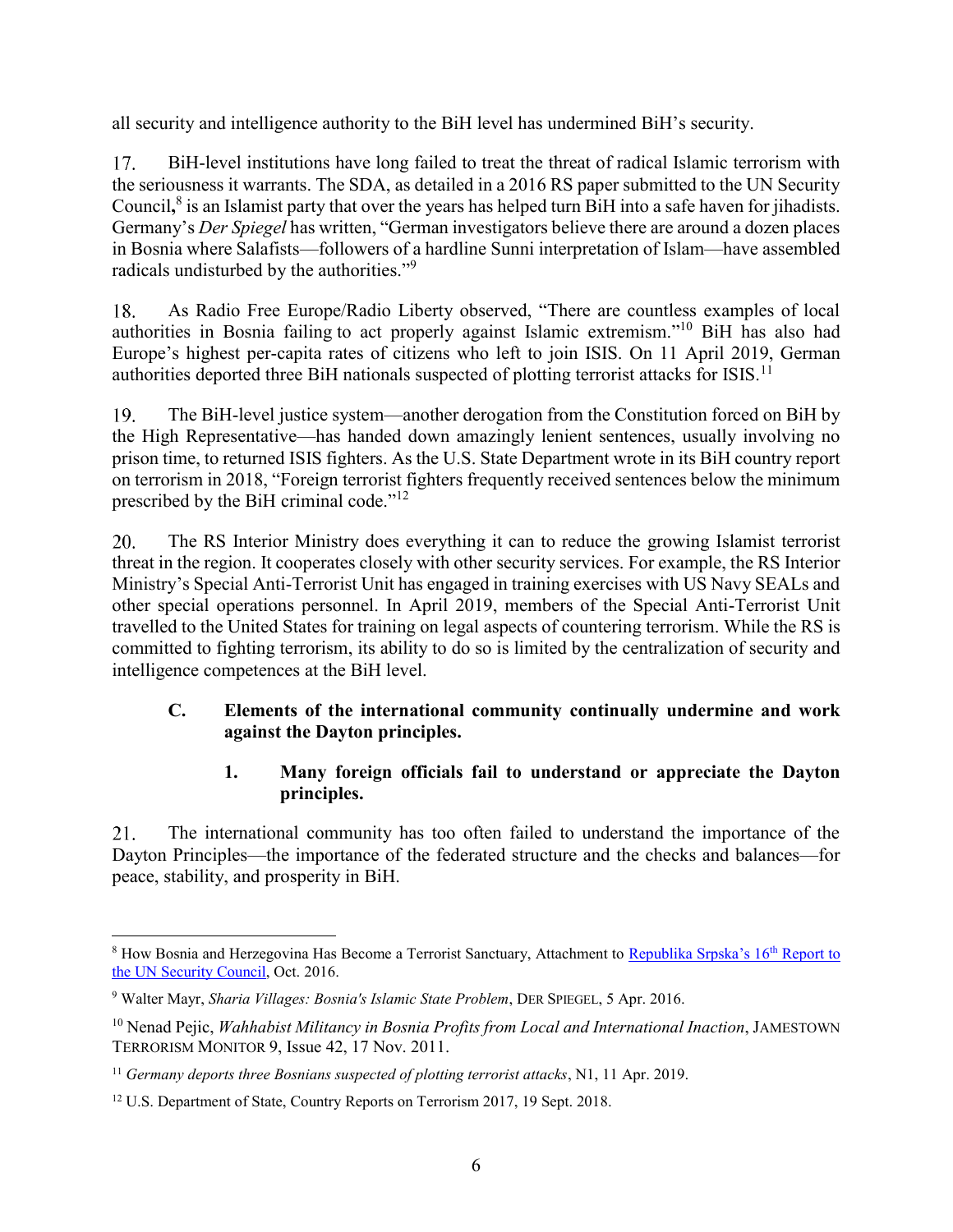22. There seems to be a persistent misconception in the international community that federalism leads to weak governance in BiH. The success of federal systems throughout Europe and globally in countries like Germany. Switzerland, and the United States shows that this is not true—and, in many cases, is the very opposite of the truth. Often, it is the allowances for regional autonomy that are accommodated in a federal structure that allow different groups to form successful unions.

23. International officials sometimes speak as if the Dayton constitutional system is merely a series of temporary measures. In September, for example, U.S. Special Representative for the Western Balkans Matthew Palmer said, "The Dayton Agreement was never meant to be a fixed framework, but rather a changing framework."<sup>13</sup> Comments like these, even if made with the best intentions, only serve to embolden the SDA to seek abolition of the Entities and the other Dayton protections for BiH's constituent peoples, and cause other groups guaranteed a measure of protection and autonomy under Dayton to feel threatened, and to react accordingly.

 $24.$ The efforts of the HR and certain foreign powers intervening in BiH affairs to make BiH into a polity that they could more easily manage and control, by attempting to force centralization of political power even when it was in direct contravention of the Constitution, has instead led to today's paralysis at the BiH level.

### **2. The High Representative's claimed powers vastly exceed its actual legal authority under Dayton.**

25. As explained in detail in Attachment 1 to this report, *The Illegality of the Bonn Powers*, the so-called "Bonn powers," which the international HR claims empower it to impose laws and punish individuals by simple edict, are manifestly unlawful. The Dayton Accords, which are the sole source of the HR's lawful authority, cannot reasonably be interpreted to give the HR such dictatorial power. Neither the Peace Implementation Council—an ad hoc group of countries with no legal authority over BiH—nor the UN Security Council have ever bestowed on the HR legal authority beyond its mandate under the Dayton Accords.

26. Annex 10 of the Dayton Accords defines a strictly limited mandate for the HR, authorizing it to engage in such activities as to "[m]onitor," "[m]aintain close contact with the Parties," "[f]acilitate," "[p]articipate in meetings," and "[r]eport." The HR's mandate does not include any suggestion of the authority to make decisions binding on governments and BiH citizens. Moreover, the Bonn powers' use violates the right to self-determination of BiH's peoples and the human rights of BiH citizens under important binding treaties.

The HR's exercise of the Bonn powers was lawless, weakened respect for civic institutions, 27. sowed seeds of discord, and was a significant cause of the detrimental effects that have arisen as a result of the recent political paralysis at the BiH level.

### **3. The High Representative has centralized BiH in violation of the Dayton structure, causing unnecessary political strife.**

 $\overline{a}$ <sup>13</sup> *Bo Trumpov pisatelj trilerjev uredil razmere na Balkanu?*, Delo, 2 Sep. 2019.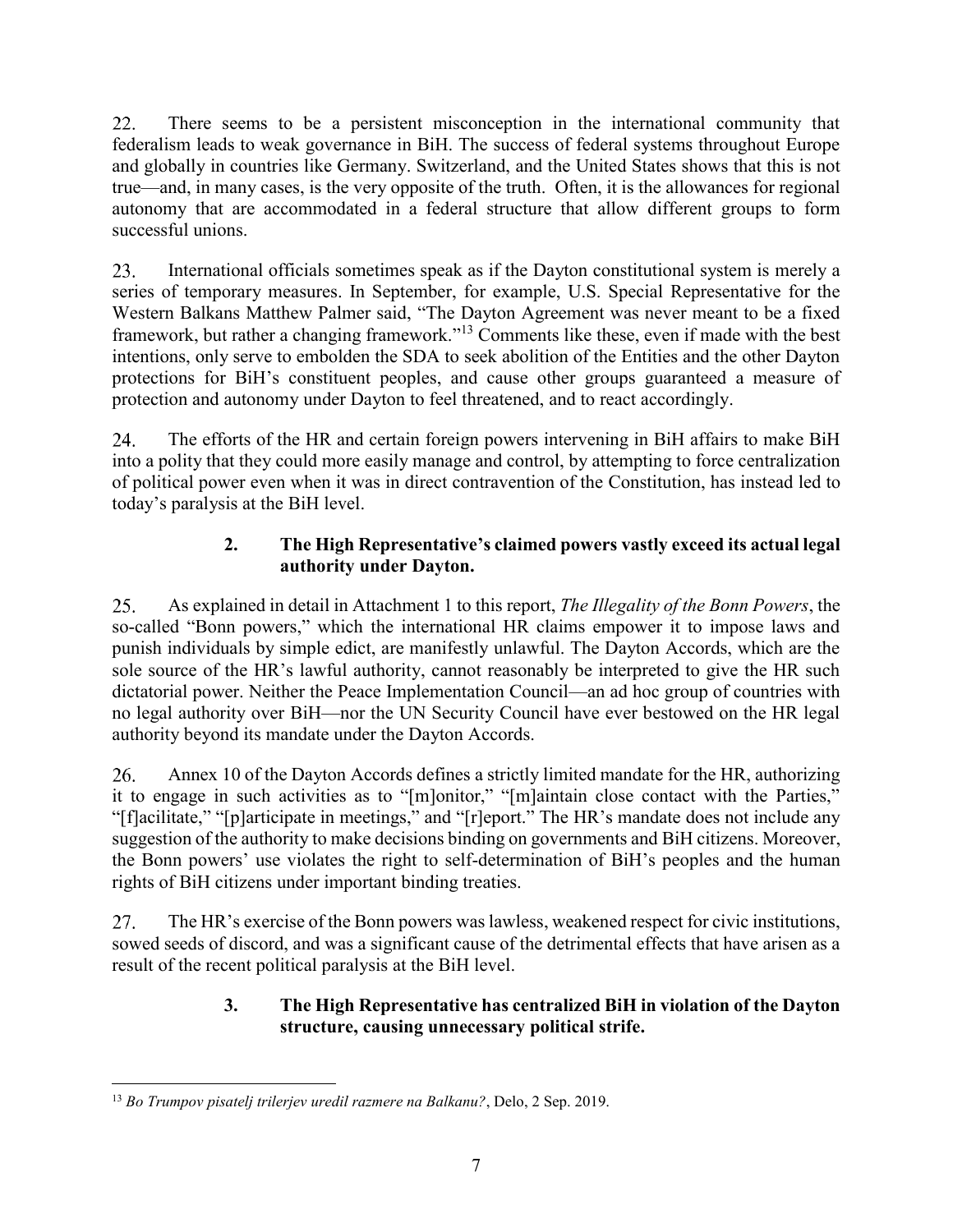Over the years, the HR has used the Bonn Powers to systematically centralize 28. governmental authority in Sarajevo in defiance of the BiH Constitution. As the International Crisis Group has written, "High Representative Paddy Ashdown imposed laws creating vast new powers of the state, sometimes at Entity expense."<sup>14</sup> The HR often centralized functions through simple decrees, such as when it created the Court of BiH and the Prosecutor's Office of BiH or decreed amendments to the constitutions of both Entities in order to clear the way for centralized appointment of judges and prosecutors.

29. When the HR did not outright decree centralizing changes, it brought them about through threats and other coercion against elected officials, such as when it presented the BiH Parliamentary Assembly with legislation creating the Intelligence and Security Agency and ordered its enactment into law.<sup>15</sup> As the late former High Representative Paddy Ashdown admitted in testimony to the UK Parliament, it took "a great deal of cracking of arms" in order for BiH politicians to accept measures going "beyond Dayton."<sup>16</sup>

30. The Crisis Group wrote in 2014 that a "pattern of internationally-sponsored state building without local buy-in has recurred repeatedly. It produced a 'flood' of new agencies, many of which set up offices and hired staff but lacked clear tasks, so did little or nothing."<sup>17</sup> To illustrate BiH's runaway centralization, the number of employees of BiH institutions grew from fewer than 3,000 in 2000 to more than 22,000 in 2015.

#### **4. The HR's claim that the RS has no right to submit reports to the Security Council is symptomatic of a lack of understanding and respect for the Dayton formula.**

 $31.$ At the UN Security Council's May 8 meeting about BiH, HR Valentin Inzko made the outlandish claim that BiH's "entities cannot send reports" to the Security Council and suggested that the semiannual reports the RS submits to the Council are "illegal." Inzko's claims flatly contradict the BiH Constitution and a ruling on this very issue by the BiH Constitutional Court. No international or domestic law is violated in even the slightest way by the RS communicating directly with the Security Council and its members.

Nothing in the Dayton Accords in any way restricts the rights of the Entities to  $32.$ communicate directly with the United Nations and other international organizations, or with individual members of the Security Council. Not only are there no restrictions on such communications, the BiH Constitution (Annex 4 of the Dayton Accords) explicitly envisions that the Entities may engage in such communications. For example, Article III(2)(d) of the Constitution

 $\overline{a}$ <sup>14</sup> International Crisis Group, *Bosnia's Future*, 10 July 2014 ("2014 ICG Report"), at 27.

<sup>15</sup> *See* Marina Caparini, *Security Sector Reconstruction: Western Balkans* in ALAN BRYDEN AND HEINER HEINER HÄNGGI, EDS., REFORM AND RECONSTRUCTION OF THE SECURITY SECTOR, 143, 153 (2004).

<sup>&</sup>lt;sup>16</sup> The testimony is available at [http://www.parliamentlive.tv/Event/Index/a4551237-3e0f-4c02-afbe-](http://www.parliamentlive.tv/Event/Index/a4551237-3e0f-4c02-afbe-8c0cefa94948)[8c0cefa94948.](http://www.parliamentlive.tv/Event/Index/a4551237-3e0f-4c02-afbe-8c0cefa94948)

<sup>&</sup>lt;sup>17</sup> 2014 ICG Report at 28.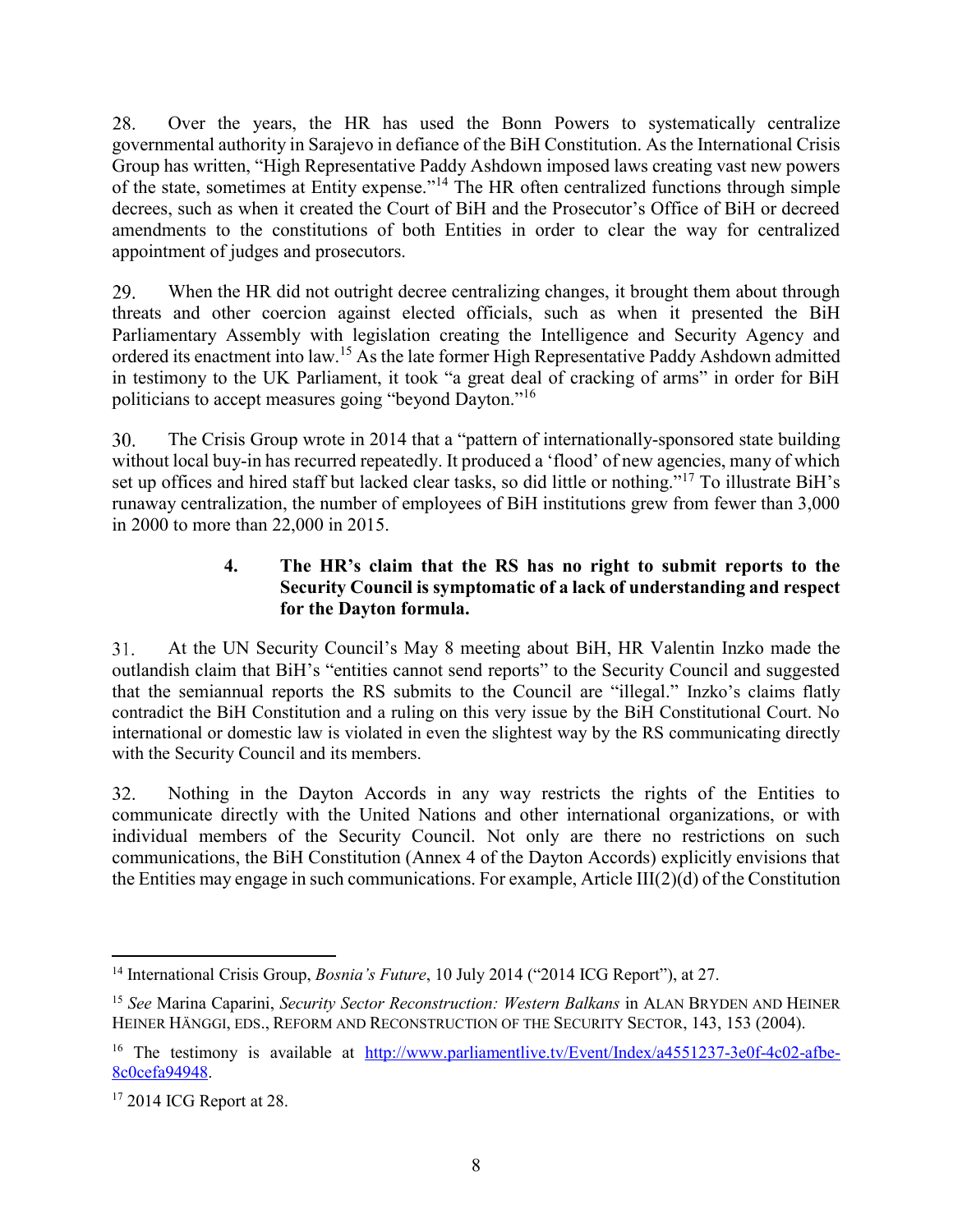authorizes the Entities to "enter into agreements with states and international organizations with the consent of the Parliamentary Assembly."

Indeed, in 2010, the BiH Constitutional Court [explicitly affirmed](http://www.ustavnisud.ba/dokumenti/_en/U-15-09-328257.pdf) the RS's right to submit  $33.$ reports to the UN Security Council. Mr. Inzko should be aware of this decision, which was announced early in his tenure.

34. There has never been any objection by the Security Council to the RS reporting directly to the Council on the situation in BiH. In fact, many international organizations and members of the Security Council maintain offices in Banja Luka or frequently visit the city specifically in order to facilitate direct communications with the RS Government. It would be preposterous to suggest that such direct communications by the RS are somehow illegal or otherwise improper in any way.

35. As a party to the international agreements that make up the Dayton Accords, the RS has the right to communicate with members of the international community regarding its rights and duties under those agreements. Moreover, this right is recognized in the BiH Constitution and was specifically affirmed by the BiH Constitutional Court.

36. The RS has been submitting regular reports to the Security Council for ten years. It is inexplicable that the propriety of this practice should be questioned by Mr. Inzko at this late date, and it is particularly difficult to understand how Mr. Inzko could suggest that all such communications need to go through the BiH-level structure at a time when BiH's largest Bosniak party, the SDA, is blockading formation of the BiH Council of Ministers—a political crisis that the HR's misguided efforts to centralize political power in BiH has helped to cause.

## **5. The HR should disavow the illegal "Bonn Powers" and close its doors.**

37. OSCE Chairman and former HR Miroslav Lajčak recently said that gone are the days when decisions were made by the international community instead of BiH politicians and reiterated that the goal is not to continue an international protectorate but help BiH become fully independent.<sup>18</sup> Lajčak also said that the international community should be in BiH to advise and mediate rather than make decisions.<sup>19</sup> Another former HR, Wolfgang Petritsch, said in May that the "OHR is a post-war institution" and that the time of the Bonn powers is over.<sup>20</sup>

In its recent Opinion on BiH's application for EU membership, the EU recognized that the 38. continued operation of the HR, with its self-asserted right to exercise so-called "Bonn powers," hinders BiH's progress toward EU integration. Regarding the HR, the EC Opinion says: "Such extensive international supervision is in principle incompatible with the sovereignty of Bosnia and Herzegovina and therefore with EU membership."<sup>21</sup>

 $\overline{a}$ <sup>18</sup> *Лајчак: Један народ не може бити прегласан*, RTRS, 16 Sep. 2019.

 $19$  *Id.* 

<sup>20</sup> *Wolfgang Petritsch for N1: The time of the Bonn Powers is over*, N1, 22 May 2019.

<sup>21</sup> Commission Opinion at p. 7.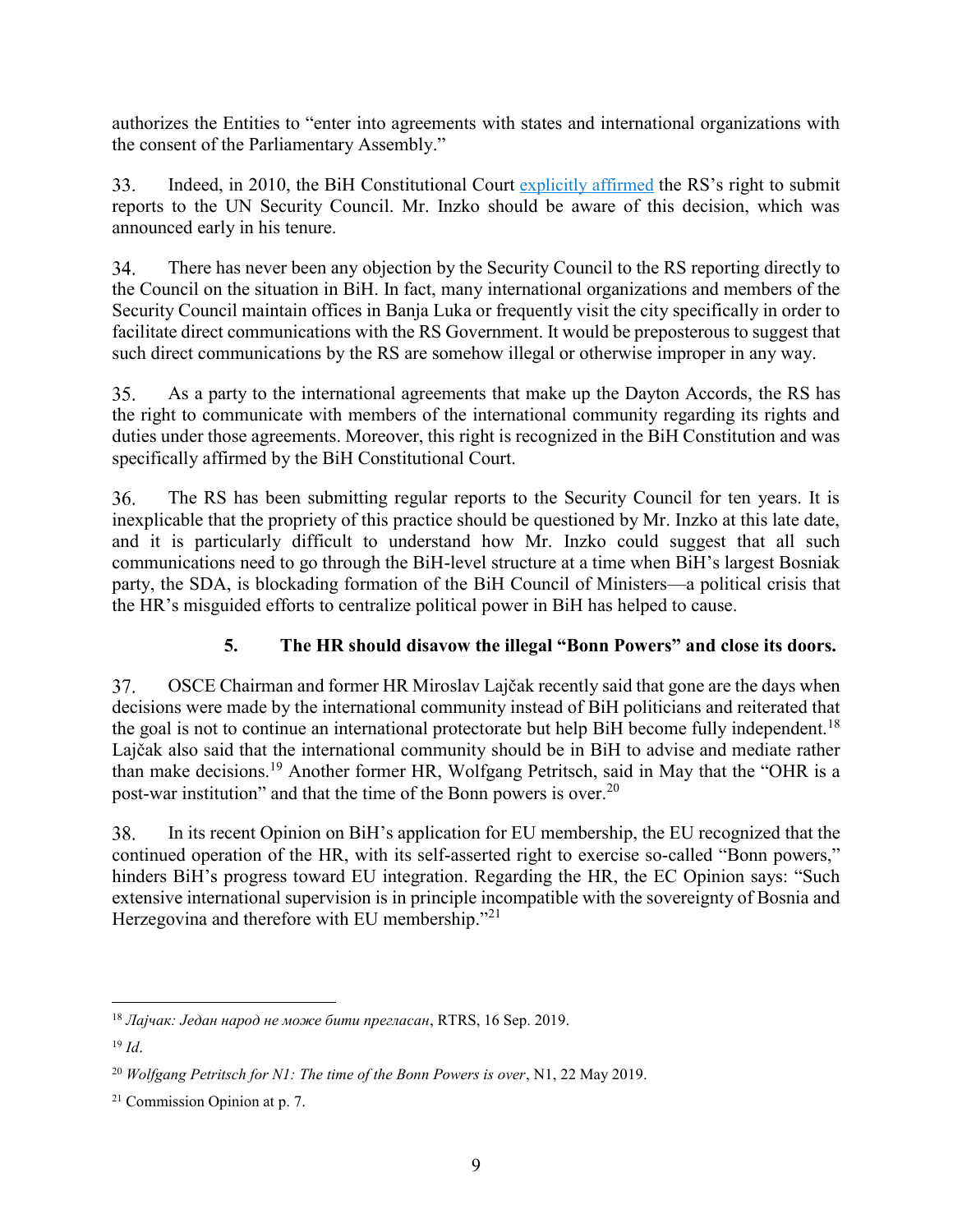39. It is long past time for the HR to renounce its fictitious "Bonn Powers" and close its doors for good.

## **D. The SDA's active hostility to Dayton**

#### **1. The SDA's inflammatory declaration calling for the abolition of the Dayton structure in favor of a unitary state should be strongly condemned by the international community.**

40. The extremist declaration adopted on 14 September by the SDA party makes it more clear than ever that BiH's largest Bosniak party is committed to the destruction of the Dayton Accords.

41. Under the BiH Constitution, BiH is composed of two Entities: Republika Srpska and the Federation of Bosnia and Herzegovina. The SDA's call for a "regionalized" state "called the Republic of Bosnia and Herzegovina, with three levels of government: state, regional and local" is, of course, nothing less than a call for elimination of the RS and the Federation—which are both a crucial part of BiH's constitutional structure that prevents BiH's domination by a single ethnic group—as well as the Federation's cantons, which are essential for ensuring that Croats have a voice in governance.

42. The "Republic of Bosnia and Herzegovina" was a Bosniak-dominated unitary regime that, like the RS, was a party to the agreements that make up the Dayton Accords, including the BiH Constitution. The BiH Constitution superseded the Constitution of the Republic of Bosnia and Herzegovina and made clear that the country's name is "Bosnia and Herzegovina." The SDA's call for revival of the "Republic of Bosnia and Herzegovina," then, makes clear that it wants to tear up the BiH Constitution, an essential element of the Dayton Accords.

The "obstructions and blockages" that the SDA seeks to eliminate are the BiH 43. Constitution's federal structure and its mechanisms to protect BiH's three constituent peoples.<sup>22</sup> This structure and these mechanisms are in fact crucial elements of the Dayton Accords that are necessary for ensuring that one of BiH's peoples cannot oppress the others. That is exactly why the SDA wants to eradicate them. The SDA's goal is a unitary state to be ruled by BiH's most populous people, the Bosniaks.

44. All parties who aspire to tyrannical rule dislike "obstacles and blockages" that operate as checks and balances on their power, but the parties that drafted, negotiated, and agreed to the Dayton Accords foresaw the dangers of the dominance of mere numerical superiority in BiH, and therefore wisely built in the "obstructions" that the SDA finds frustrating to its efforts to dominate BiH society.

 $\overline{a}$  $22$  The SDA has already acted to undermine protections for BiH's constituent peoples. For example, one reason politics in BiH's Federation Entity are in crisis is last year's election of Željko Komšić as the "Croat" member of the BiH Presidency. Komšić is a nominally Croat politician who advocates the SDA and Bosniak political agenda and has almost no support among Croats. Bosniak politicians disenfranchised Croat voters by encouraging Bosniaks to vote for Komšić instead of a candidate for the Bosniak seat in the Presidency. This gave Bosniaks two seats on the Presidency and the Croats zero.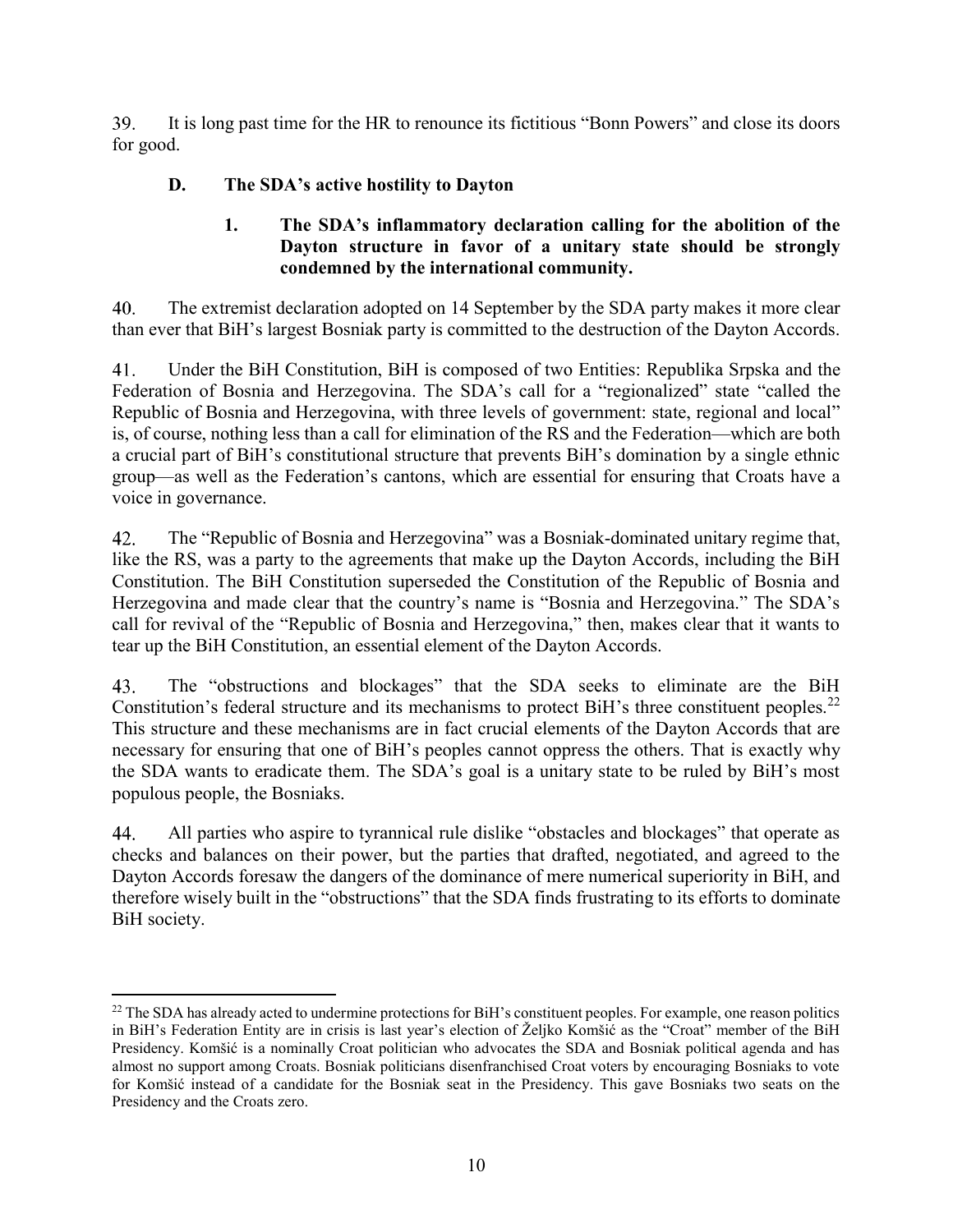45. The parties that negotiated and agreed to the Dayton Accords understood that, as is the case in dozens of stable and prosperous federations throughout the world, the path to peace and security in BiH lies in dispersing rather than consolidating political power, and therefore the Dayton formula grants a large measure of rights and autonomy to the peoples and Entities that make up BiH.

The SDA's declaration, though containing several grandiloquent aphorisms such as calling 46. for "achieving social and national equality of constituent peoples and citizens throughout BiH," demands that the peoples of BiH be equal only on the SDA's terms. The SDA is so brazen in its calls for radical change in the current BiH structure and domination by the Bosniak element that it calls for "affirmation of the Bosnian identity as a common identity of all BiH citizens." Rather than celebrating the ethnic diversity of BiH, this call for uniformity on the SDA's terms is an overt and ominous threat to Serbs and Croats. It represents an explicit call to eventually eliminate all Serbian and Croatian culture and heritage in BiH. One can scarcely imagine the outrage if the people of Wales and Scotland were told that henceforth they could only identify as "British." Since BiH was formed almost 25 years ago, never has any mainstream political party in BiH made such a radical and offensive attack on the ethnic traditions of other constituent peoples of the country.

47. Reactions to the SDA's declaration both inside and outside BiH recognized it as a destabilizing rejection of the Dayton principles.

RS President Željka Cvijanović said the SDA had lost touch with reality, including the fact 48. that three peoples live in BiH and that it is not possible to form any kind of "Republic of BiH."<sup>23</sup> She said there should be no illusion that "some kind of Bosnia tailor-made for one people will exist."<sup>24</sup> The leader of BiH's largest Croat party, Dragan Čović, emphasized that BiH's constituent peoples must be equal and that without such equality there is no BiH.<sup>25</sup> Similarly, the Croat National Assembly (HNS), an organization of Croat parties in BiH, stressed that BiH is only possible with three equal constituent peoples.<sup>26</sup> Many Bosniaks—even within the SDA itself also blasted the declaration. Šemsudin Mehmedović, an SDA member of the BiH House of Representatives, criticized the declaration as radical.<sup>27</sup>

49. In response to the SDA declaration, OSCE Chairman Miroslav Lajčak warned that if BiH is to be preserved, the principle that none of the peoples should be outvoted and pushed out of the game must be maintained and that not to do so would be highly dangerous for the country.<sup>28</sup>

 $\overline{a}$ <sup>23</sup> *SDA Losing Touch with Reality*, SRNA, 13 Sep. 2019.

<sup>24</sup> *SDA Losing Touch with Reality*, SRNA, 13 Sep. 2019.

<sup>25</sup> *Bosnian Croat leader: Civic state model inapplicable in Bosnia*, N1, 14 Sep. 2019.

<sup>26</sup> *Croat parties condemn SDA's declaration of long-term goals*, N1, 15 Sep. 2019.

<sup>27</sup> *Šta je donio sedmi Kongres SDA: Mostar ispod crte, Mehmedović u ofsajdu i "radikalna" deklaracija*, Klix, 14 Sep. 2019.

<sup>28</sup> *Лајчак: Један народ не може бити прегласан*, RTRS, 16 Sep. 2019.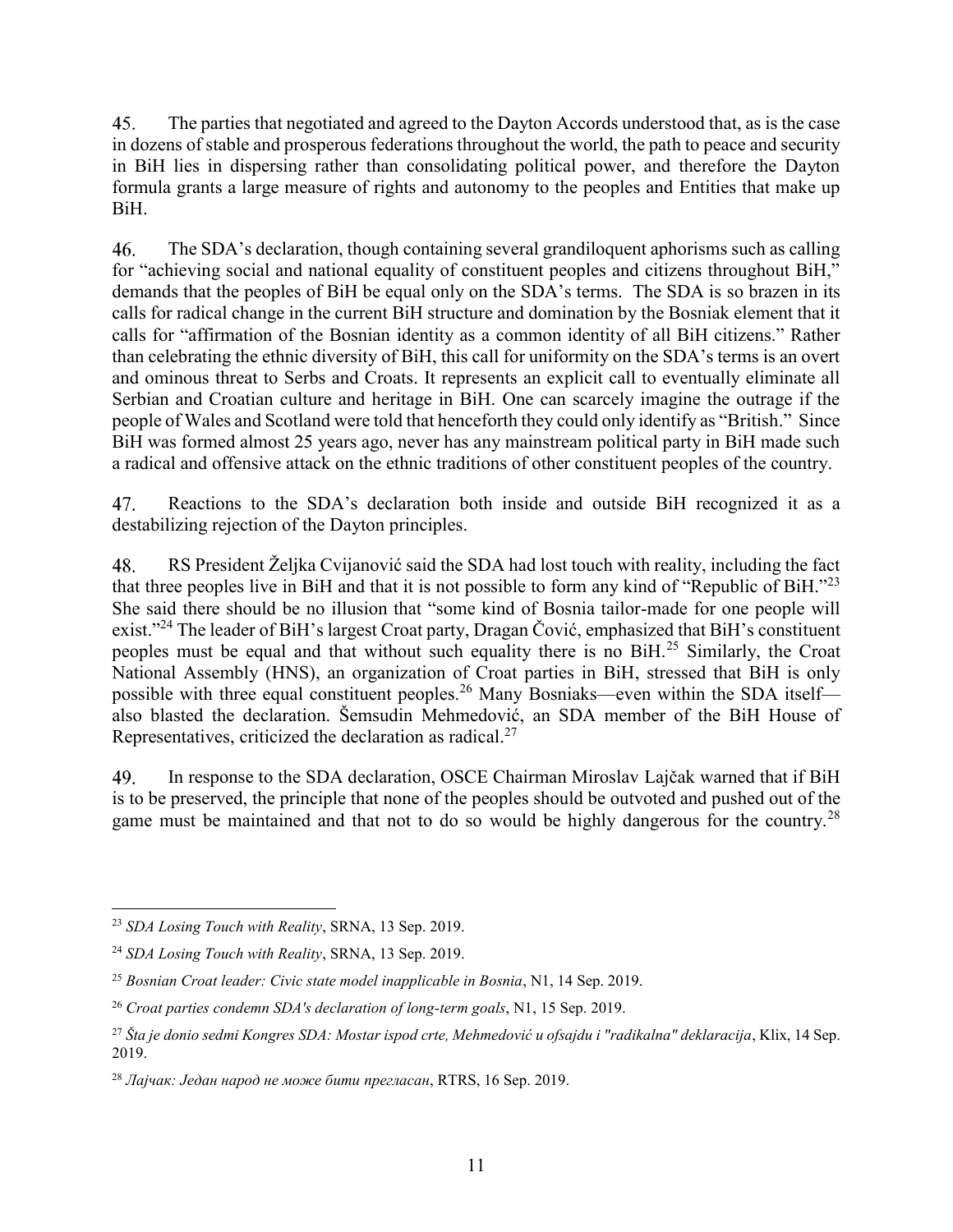Serbian Prime Minister Ana Brnabić said of the SDA's declaration, "This is extremely dangerous—a public call for non-compliance with the Dayton Agreement."<sup>29</sup>

 $50.$ The HR, asked to comment, said, "The Steering Board of the Peace Implementation Council is constantly reaffirming its clear commitment to territorial integrity of Bosnia and Herzegovina and its fundamental structure as an integral, sovereign state, which consists of two entities, as determined by the Constitution."<sup>30</sup> The HR further said, "Every change of internal organisation of Bosnia and Herzegovina must be adopted in line with the procedures foreseen by the Constitution, which requires broad support within the political spectrum of Bosnia and Herzegovina including all constituent peoples."<sup>31</sup>

Even the U.S. Embassy joined the criticism. Four days after the SDA adopted its 51. declaration, the U.S. Embassy wrote on its Twitter account, "We are concerned over some unhelpful and divisive political positions presented in the recent SDA declaration. This type of rhetoric does not attempt to solve the everyday problems of the citizens of BiH, but further inflames existing political tensions."

52. An analysis in *New Europe* said:

> [The SDA] may have opened Pandora's Box after adopting at its recent congress a resolution calling for the reorganisation of Bosnia and Herzegovina as a unitary republic with Sarajevo as its political, administrative, cultural and economic center. The proposal is a violation of the 1995 Dayton Peace Accords that ended Bosnia's brutal three-year civil war Dayton specifically defined Bosnia as a state comprising two entities . . . made up of the country's three main ethno-religious groups . . . .<sup>32</sup>

In attacking the checks and balances of the Dayton Accords, the SDA has again shown its 53. fundamental disdain for the principles underlying the Dayton Accords, and indeed democracy itself—a disdain also seen in the SDA's efforts to block the implementation of results of any democratic election result not to its liking, whether in Mostar, in the Federation, or in the BiH national elections.

54. All BiH citizens who love peace, and all members of the international community who care for the future of BiH and the stability of the region, should vigorously resist the SDA's efforts and condemn its recent declaration and affirm the importance of the Dayton principles

 $\overline{a}$ <sup>29</sup> *Brnabić: SDA Declaration Extremely Dangerous*, SRNA, 16 Sep. 2019.

<sup>30</sup> *Top intl authority: Constitution clearly says Bosnia consists of two entities*, N1, 16 Sep. 2019.

<sup>31</sup> *Top intl authority: Constitution clearly says Bosnia consists of two entities*, N1, 16 Sep. 2019.

<sup>32</sup> Jovan Kovacic, *Dark Clouds Over Serbia*, New Europe, 23 Sep. 2019.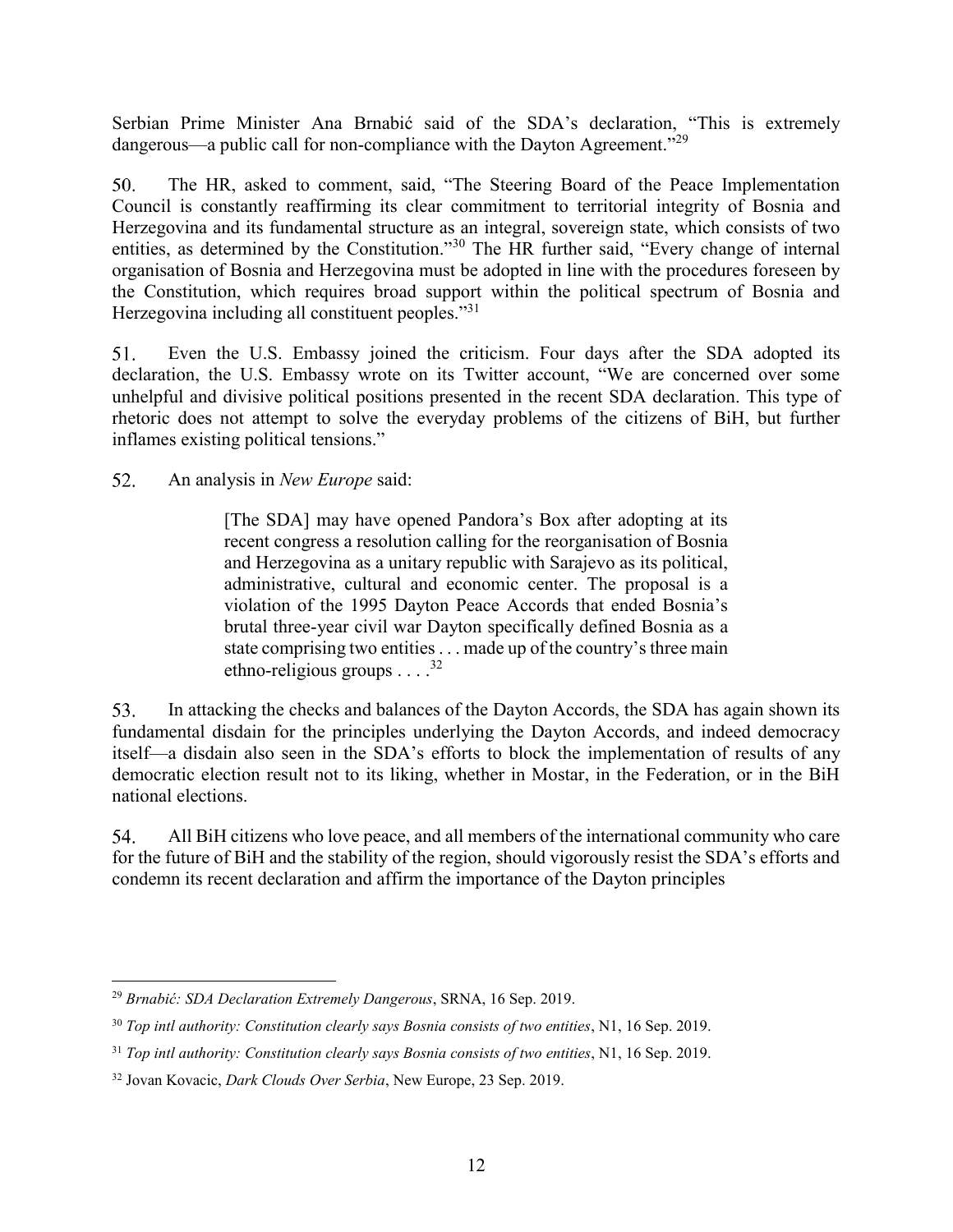#### **2. The SDA's provocative challenge to the RS's name**

55. Another example of the SDA's rejection of Dayton is the party's provocative and destabilizing decision to challenge the RS's name. In January 2019, the SDA announced that it would ask the BiH Constitutional Court to declare the RS's name unconstitutional, an initiative aimed at undermining the constitutional status of the RS.<sup>33</sup>

56. The SDA's initiative is in direct conflict with the words of the BiH Constitution, which provides in Article I, "Bosnia and Herzegovina shall consist of the two Entities, the Federation of Bosnia and Herzegovina and the Republika Srpska" (which means "Republic of Srpska"). It is absurd to argue that the Constitution, in its fundamental article defining Bosnia and Herzegovina, violates the Constitution. The text of the Constitution goes on to use the name Republika Srpska in ten other places, including when it bestows powers on the National Assembly of Republika Srpska. Moreover, the Constitution is a central element of the Dayton Peace Accords, to which Republika Srpska—by that name—is a party.

57. Nor does the name Republika Srpska violate human rights instruments. *If this were so, the names of most countries in Europe would violate human rights*. It is a common and accepted practice for states and political subdivisions to carry the names of their largest ethnic group. Most European states, such as Germany, France, Italy, Spain, and the Czech Republic, are named this way. Many European political subdivisions, such as England, Scotland, Catalonia, Basque Country, and Wallonia, are also named this way. There is nothing unusual about the way in which the RS is named.

Moreover, the international community, including the UN Security Council, the ad-hoc 58. Peace Implementation Council, and even the HR, has long recognized the RS—by its name—as one of the two Entities that make up Bosnia and Herzegovina.

59. The SDA has argued that the BiH Constitutional Court's so-called Constituent Peoples (CP) Decision of 1 July 2000 supports the party's initiative to require the RS to change its name.<sup>34</sup> The CP Decision does no such thing. The Constitutional Court's orders in the CP Decision were quite narrow, and the reasoning of the decision does not remotely justify requiring the RS to change its name, which is enshrined in the BiH Constitution. Moreover, the reasoning of the decision that has been used to call for sweeping changes was actually rejected by a majority of the court.

60. The Dayton Accords have brought BiH almost 25 years of peace. The SDA's initiative attacking the RS's name, like its recent resolution calling for the eradication of the RS as a political entity, is politically destabilizing and strikes at the very heart of the Dayton Peace Accords. The initiative is part of the SDA's unrelenting campaign to attack the RS's legitimacy. It is time that the SDA accept the Dayton settlement and the RS's right to exist.

#### **E. The RS accepts and stands by Dayton, and it insists that the international community do likewise.**

 $\overline{a}$ <sup>33</sup> *SDA to challenge Republika Srpska entity's name before Constitutional Court*, N1, 23 Jan. 2019.

<sup>34</sup> *SDA to challenge Republika Srpska entity's name before Constitutional Court*, N1, 23 Jan. 2019.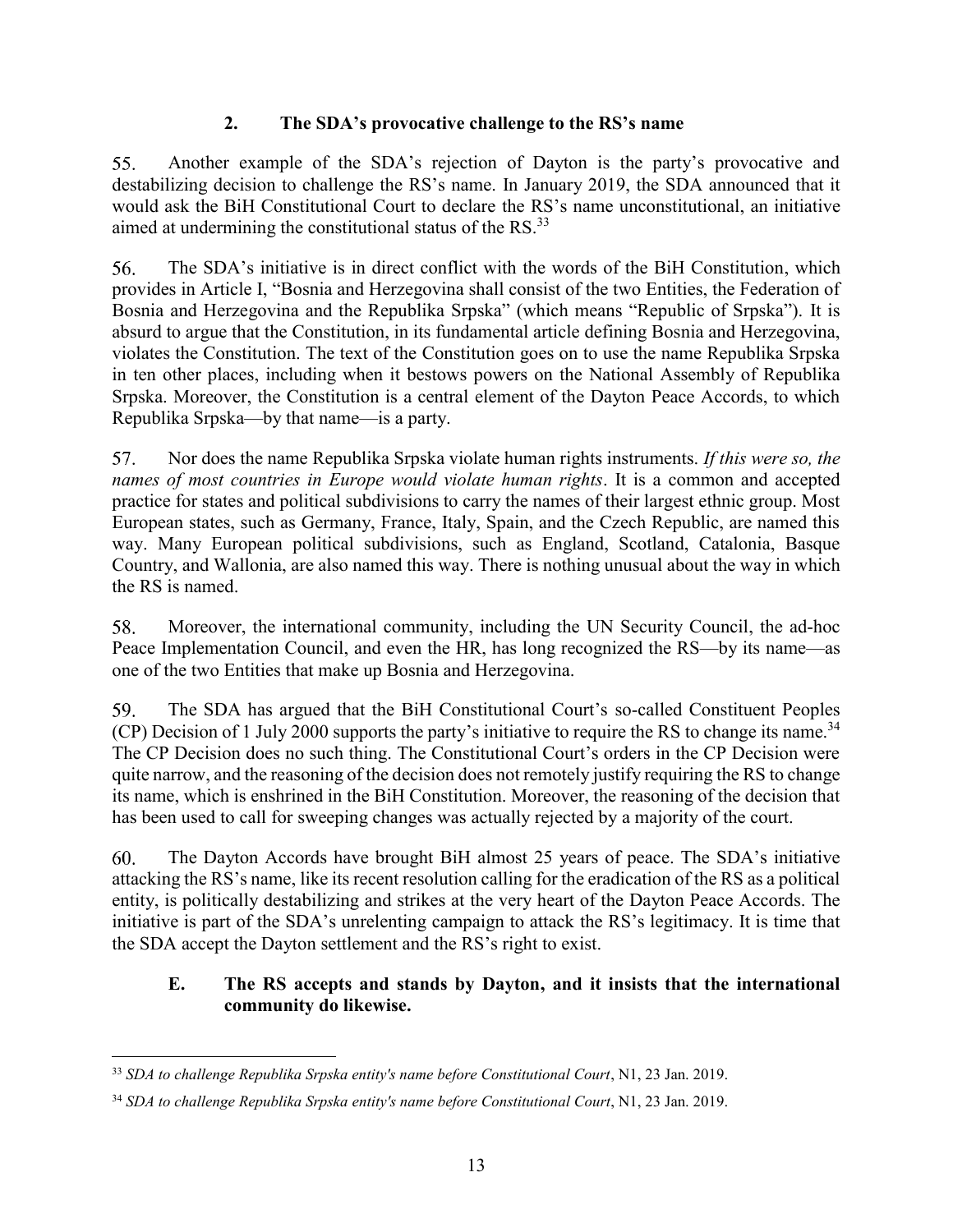61. The RS, unlike the SDA and the HR, unreservedly accepts the Dayton Accords and wants only for the BiH Constitution to be implemented as written. Serb politicians occasionally react with justifiable anger and frustration to the SDA's threats against Dayton's protections for constituent peoples and the RS's very existence. But the RS, despite the SDA's threats, is—and has always been—committed to Dayton. The RS believes BiH can succeed and prosper if the Dayton system is faithfully implemented.

62. The fact that the SDA feels sufficiently confident that it can ignore election results, attack the very name of the RS, and issue an extreme and hostile political agenda that explicitly rejects the Dayton structure, without any fear of negative consequences from the international community, goes a long way toward explaining the cynicism among other elements of BiH society toward those foreign parties and institutions that claim to be champions of international law, human rights, and democracy. It is long past time for the international community to condemn the SDA for its destabilizing actions, and to demand that the Dayton formula be respected—by the HR, the SDA, and indeed all relevant actors in the region.

## **II. The RS is committed to BiH's EU integration.**

Just as it is committed to Dayton, the RS is also committed to BiH's future as an EU 63. member. This commitment is described in detail in Attachment 2 to this report, *Report on EU Integration Issues*. On 29 May 2019, EU representatives presented to RS authorities the European Commission's (EC) Opinion on the application of BiH for EU membership. The RS welcomes the EC Opinion and will continue working diligently toward BiH's EU integration.

## **A. RS progress on EU integration**

64. The RS has made significant progress on EU integration issues. The RS has been steadily harmonizing its legislation with the EU *acquis*. Since 2007, 3,121 RS regulations (including drafts, proposed laws, and bylaws) have undergone the procedure of harmonisation and assessment of conformity with the EU *acquis*. The RS has also worked diligently to implement the EU-sponsored Reform Agenda and enacted far-reaching reforms to improve its business environment and otherwise promote economic development. The RS, moreover, has taken important steps to combat corruption, such as establishing a special anti-corruption prosecution office.

## **B. Obstacles to progress on EU integration**

65. Although the RS is doing everything in its power to promote BiH's EU integration, institutions outside the RS's control have, unfortunately, been impeding progress. The continued presence of an HR that claims dictatorial powers, along with the HR's legacy of imposed laws, are major obstacles to BiH's EU integration. BiH can meet the EU's membership criteria within the Dayton framework. The RS welcomes the EC Opinion's recognition that an HR with so-called Bonn powers is incompatible with BiH's sovereignty and EU membership.

Another major obstacle to BiH's progress on the road to EU membership is the SDA's 66. blockade of formation of BiH authorities, which is described in part III, below. The SDA must stop ignoring the EU's call for the BiH Council of Ministers to be formed without political conditions.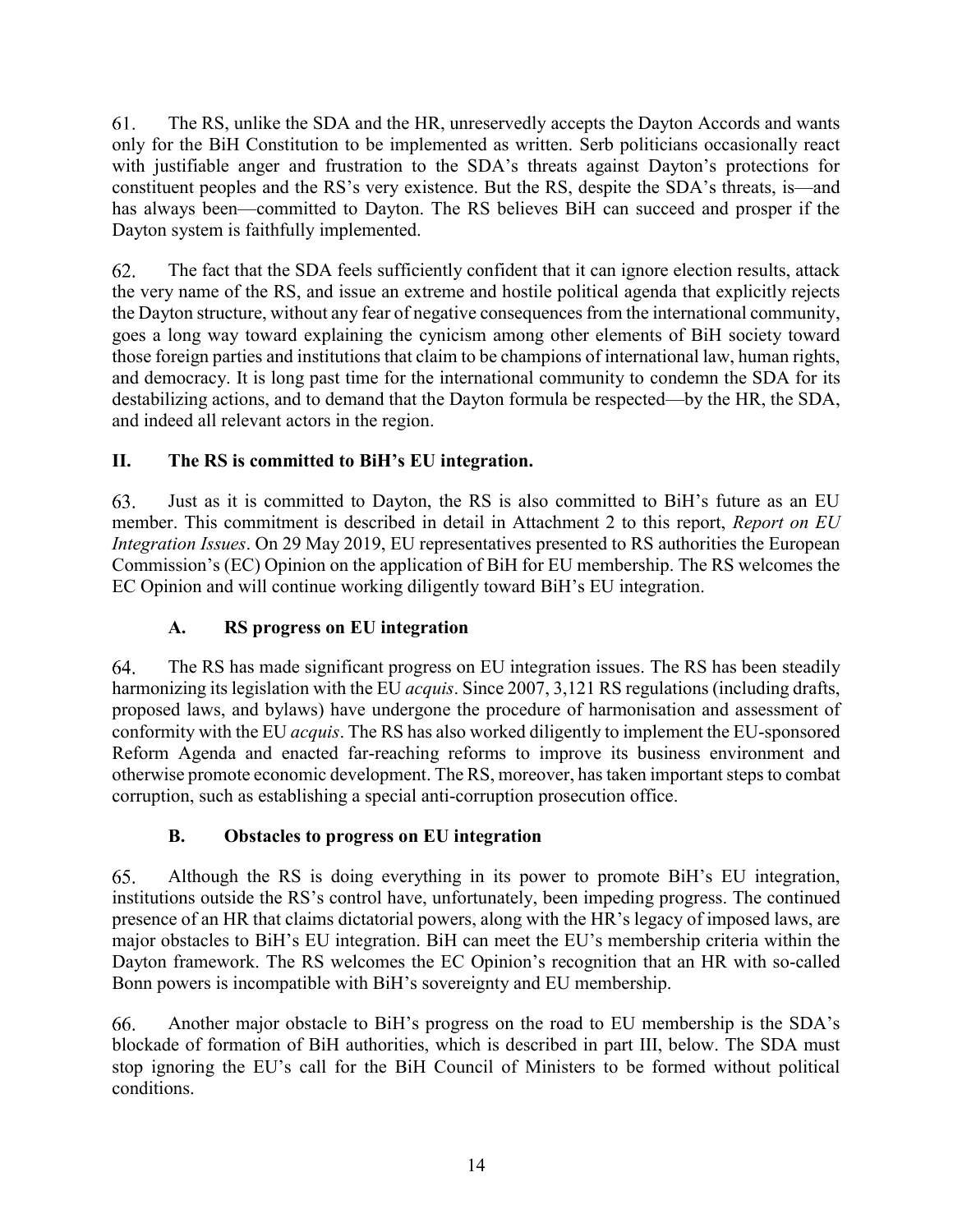### **C. BiH can meet the EU's membership criteria within the Dayton framework.**

67. The RS was pleased to see the EC Opinion's reaffirmation that a decentralized state structure is not incompatible with EU membership, and the RS is confident that BiH can meet the criteria for EU membership within the Dayton framework. In the EU's federal and devolved states, regions have vital competences, including in many areas that require transposition of EU directives. Federal and devolved constitutional structures have not prevented countries from meeting their EU obligations.

68. When the Entities are allowed to negotiate with each other internally, they are able to reach important agreements—even when the BiH level is paralyzed. For example, on 10 October 2019, the RS and the Federation adopted a joint four-year program of socio-economic reforms to stimulate growth and competitiveness in line with EU recommendations.<sup>35</sup>

69. As the integration process moves forward, the RS will continue to emphasize the wisdom and indispensability of the constitutional structure established by the Dayton Accords. As part I of this report has explained, the BiH Constitution maintains stability and democratic government in BiH by establishing a federal, two-entity structure and various mechanisms carefully designed to protect the Entities and BiH's three Constituent Peoples.

## **D. Courts and justice issues**

70. The RS agrees with the EU that major reforms are necessary to BiH's courts and justice system. The RS welcomes the EC Opinion's recognition that BiH must address the issue of foreign judges on the BiH Constitutional Court. The continued presence of foreign judges on the Constitutional Court violates BiH's sovereignty and the right to self-determination and is incompatible with EU integration. The RS also agrees with the EC Opinion that the Law on the Court of BiH and the HJPC system, which were imposed on the country by the High Representative, must be reformed in order to meet European standards. Since 2011, the RS has worked for justice reforms through the EU-sponsored Structured Dialogue on Justice. Unfortunately, the Structured Dialogue has yet to result in a single reform.

The RS, moreover, agrees with the EU that the RS Constitution's reference to a death 71. penalty, though unused, should be eliminated. The only reason the death penalty provision has not been abolished earlier is because of Bosniak parties' obstruction of the necessary constitutional amendment.

72. The RS, in addition, agrees with the EU that BiH must ensure equality and nondiscrimination for all citizens, including by implementing the European Court of Human Rights' *Sejdić-Finci* decision and related decisions. The RS advocates eliminating all ethnic qualifications for members of the BiH Presidency and House of Peoples representing the RS.

#### **III. The international community should no longer tolerate the SDA's persistent rejection of the democratic process.**

 $\overline{a}$ <sup>35</sup> *Rival Bosnia regions agree to joint program of EU-related reforms*, Reuters, 10 Oct. 2019.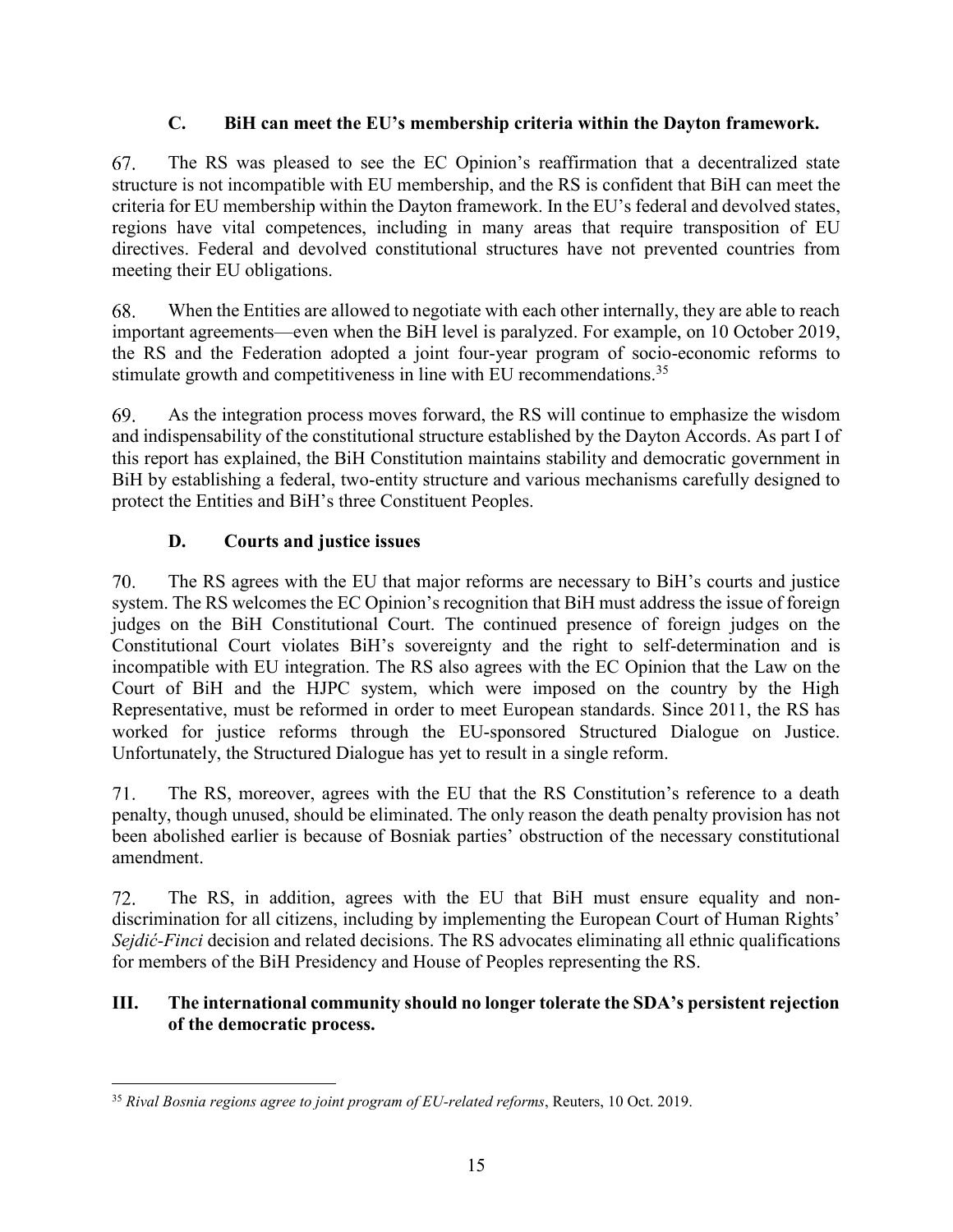73. In addition to plotting the end of the Dayton Constitution, the SDA has been blocking formation of the BiH Council of Ministers since the October 2018 elections, showing that the SDA rejects not just Dayton but the democratic process itself.

74. The SDA's refusal to allow implementation of the 2018 election results has crippled the BiH level of administration and thrown BiH into crisis. BiH can hardly be considered a democratic country if the winning parties in the 2018 election have still not taken office.

#### **A. The SDA is blocking formation of authorities of BiH, the Federation, and some cantons because it is disappointed with the 2018 election results.**

75. Since BiH's October 2018 national elections, the SDA has been blocking the formation of authorities not just for BiH but also for the Federation and some of the Federation's cantons. The SDA has linked the formation of the Federation government to the formation of the BiH Council of Ministers, which it is blocking by setting an impossible precondition. The party is blocking implementation of the election results because of its dissatisfaction with those results. The SDA has little incentive to form new authorities because its party members hold leading positions in the caretaker authorities, including the chairman of the BiH Council of Ministers and the Prime Minister of the Federation.

## **B. The SDA's NATO pretext**

#### **1. The SDA set an impossible condition as a pretext to prevent forming BiH-level authorities.**

76. The SDA has been blocking formation of the BiH Council of Ministers by demanding, as a condition, a commitment to BiH submitting an Annual National Program (ANP) to NATO, a key step toward joining the alliance. The SDA has ignored the European Union's call for the new Council of Ministers to be formed without political conditions. No other parties have set conditions on the formation of the Council of Ministers.

77. As the SDA knows, its ANP condition is unreasonable and unrealistic. The RS National Assembly has passed a resolution with broad support, committing the RS to military neutrality. Pressuring democratic political leaders to adopt positions rejected emphatically by their electorate is counterproductive and, in any case, leaders in a democracy who defy their electorate will be replaced with new leaders.

78. The ANP condition is a mere pretext for preventing implementation of the election results at the BiH level. The fact that the SDA is also blocking government formation in the Federation and some cantons shows that the SDA's blockade of Council of Ministers formation is not really about NATO. As Damir Džeba, a Croat delegate to the Federation House of Peoples recently pointed out, "if the ANP had not been set as a condition of blackmail for the formation of government, there would certainly have been something else."<sup>36</sup>

 $\overline{a}$ <sup>36</sup> *Džeba: SDA jasno pokazuje da je protiv stabilizacije političkih i društvenih odnosa u BiH; na sceni provedba "Pokvić politike"*, Poskok.info, 16 Sep. 2019.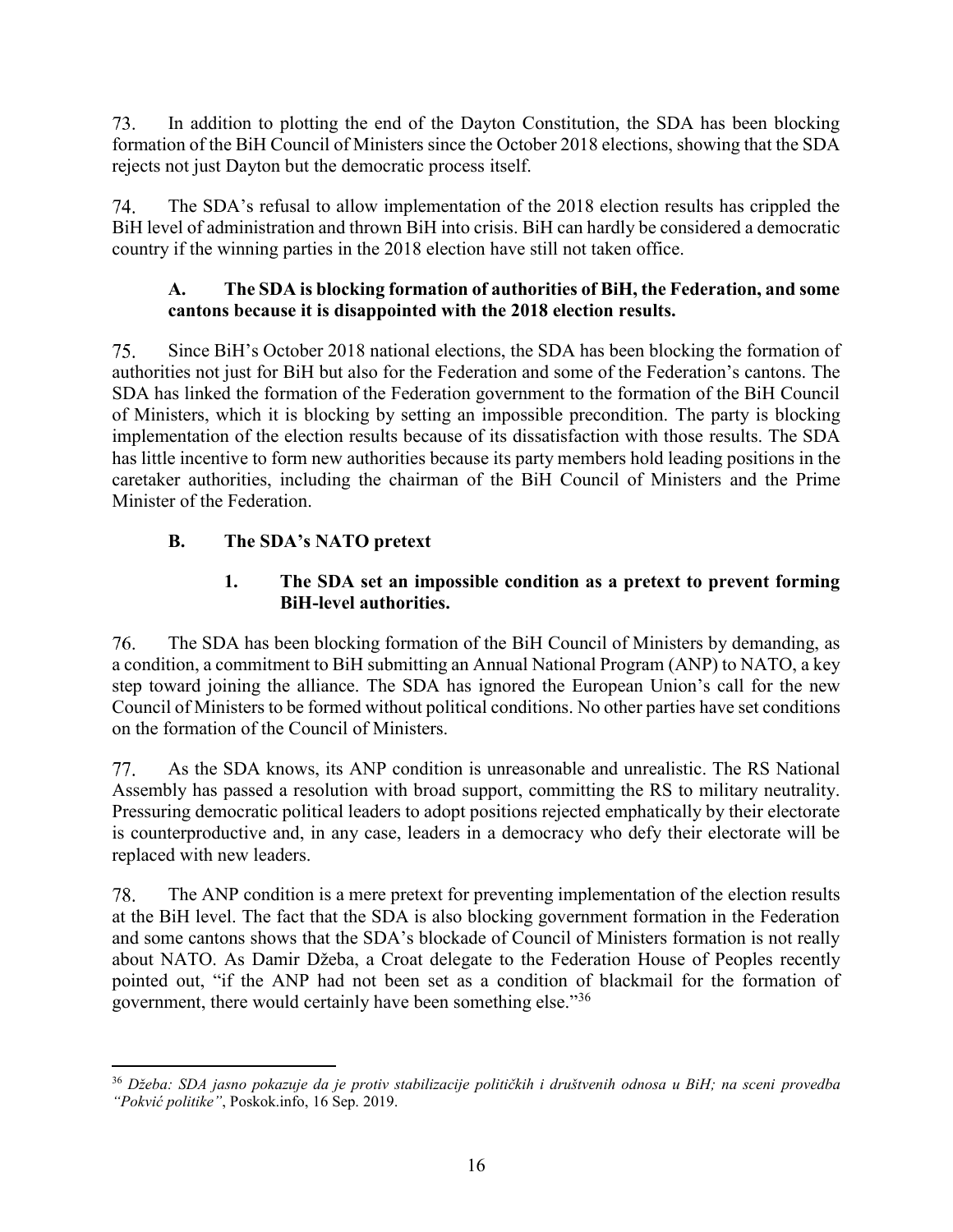79. In reality, the main reason for the SDA blockade of the new Council of Ministers is not to promote BiH's NATO membership but instead to keep the Serb parties that won the 2018 elections out of power at the BiH level. It is a profoundly antidemocratic attempt to disregard the choices of the RS electorate.

#### **2. The RS supports cooperation with NATO but opposes BiH's NATO membership.**

The RS seeks for BiH what Thomas Jefferson sought for the United States: "Peace, 80. commerce, and honest friendship with all nations—entangling alliances with none." The RS supports, encourages, and actively participates in BiH's continued cooperation with NATO, including through the Partnership for Peace program, which BiH joined in 2006, and through BiH's Individual Partnership Action Plan (IPAP), which was first agreed with NATO in 2008. The RS also cooperates closely with the United States and other NATO members on anti-terrorism and other security matters.

81. Like Austria, Sweden, Finland, and Ireland, however, although the RS is not anti-NATO, it is in favor of neutrality. The RS believes that a policy of military neutrality toward all foreign powers, particularly in light of the region's troubled history with alliances, is the best means of assuring independence, peace, and stability for the citizens of BiH. The RS does not support BiH joining the Collective Security Treaty Organization or any other alliance either. The RS thinks BiH should simply live in peace and friendship with its neighbors without participating in geopolitical games.

Because NATO's agreed target for defense spending among members is 2 percent of GDP, 82. NATO membership would require a major increase in defense spending, even though the military already consumes more than 40 percent of the budget for BiH-level institutions.<sup>37</sup> At a March 2017 NATO-sponsored seminar in Sarajevo, then-MP Šefik Džaferović said that BiH is "allocating less than 1% of its GNP to defence, and much of this is spent on personnel. Greater defence outlays will eventually be required."<sup>38</sup> BiH simply cannot afford this extra military expenditure at a time when budgets are pressed thin. The increase in military spending required by NATO membership would require damaging tax increases or painful spending cuts.

### **3. There is no legal requirement of NATO integration.**

83. Some proponents of BiH's membership in NATO have claimed that Article 84 of the 2006 BiH Defense Law requires that the country pursue NATO membership. In reality, Article 84 has no legal force, because it is an illegal legislative act that was an attempt by the Parliamentary Assembly to usurp the Presidency's constitutional authority over seeking membership in international organizations.

 $\overline{a}$ <sup>37</sup> 2018 BiH military spending figures from: Military expenditure (current USD), The World Bank, available at [https://data.worldbank.org/indicator/MS.MIL.XPND.CD;](https://data.worldbank.org/indicator/MS.MIL.XPND.CD) BiH-institution budget figures from: 53rd Report of the High Representative for Implementation of the Peace Agreement on BiH to the Secretary-General of the UN, 8 May 2018.

<sup>&</sup>lt;sup>38</sup> Report, The Western Balkans: Transition, Challenges, European Aspirations and Links to the MENA Region, NATO Parliamentary Assembly, 21 Apr. 2017.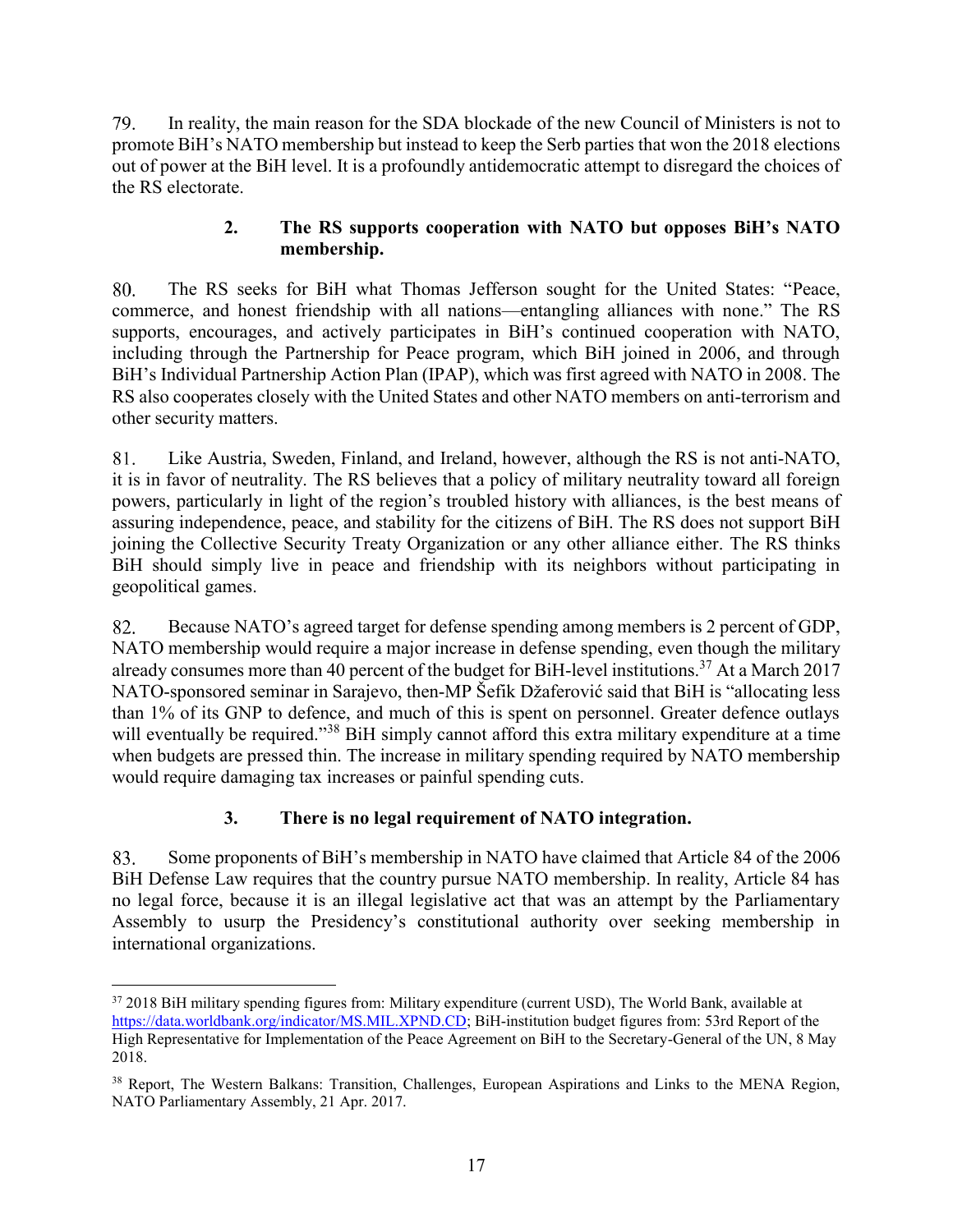84. The BiH Constitution specifically provides, "The Presidency shall have responsibility for "[r]epresenting Bosnia and Herzegovina in international and European organizations and institutions *and seeking membership in such organizations and institutions of which Bosnia and Herzegovina is not a member*" (emphasis added). The BiH Constitution also gives the Presidency responsibility for "[n]egotiating, denouncing, and, with the consent of the Parliamentary Assembly, ratifying treaties of Bosnia and Herzegovina" and "[c]oordinating as necessary with international and nongovernmental organizations in Bosnia and Herzegovina." More broadly, the BiH Constitution provides that the Presidency "shall have responsibility for . . . [c]onducting the foreign policy of Bosnia and Herzegovina."

Because all of these responsibilities—especially the responsibility to seek membership in 85. international organizations—are constitutionally assigned to the Presidency, it is unconstitutional for Article 84 to purport to direct the Presidency and other officials "to conduct required activities for the accession of Bosnia and Herzegovina to NATO." The Constitution makes clear that those activities are in the sole discretion of the Presidency.

86. Moreover, the BiH Constitutional Court has recognized that the "internal system of Bosnia and Herzegovina is founded, inter alia, on the principle of separation of powers which is a crucial element of the concept of the rule of law  $\ldots$ .  $\cdot$ <sup>39</sup> The Constitutional Court has also held that separation of powers includes a "prohibition of mutual interference."<sup>40</sup> It is a violation of the Constitution and the principle of separation of powers for the BiH Parliamentary Assembly to interfere with responsibilities assigned by the Constitution to the Presidency—as illegal as if the Parliamentary Assembly passed a law ordering the BiH Constitutional Court to rule a certain way on a particular case before the Court. Article 84 purports to seize the powers granted to the Presidency, and as such its prohibited actions are blocked by the Constitution and have no legal effect.

87. Proponents of BiH's membership in NATO have also claimed that a decision of a past BiH Presidency regarding cooperation with NATO requires BiH officials to seek NATO membership. However, there is no Presidency decision to submit an ANP and, in any event, a past Presidency cannot lawfully bind the current Presidency with such a decision.

## **4. EU integration is unrelated to, and unaffected by, NATO membership.**

88. EU officials have rejected the idea of a link between EU membership and NATO membership. Five current EU members are not members of NATO, and five European NATO members are not members of the EU. To conjure up a linkage between EU integration and NATO integration that neither the EU nor the U.S. recognizes is a cynical ploy that only serves to benefit those who would stand to lose from the reforms necessary for EU integration.

### **C. The 5 August Agreement**

89. In August, an end to the crisis appeared to be at hand. On 5 August 2019, the largest Bosniak, Serb, and Croat political parties in Bosnia and Herzegovina (BiH)—the SDA, SNSD,

 $\overline{a}$ <sup>39</sup> Decision on Admissibility and Merits, Case U-7/12, BiH Constitutional Court, 30 Jan. 2013, para. 28.

<sup>40</sup> Decision on Admissibility and Merits, Case U-20/16, BiH Constitutional Court, 30 Mar. 2017, para. 23.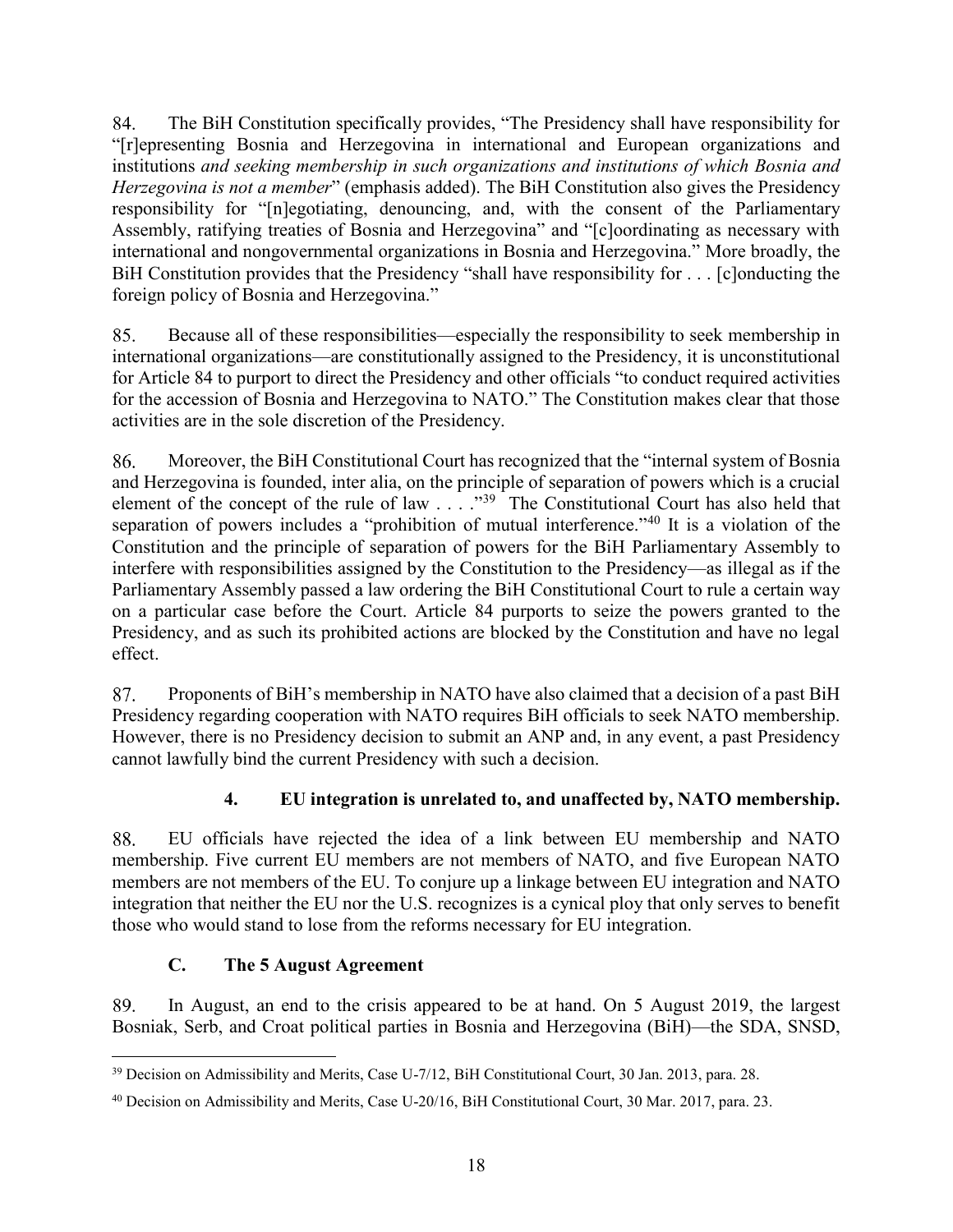and HDZ—reached an Agreement on Principles for Formation of Authorities at the Level of BiH, which provided that the BiH Council of Ministers would be formed within 30 days. The agreement affirmed a "commitment in advancing relations with NATO, without prejudice to a future decision on BiH's membership," though it made no mention of the ANP. The RS strongly supported the 5 August Agreement and hoped that it would soon be implemented.

Soon, however, key SDA members, including Šefik Džaferović, the Bosniak member of 90. the BiH Presidency, began to back away from the 5 August 5 and renew their demand for the ANP as a condition of allowing formation of the Council of Ministers. Now, BiH faces a crisis with no end in sight.

## **D. Effects of Council of Ministers blockade**

91. Although the RS is performing its responsibilities as normal, the blockade of the new Council of Ministers has crippled the BiH level of administration. This is causing real harm not just to BiH's democratic functioning but also to ordinary BiH citizens. Without a Council of Ministers, for example, vital infrastructure projects, such as construction of the Belgrade-Sarajevo highway, are frozen. Moreover, as the EU has made clear, the BiH level cannot make progress on European integration until the new Council of Ministers is formed.

92. The blockade has also led to some absurd and unconstitutional situations. Five caretaker ministers from the previous electoral period have been sworn in as members of new parliaments. The caretaker chairman of the Council of Ministers is simultaneously the vice-chairman of the BiH House of Representatives. This violates the principle of separation of powers, which is fundamental to the rule of law under which Article 2 of the Constitution requires BiH to operate. The BiH Constitutional Court has recognized that the "internal system of Bosnia and Herzegovina is founded, inter alia, on the principle of separation of powers which is a crucial element of the concept of the rule of law . . . ."<sup>41</sup> The Constitutional Court has also held that separation of powers includes a "prohibition of mutual interference."<sup>42</sup> The simultaneous holding of BiH executive and legislative positions obviously violates this prohibition.

## **E. BiH's federalized system limited the impact of the SDA's blockade.**

93. The SDA's blockade of formation of BiH-level authorities highlights the genius of the Dayton Constitution's decentralization of administrative competences. Despite the HR's unconstitutional centralization of many governmental responsibilities, most competences remain at the Entity level. Thus, even as the BiH level is paralyzed by the SDA's blockade, the RS is functioning normally. Everyday services RS citizens rely on are unaffected by BiH-level paralysis. Meanwhile, the RS Government and National Assembly are continuing to enact and implement reforms to improve the RS business environment. In September, for example, the National Assembly approved legislation enabling electronic registration of business entities.<sup>43</sup>

 $\overline{a}$ <sup>41</sup> Case U-7/12, Decision on Admissibility and Merits, BiH Constitutional Court, 30 Jan. 2013, para. 28.

 $42$  Case U-20/16, Decision on Admissibility and Merits, BiH Constitutional Court, 30 Mar. 2017, para. 23.

<sup>43</sup> *Republic of Srpska National Assembly adopts draft laws for e-registration of business entities*, InvestSrpska.net, 30 Sep. 2019.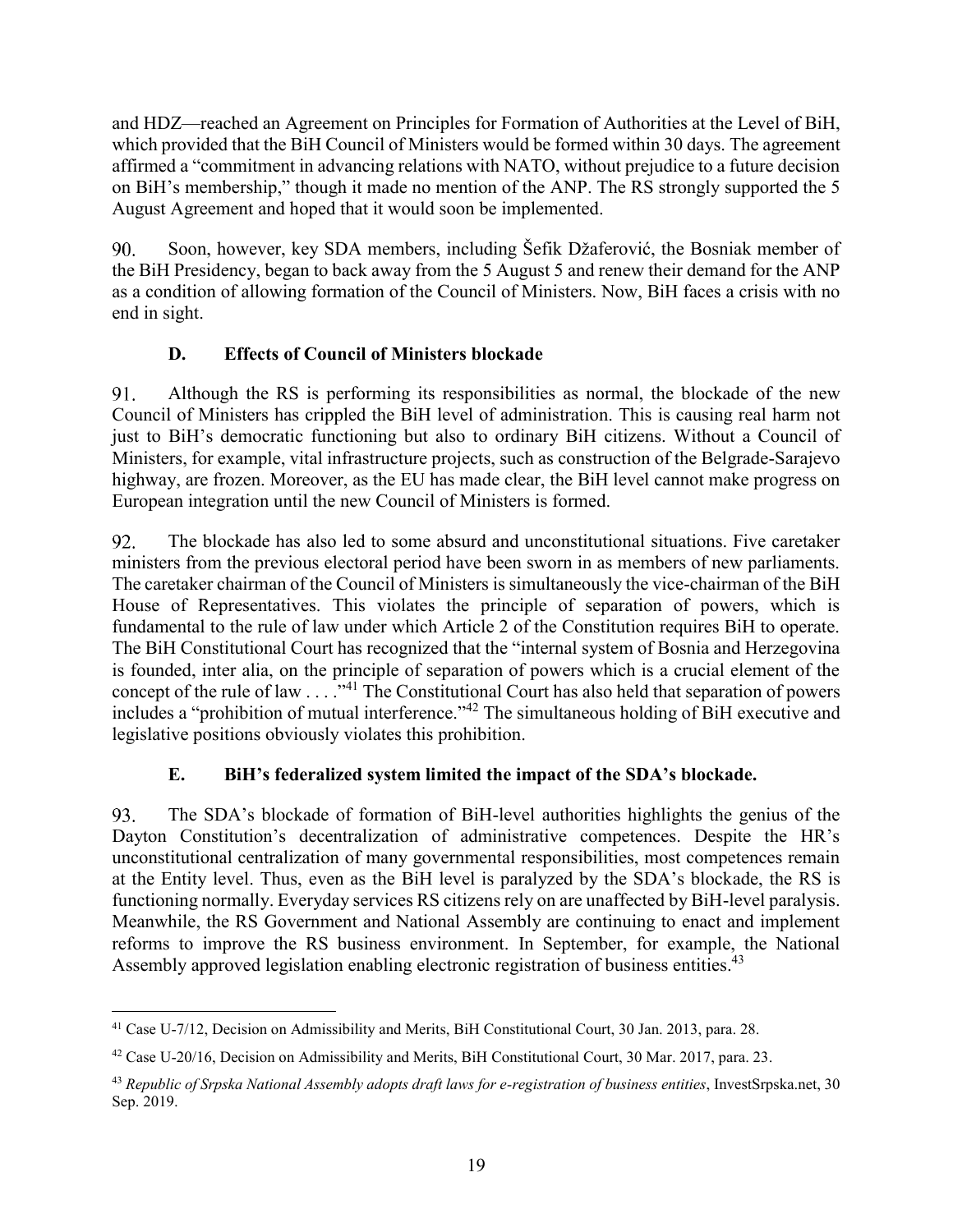#### **F. Inter-entity transfer agreements are not permanent.**

94. The SDA's continued blockade of Council of Ministers formation for more than a year after the BiH elections highlights the potential for chronic dysfunction of the BiH level of administration. The BiH Constitution attempted to minimize the damage such dysfunction might cause by entrusting the Entities with all but a few governmental competences.

95. In the years since Dayton, however, the two Entities—often under heavy pressure from the HR—reached several political agreements consenting to the exercise of additional competences by BiH. In light of the BiH-level dysfunction exemplified by the SDA's blockade of the new Council of Ministers, it is natural for the Entities to reassess whether it is practical and desirable to continue giving consent for BiH to exercise competences not assigned to it by the BiH Constitution. The Entities would be well within their legal rights to end one or more of the political agreements—sometimes called inter-entity transfer agreements (IETAs)—that gave BiH permission to exercise additional competences.

96. The rights and obligations of the Entities are governed by the Dayton Accords, including the BiH Constitution. As the BiH Constitutional Court has confirmed, an IETA is not an amendment to the BiH Constitution. Rather, it is merely a political agreement that does nothing to change the Constitution or the Dayton Accords. An IETA cannot effect a permanent change to BiH's constitutional structure. The BiH Constitutional Court correctly held in 2006 that IETAs are not part of the BiH Constitution and that the Court has no jurisdiction to determine whether a contested act is inconsistent with them.<sup>44</sup> Just as Entities can consent to the BiH level's responsibility over a matter, they can also withdraw such consent.

97. As former Office of the High Representative attorney Matthew Parish observed, treating IETAs as irrevocable would mean that "signature of an IETA would be tantamount to permanent amendment of the Constitution, an analysis without significant precedent in international or domestic law." 45

98. The BiH Constitution lays out clearly the process for its own amendment in Article  $X(1)$ . Apart from enacting a constitutional amendment according to this process, no politician, government, or legislature in BiH has authority to effect a change in BiH-level competences that is binding on future politicians, governments, and legislatures. As Article 1 of the Constitution states, BiH "shall operate under the rule of law" rather than the rule of men. The positions of politicians do not determine the constitutional competences of BiH's various levels of governance—the Constitution does.

The Constitution provides at Article III(3)(a), "All governmental functions and powers not 99. *expressly assigned* in this Constitution to the institutions of Bosnia and Herzegovina shall be those of the Entities."<sup>46</sup> Any responsibilities that BiH assumes in accordance with an IETA are certainly

 $\overline{a}$ <sup>44</sup> Decision on Admissibility and Merits, Case U 17/05, BiH Constitutional Court, 24 May 2006, at para. 16.

<sup>45</sup> Matthew Parish, *A Free City in the Balkans* 144 (2010).

<sup>46</sup> Emphasis added.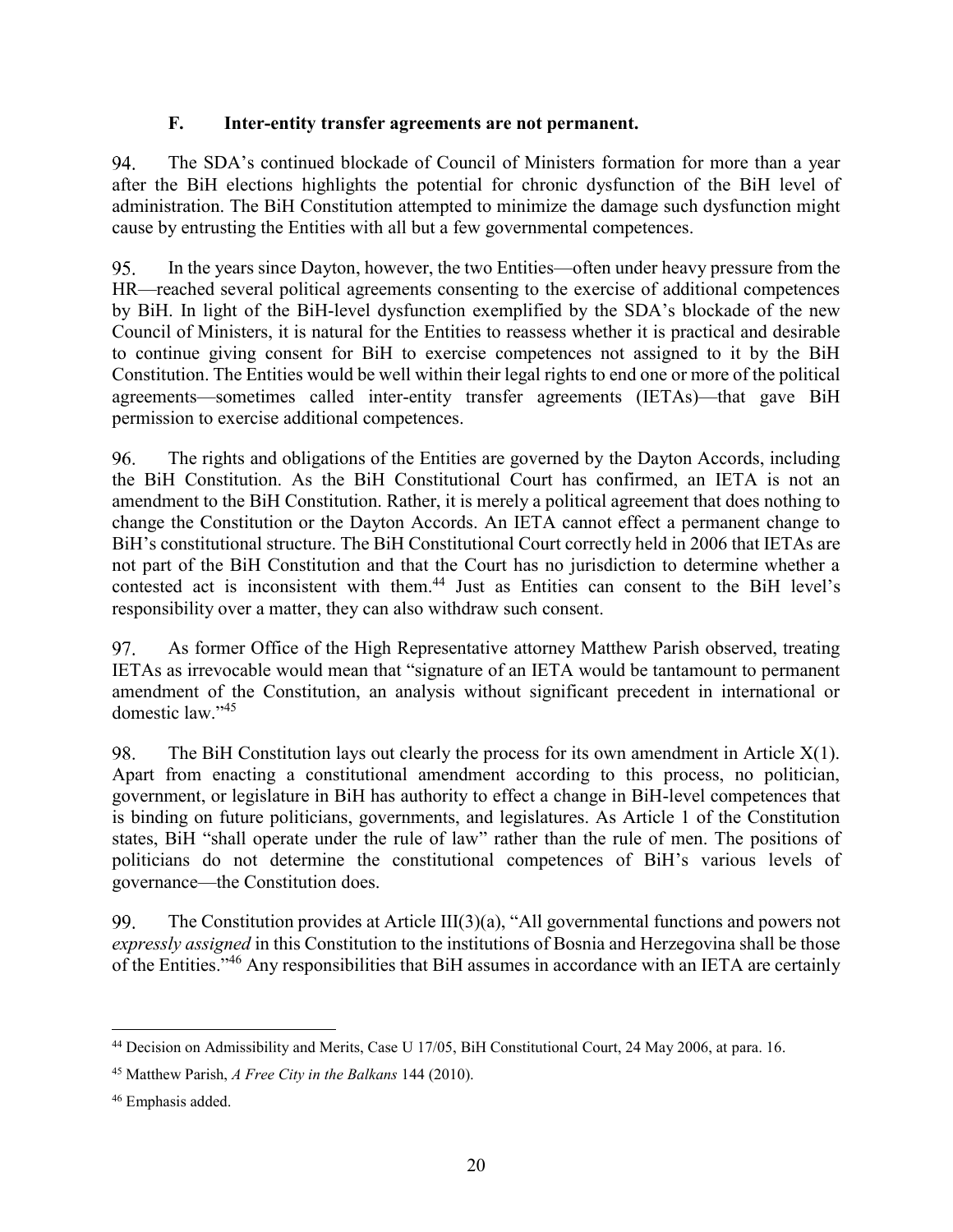not "expressly assigned in this Constitution to the institutions of Bosnia and Herzegovina." Thus, such responsibilities remain, as a constitutional matter, "those of the Entities."

 $100.$ The Entities would be also justified in ending some IETAs because their consent for them was wrested by coercion and threats by external forces. It is a universal principle of law that an agreement entered into under coercion is voidable by the coerced party. The Vienna Convention on the Law of Treaties, for example, provides, "The expression of a State's consent to be bound by a treaty which has been procured by the coercion of its representative through acts or threats directed against him shall be without any legal effect."<sup>47</sup> Contract law around the world, similarly, makes contracts void or voidable in cases when a party was not free from undue coercive influence. The Commission on European Contract Law's *Principles of European Contract Law* provides that a party may avoid a contract if its assent was procured through the wrongful threats of third parties.<sup>48</sup>

101. The RS's consent to IETAs often came under heavy pressure and threats from the High Representative. At the time of these agreements, the High Representative routinely imposed extrajudicial punishments on public officials—especially Serb public officials—who failed to do its bidding. In his book recounting his tenure at the OHR, Matthew Parish wrote of HR Paddy Ashdown, "By pressuring Entity representatives into signing IETAs, through express or implied threats of removal or other unpleasantness imposed by the High Representative's decision, Ashdown could expand significantly the scope of his state-building project."<sup>49</sup> Parish further observed, "RS politicians agreed to and voted for [Indirect Tax Authority] reforms under colossal pressure from Ashdown."<sup>50</sup> In its Final Report, the Independent Judicial Commission, a body created by the High Representative, admitted that the negotiation of the IETA on the High Judicial and Prosecutorial Council "only succeeded following intense high-level pressure."<sup>51</sup>

The historical record demonstrates clearly that the consent of RS politicians to IETAs was 102. often the result of coercion by unelected external forces. Thus, given the defect in the formation of these agreements from the outset, the RS would be fully justified in withdrawing from them.

It is also principle of both international law and domestic contract law that a party may  $103.$ withdraw from an agreement if there is a fundamental change of circumstances underlying the party's consent. The RS is not obligated to remain bound by an IETA that is not being implemented as agreed.

#### **IV. Conclusion**

The RS hopes all parties in BiH and members of the international community will respect 104. the Dayton Accords, including BiH's constitutional system. The RS remains committed not just to

 $\overline{a}$ <sup>47</sup> Vienna Convention on the Law of Treaties, art. 51.

<sup>48</sup> The Principles of European Contract Law (2002), arts. 4:111 and 4:108. *See also* Restatement (Second) of the Law of Contracts, §174.

<sup>49</sup> Parish at 178.

<sup>50</sup> Parish at 258.

<sup>51</sup> IJC Final Report, p. 96.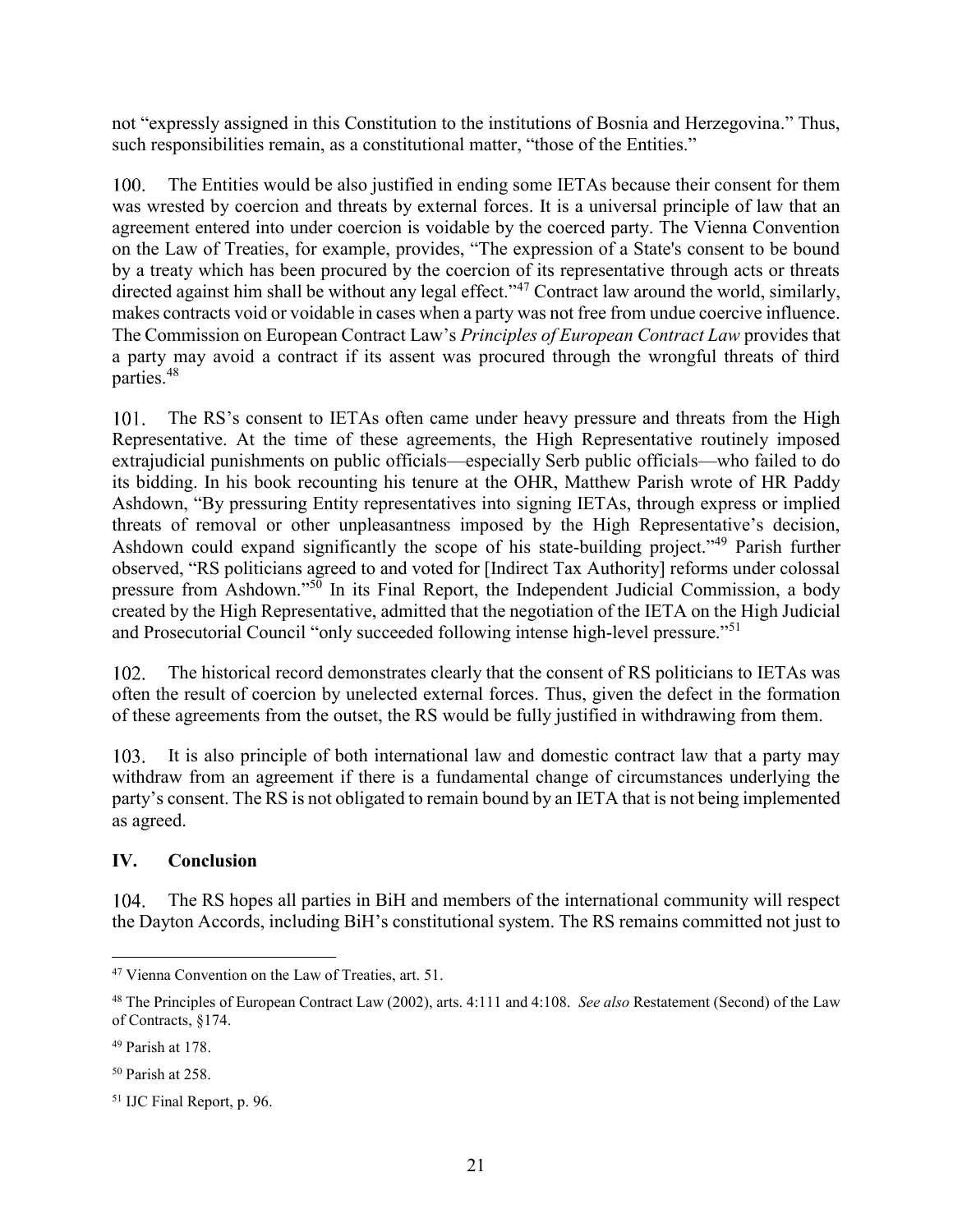the Dayton Accords, but also to BiH's future as an EU member. In order for BiH to move toward that goal, however, the HR must close its doors, and the SDA must lift its preconditions and allow the results of the October 2018 elections to be implemented. The RS is convinced that BiH can succeed and prosper if the Dayton Accords are respected.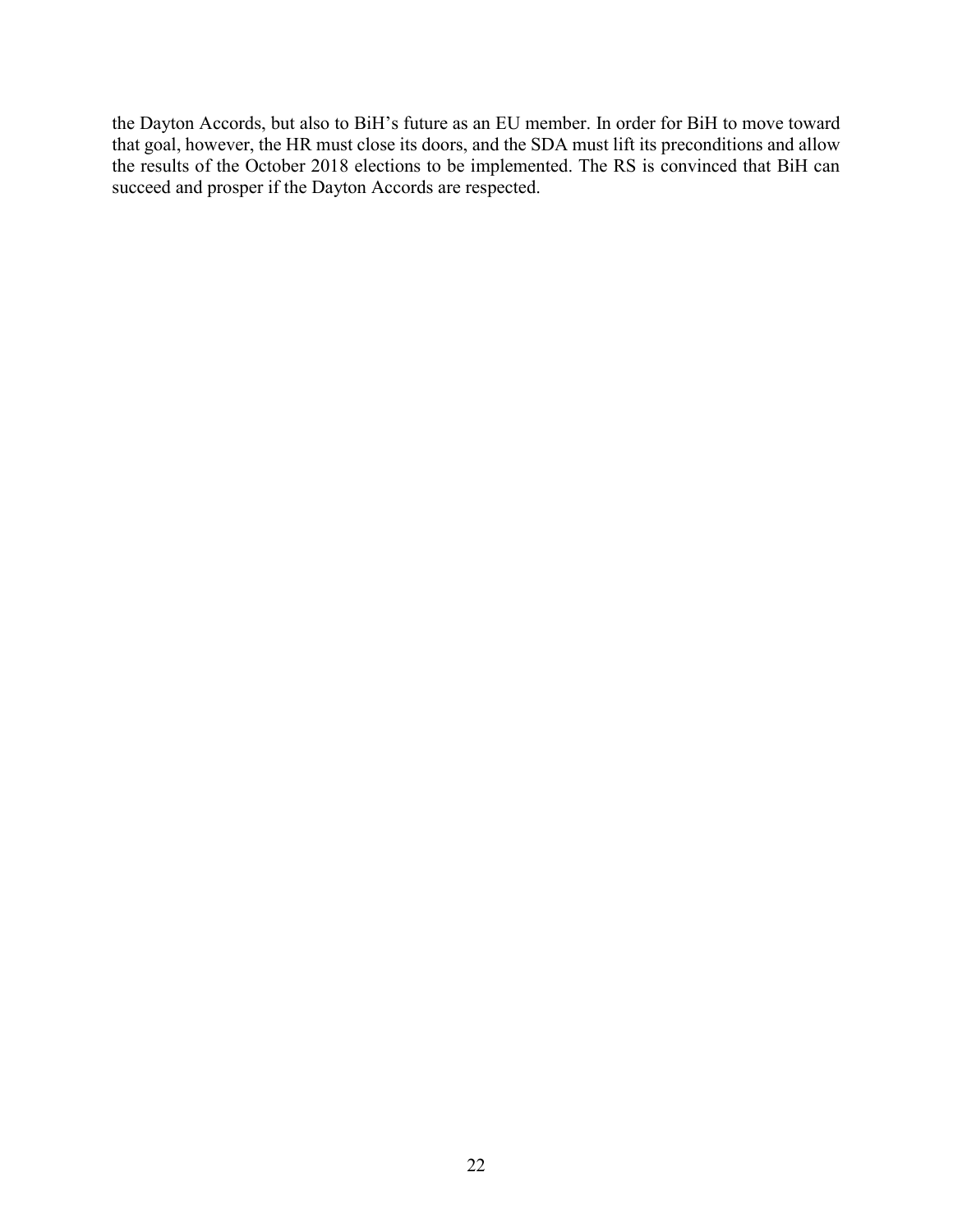#### **The Illegality of the Bonn Powers**

*"At the Bonn conference, we managed to introduce a method by which the High Representative can take these decisions, which is not exactly in legal terms with Dayton. . . . It was not very legal, I have to admit."*<sup>1</sup>

*"You do not [have] power handed to you on a platter. You just seize it."*<sup>2</sup>

—Carlos Westendorp, High Representative, 1997-1999

#### **I. Introduction.**

*The so-called "Bonn powers," which the international High Representative (HR) in Bosnia and Herzegovina (BiH) claims empower it to impose laws and punish individuals by simple edict, are manifestly unlawful. The 1995 Dayton Accords, which are the sole source of the HR's lawful authority, cannot reasonably be interpreted to give the HR such dictatorial power. Neither the Peace Implementation Council—an ad hoc group of countries with no legal power—nor the UN Security Council have ever bestowed on the HR legal authority beyond its mandate under the Dayton Accords. Moreover, the Bonn powers' use violates the human rights of Bosnia and Herzegovina (BiH) citizens under important binding treaties. Thus, the exercise of the Bonn powers violates international law. Such actions should not be permitted by the international community, and in any case cannot be considered legally binding.*

The HR is an institution authorized by the parties to Annex 10 of the Dayton Accords, including Republika Srpska, to be a coordinator of international activities involved in the civilian aspects of the Dayton Accords and a facilitator of the parties' efforts. Annex 10 defines a strictly limited mandate, authorizing the HR to engage in such activities as to "[m]onitor," "[m]aintain close contact with the Parties," "[f]acilitate," "[p]articipate in meetings," and "[r]eport."

The HR's mandate does not include any suggestion of the authority to make decisions binding on governments and citizens of Bosnia and Herzegovina (BiH). As international relations scholar and former Office of the High Representative (OHR) attorney Matthew Parish wrote, the HR's "functions were limited to coordinating other international organisations' work and monitoring and exhorting domestic officials to comply with their Dayton obligations."<sup>3</sup>

Beginning in 1997, however, the HR claimed for itself, with no legal justification whatsoever, "Bonn powers" to rule and punish by decree, vastly exceeding any mandate under the Dayton Accords and casting aside the entire democratic system established by the BiH Constitution.

<sup>1</sup> Adis Merdzanovic, *Democracy by Decree, Prospects and Limits of Imposed Consociational Democracy in Bosnia and Herzegovina* (2015), 256.

<sup>2</sup> Quoted in, David Chandler, *State-Building in Bosnia: The Limits of 'Informal Trusteeship,'* International Journal of Peace Studies, vol. 11, no. 1, 17, 27 (2006).

<sup>3</sup> Matthew Parish, *A Free City in the Balkans* 86 (2010).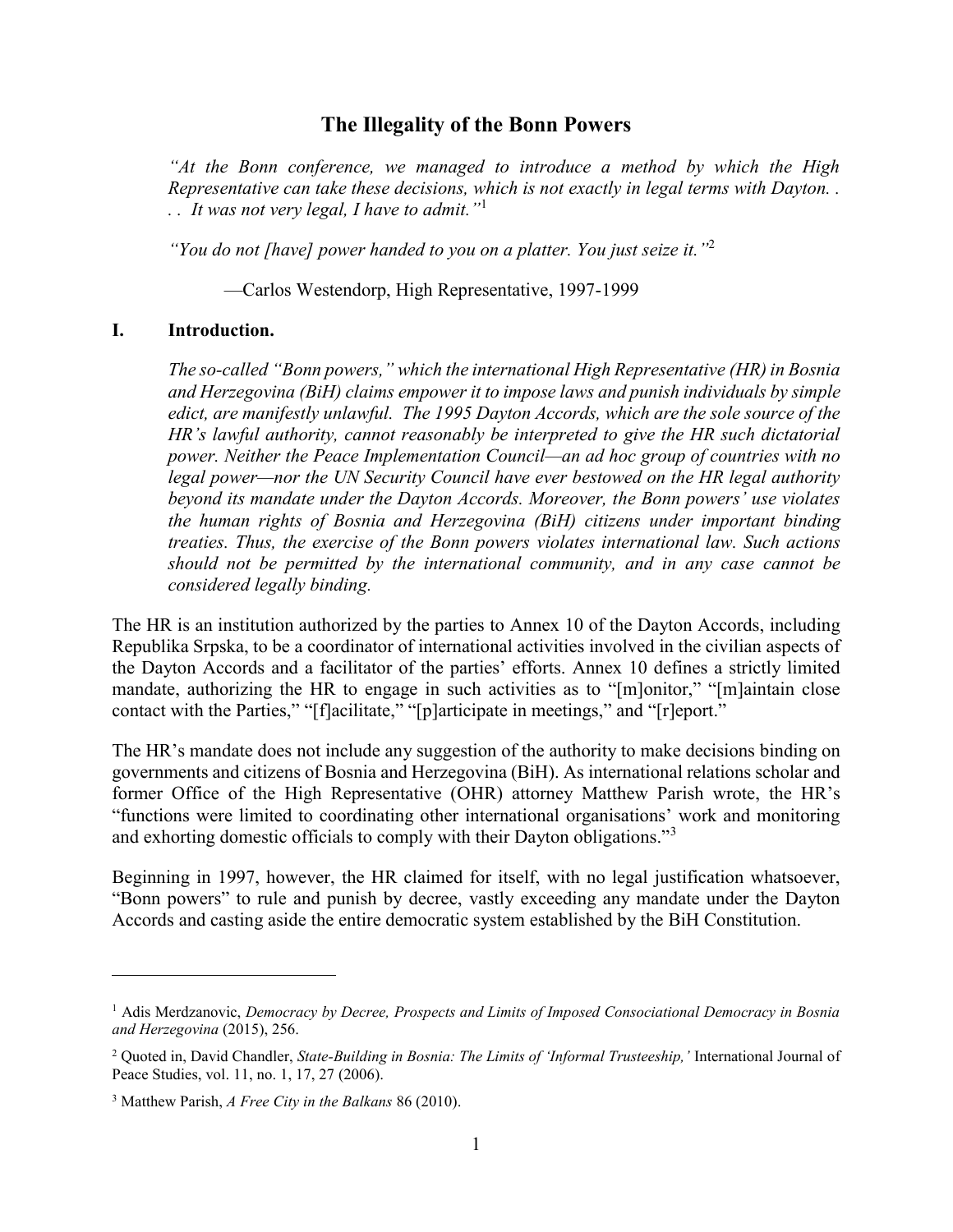The term "Bonn powers" originates from a statement issued two years after the conclusion of the Dayton Accords by the Peace Implementation Council (PIC), an ad-hoc collection of countries and organizations, at a conference held in Bonn, Germany. The December 1997 statement "welcome[d] the High Representative's intention to use his final authority in theatre regarding interpretation [of Annex 10] to make binding decisions" on certain issues.

The HR in place at the time of the Bonn Conference, Carlos Westendorp, later admitted, "At the Bonn conference, we managed to introduce a method by which the High Representative can take these decisions, which is not exactly in legal terms with Dayton. . . . It was not very legal, I have to admit."<sup>4</sup> Westendorp was brazen in his usurpation of illegal authority, telling a reporter in 1998, "You do not [have] power handed to you on a platter. You just seize it."<sup>5</sup> Such disregard for the careful terms of the Dayton Accords and the BiH Constitution is antithetical to the goal of instilling a culture of respect for the rule of law in BiH.

Parish wrote that after the Bonn meeting, "[s]uddenly the High Representative found himself moving from being a 'facilitator' and a mediator to being able to issue 'binding decisions', known as the 'Bonn powers'."<sup>6</sup> As Parish has recognized, the PIC's Bonn statement "ran quite contrary to the spirit and text of Annex 10 to the [Dayton Accords], and was legally quite indefensible."

Using these so-called "Bonn powers," the HR has imposed scores of BiH, Federation, and Republika Srpska laws by edict, *and even decreed 105 amendments to the constitutions of Republika Srpska and the Federation*. The HR has also imposed extrajudicial punishments on hundreds of BiH citizens, nullified a BiH Constitutional Court decision, and banned any proceeding that takes issue in any way with the HR's decisions.

In recent years, the HR's exercise of the Bonn powers has declined because of increasing recognition of their illegality and illegitimacy and the damage they have done to BiH's ability to govern itself. Consequently, the HR has not issued a decree using its pretended authority since 2011.<sup>8</sup> At the May 8, 2019, meeting of the UN Security Council, however, the current HR, Valentin Inzko, pointedly asserted that the HR retains the authority to use the Bonn powers.

Many international observers have decried the corrosive effect that the HR and its asserted dictatorial powers have had on BiH's politics. The International Crisis Group, for example, has written that "keeping the OHR open will not push its citizens toward reform and may sow enough discord to push reform out of reach."<sup>9</sup> The Council of Europe's Venice Commission wrote in 2005 that an HR claiming dictatorial powers "is fundamentally incompatible with the democratic

<sup>4</sup> Merdzanovic at 256.

<sup>5</sup> Chandler at 27.

<sup>6</sup> Matthew T. Parish, *The Demise of the Dayton Protectorate*, 1 J. Intervention and Statebuilding, Special Supp. 2007, 14.

<sup>7</sup> *Id*.

<sup>8</sup> In 2012 and 2014, HR Inzko lifted extrajudicial punishments against certain individuals.

<sup>9</sup> International Crisis Group, *Bosnia's Dual Crisis*, 12 Nov. 2009, p. 16.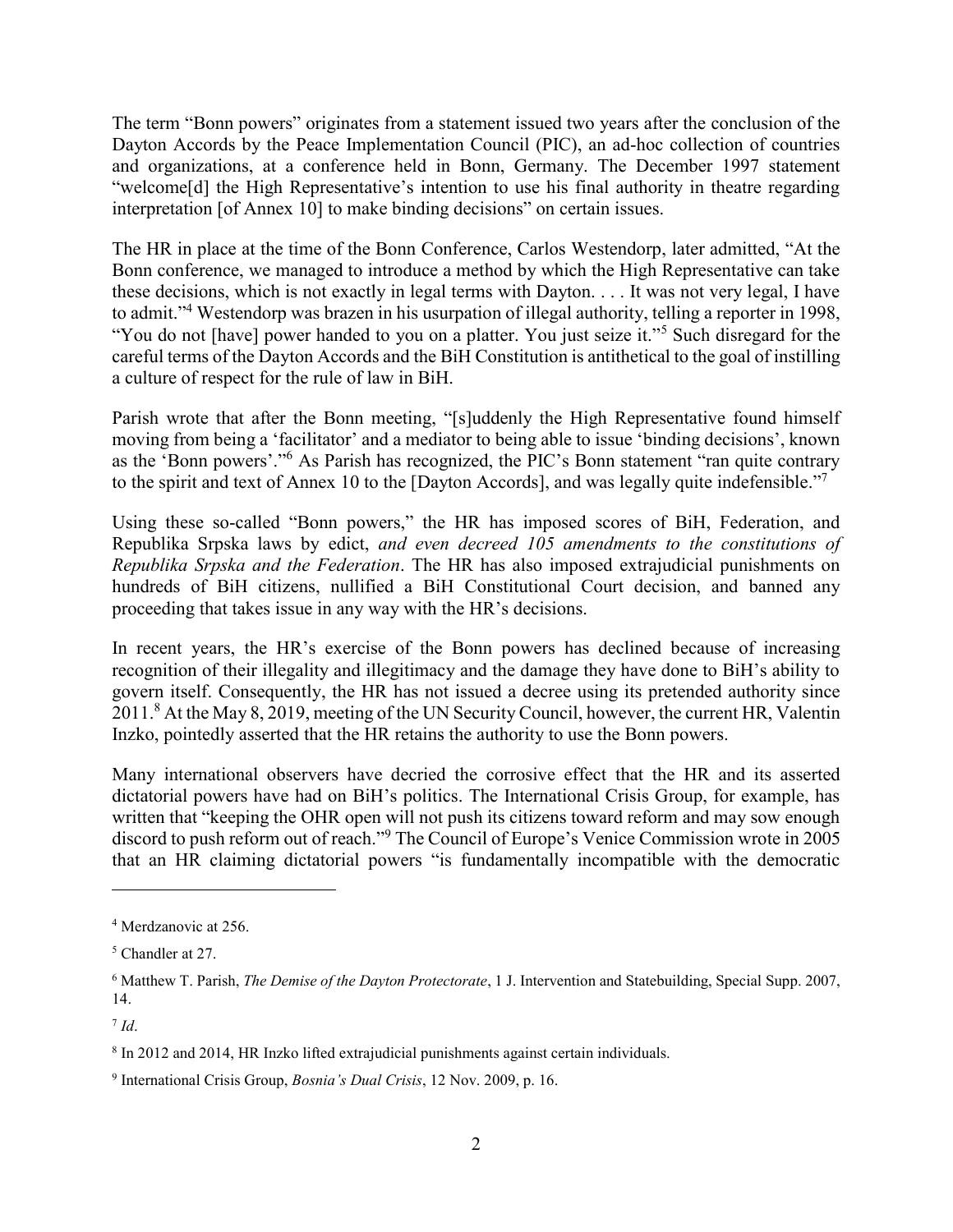character of the state and the sovereignty of BiH. The longer it stays in place the more questionable it becomes."<sup>10</sup> As Professor Bernhard Knoll has observed, "[T]the international community's practice of ruling by command may lastingly debilitate democratic development because it entails an abrogation of the Courts' monopoly over the correct interpretation of the constitution."<sup>11</sup>

This paper does not focus on the Bonn powers' perverse effects on BiH politics, their hindrance of the development of BiH as a functioning state, or the damage they caused to BiH's decentralized constitutional system. Rather, it focuses on the simple fact that the Bonn powers have no legitimate basis in law whatsoever, such that the exercise of such powers can have no binding legal force.

The question of the Bonn powers' legality—as opposed to their desirability or political legitimacy—has been the subject of little scholarly attention; however, analyses of the legal basis for the exercise of the Bonn powers have concluded that the Bonn powers are unlawful.

Parish writes, "The PIC's 'interpretation' of the High Representative's powers at the Bonn Conference, and the High Representative's subsequent use of his new powers, starts to look legally preposterous, the sort of nonsense and confusion one would not expect from a first-year law student."<sup>12</sup> Parish further writes, "It is hard to escape the conclusion that the extent of the legal fiction involved in creating the Bonn powers was breathtaking. . . . There was no justification in international law for the way the Bosnia and Herzegovina was, almost overnight, transformed into a colony jointly administered by the international powers."<sup>13</sup>

Similarly, Dr. Miroslav Baros of Sheffield Hallam University writes, "Legally speaking, the assumption of the powers by the High Representative is ultra vires; there is neither legal basis nor justification for any powers outside those envisaged in the [Dayton Accords], which is to monitor and help with the implementation of the civilian aspect of the treaty."<sup>14</sup>

In a thorough legal analysis of the Bonn powers appearing in the *Goettingen Journal of International Law*, Tim Banning concludes, "[The Bonn powers] do not qualify as a legal power. Their existence is a powerful, but delusive legal fiction."<sup>15</sup>

Even Paddy Ashdown, during his tenure as HR, recognized that the authority of his decrees as HR derived only from their acceptance by BiH citizenry, saying, "If I pass a decree that is refused, my

<sup>10</sup> European Commission for Democracy through Law (Venice Commission), *Opinion on the Constitutional Situation in Bosnia and Herzegovina and the Powers of the High Representative*, adopted by the Venice Commission at its 62nd plenary session (March 11-12, 2005) (2005 Venice Commission Opinion) at para. 90.

<sup>11</sup> Bernhard Knoll, *The Legal Status of Territories Subject to Administration by International Organizations* (Cambridge Univ. Press 2012) at 317.

<sup>12</sup> *A Free City in the Balkans*, 90.

<sup>13</sup> *Id*. at 91-91.

<sup>14</sup> Miroslav Baros, *The High Representative for Bosnia and Herzegovina: A Requiem for Legality*, EJIL: Talk (Blog of the European Journal of International Law), 14 Dec. 2010.

<sup>15</sup> Tim Banning, *The 'Bonn Powers' of the High Representative in Bosnia Herzegovina: Tracing a Legal Figment*, Goettingen Journal of International Law 6 (2014) 2, 259-302, at 302.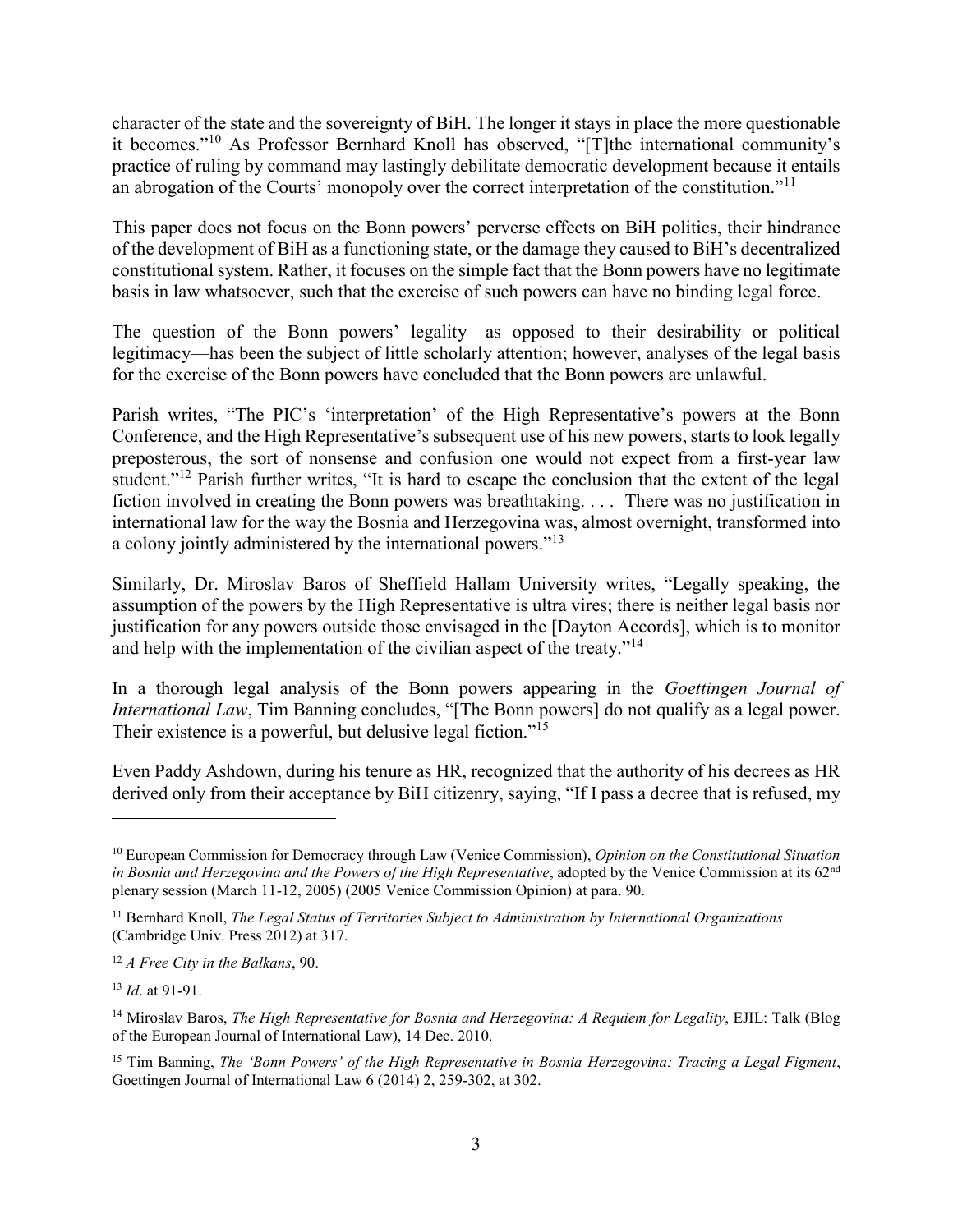authority is gone like the morning dew."<sup>16</sup>

Further, the Bonn powers are not only unsupportable under international law, but in fact the exercise of such unconstrained powers by the HR constitutes a flagrant and grave violation of the applicable international law that is binding upon all parties to the Dayton Peace Accords, and therefore any such acts can have no binding legal effect upon any such parties.

#### **II. The High Representative's exercise of purported Bonn powers vastly exceeds any conceivable legal mandate under the Dayton Accords.**

The HR was not imposed on BiH, but was created by an international agreement, Annex 10 of the Dayton Accords, which was entered into by Republika Srpska, the Federation of Bosnia and Herzegovina, and other signatories to the Dayton Accords. Annex 10 is the sole source of the HR's legal authority.

The illegality of the dictatorial authority claimed by the HR is obvious to anyone who has read the HR's strictly limited mandate under Annex 10, which does not include any words or phrases that would suggest the authority to make decisions binding on BiH, the Entities, or their citizens. In defining the HR's legal authority, Annex 10 uses such verbs and phrases as "monitor," "maintain close contact with the Parties," "promote," "coordinate," "facilitate," "participate in meetings," "report," and "provide guidance." Annex 10 does not include words such as "enact," "suspend," "nullify," "impose," "decree," "punish," "ban," or any other words that would suggest the authority to make decisions binding upon BiH, the Entities, or their citizens.

Annex 10 cannot conceivably be read to empower the HR to substitute itself for a legislature, elected official, or court of law. As summarized by Parish, the HR is to be "a manager of the international community's post conflict peace building efforts, and a mediator between the domestic parties."<sup>17</sup>

Former UK Ambassador to BiH Charles Crawford, who helped invent the Bonn powers, has written, "[A]s far as I could see the Bonn powers had *no real legal basis at all*. They amounted to an international political power-play bluff which successive High Representatives wrapped up in legal language to make the whole thing look imposing and inevitable."<sup>18</sup>

In his analysis of the Bonn powers, Banning explains:

The amendment and violation of constitutional provisions, the imposition of substantial legislation, the removal of democratically elected officials, as well as the annulment of decisions of the Bosnian Constitutional Court are measures which even dramatically

<sup>16</sup> Ed Vulliamy, *Farewell, Sarajevo*, The Guardian, 2 November 2005, p. 10, quoted in Knoll at 298.

<sup>17</sup> *The Demise of the Dayton Protectorate* at 13.

<sup>18</sup> Charles Crawford, *Bosnia: the Bonn Powers Crawl Away to Die*, available at charlescrawford.biz/2011/07/05/bosnia-the-bonn-powers-crawl-away-to-die/ (emphasis added).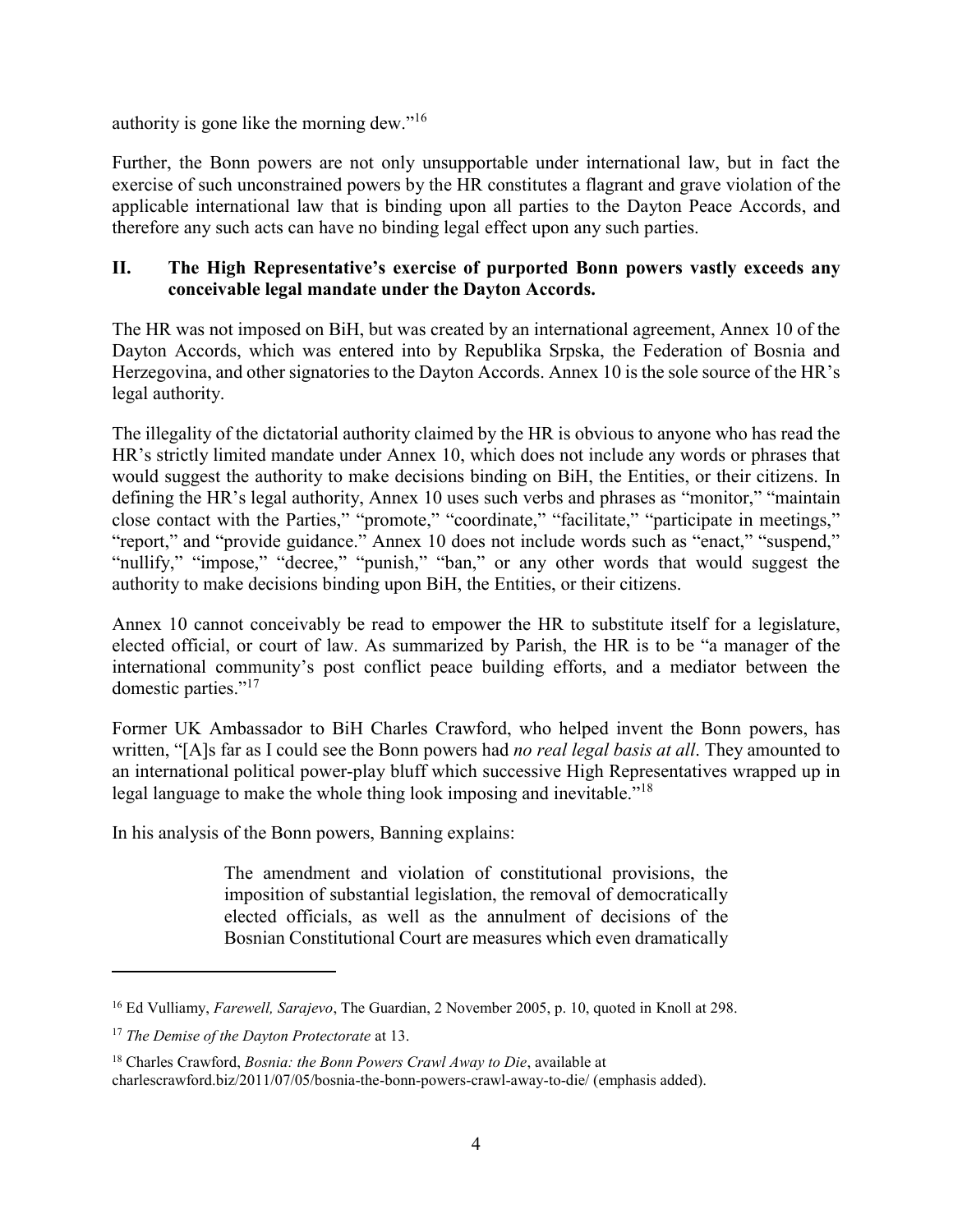exceed the outer limits of an effective interpretation. In fact, the interpretation adopted by the OHR must be termed a revision of Annex 10 of the GFA.<sup>19</sup>

There being nothing in Annex 10 to support the HR's self-asserted powers, the Bonn Declaration tried to justify them by referring to Annex 10's provision making the HR the "final authority in theater regarding interpretation of this Agreement on the civilian implementation of the peace settlement [Annex 10]."

As Banning points out, however:

The authority to interpret cannot be understood as a *carte blanche* for the OHR to create its mandate. Under this reading of *Annex 10* the OHR would acquire a status *legibus solutus.* However, international organizations are, as "[a] rule of thumb", not allowed to generate their own powers or to determine their competences.<sup>20</sup>

Moreover, the HR's authority to interpret Annex 10, which is an international treaty, is circumscribed by its very mandate in Annex 10, by general international law, and by other sources of applicable law. The HR's authority is limited, for example, by the obligation under the Vienna Convention on the Law of Treaties (VCLT)—as well as customary international law—to interpret a treaty "in good faith in accordance with the ordinary meaning to be given to the terms of the treaty in their context and in the light of its object and purpose."<sup>21</sup>

The HR breached its obligation of good-faith interpretation by asserting and using powers of rule by decree, extrajudicial punishment, and other autocratic authorities. The terms of Annex 10 manifestly do not give the HR any legislative, executive, or judicial powers. Annex 10 cannot reasonably be read to empower the HR to decree laws or otherwise act as a final executive, prosecutorial, and judicial official. Examining the HR's authority under Annex 10 to "facilitate resolution of difficulties," which was used to justify the Bonn powers, Parish writes:

> On the natural reading of these words, the thought being captured is surely the idea of mediation between the parties. It is a long stretch of the meaning of "facilitate" to see it as including dictatorship and coercion.<sup>22</sup>

It is also inconceivable that Republika Srpska and other parties to Annex 10 would have agreed to divest themselves of the very democratic powers to govern that they established in the BiH

 $19$  Banning at 302.

<sup>20</sup> Banning at 266 (quoting H. G. Schermers & N. M. Blokker, *International Institutional Law* 157, para. 209 (5th ed. 2011). (citations omitted).

<sup>21</sup> Vienna Convention on the Law of Treaties, Art. 31.

<sup>22</sup> *A Free City in the Balkans* at 89.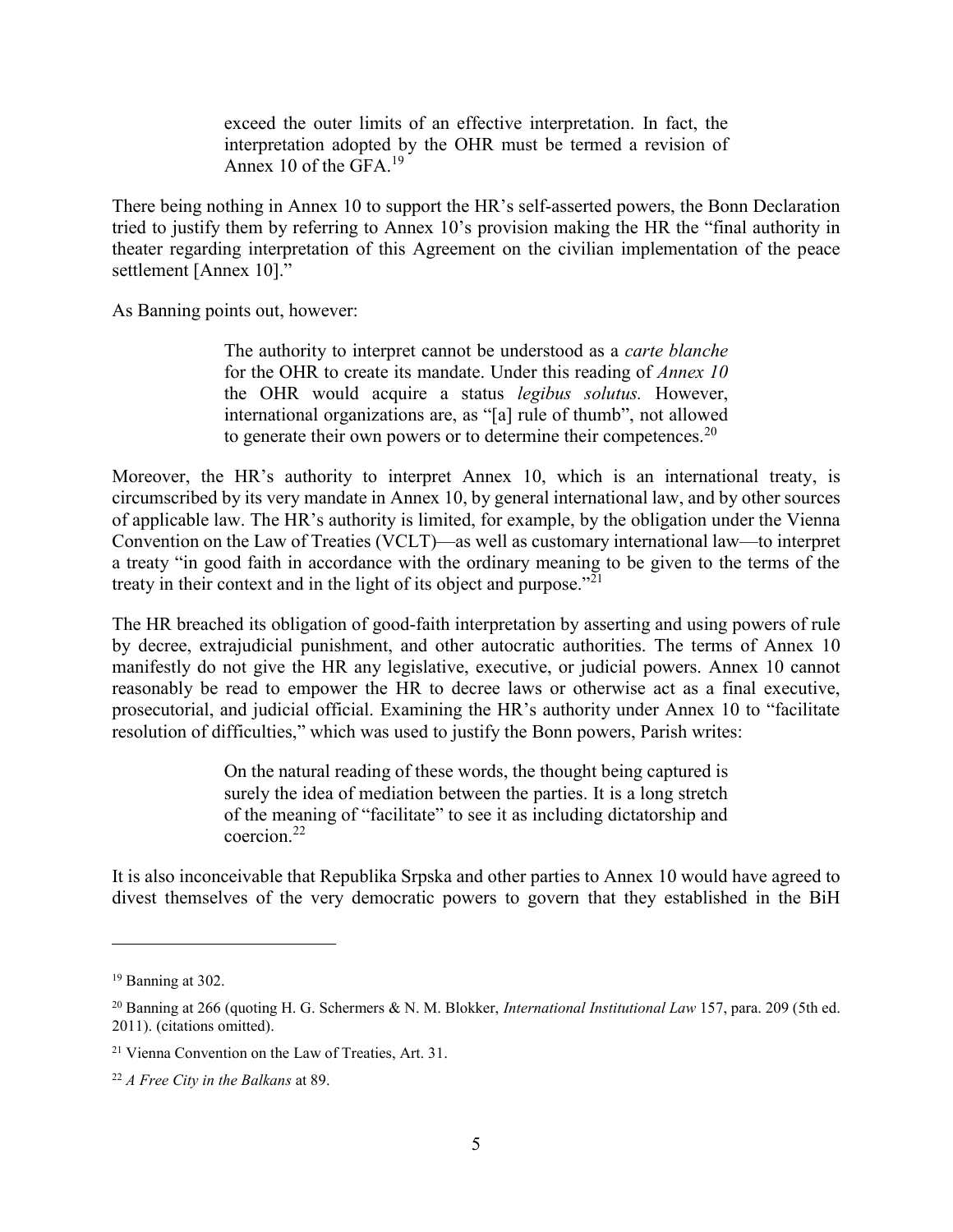Constitution (Annex 4 of the Dayton Accords). Parish writes:

The thought that the presidents of Croatia, Yugoslavia and the Republic of Bosnia and Herzegovina, in agreeing to Annex 10 to the DPA, intended to give such broad and sweeping dictatorial powers over the entire territory of Bosnia and Herzegovina to an unelected official over whose appointment and decisions they had no say, is quite far-fetched. $23$ 

Under the Vienna Convention on the Law of Treaties, part of the context for the purpose of treaty interpretation is "[a]ny instrument which was made by one or more parties in connection with the conclusion of the treaty and accepted by the other parties as an instrument related to the treaty."<sup>24</sup> Thus, a key part of the context of Annex 10's terms is the rest of the Dayton Accords, including Annex 4, the BiH Constitution. Moreover, the Vienna Convention also requires that treaties be interpreted in a manner that is consistent with other binding legal obligations in effect between the parties,  $^{25}$  and, as explained further below, the declaration and exercise of the Bonn powers violates key treaties incorporated into the Dayton Accords and made applicable among the parties.

The HR's imposition of laws and extrajudicial punishments without the barest due process or opportunity to appeal is, of course, antithetical to the BiH Constitution, which establishes a democratic system for approving laws, recognizes civil liberties, and directly incorporates the European Convention on Human Rights. The Constitution does not even mention the HR except for a single reference in its annex on transitional arrangements. (The annex merely designated the HR to chair meetings of the Joint Interim Commission, a temporary body that was empowered to do nothing more than "discuss practical questions" and "make recommendations and proposals.").<sup>26</sup>

Another part of the context for purposes of interpreting Annex 10 is the General Framework Agreement for Peace in Bosnia and Herzegovina (GFAP). Article 1 of the GFAP provides that "the Parties shall fully respect the sovereign equality of one another . . . and shall refrain from any action, by threat or use of force or otherwise, against the territorial integrity or political independence of Bosnia and Herzegovina or any other State." The GFAP further provides that the "Parties shall fully respect and promote fulfillment of the commitments made" in Annex 4, the BiH Constitution. Thus, when interpreted in context, it is even clearer that a good-faith interpretation of Annex 10 could not include a grant of unbounded dictatorial authority over BiH.

A legally valid interpretation of the HR's mandate in Annex 10 must also be guided by the cannon of treaty interpretation stating that an agreement not be construed to give what is not explicitly given. In cases where a treaty delegates to an international official responsibilities touching upon

<sup>23</sup> *Id*. at 90-91.

<sup>&</sup>lt;sup>24</sup> Vienna Convention on the Law of Treaties, Art.  $31(2)(b)$ .

<sup>25</sup> See *Id.* at Art. 31(2)(c).

<sup>26</sup> BiH Constitution, Annex II (1).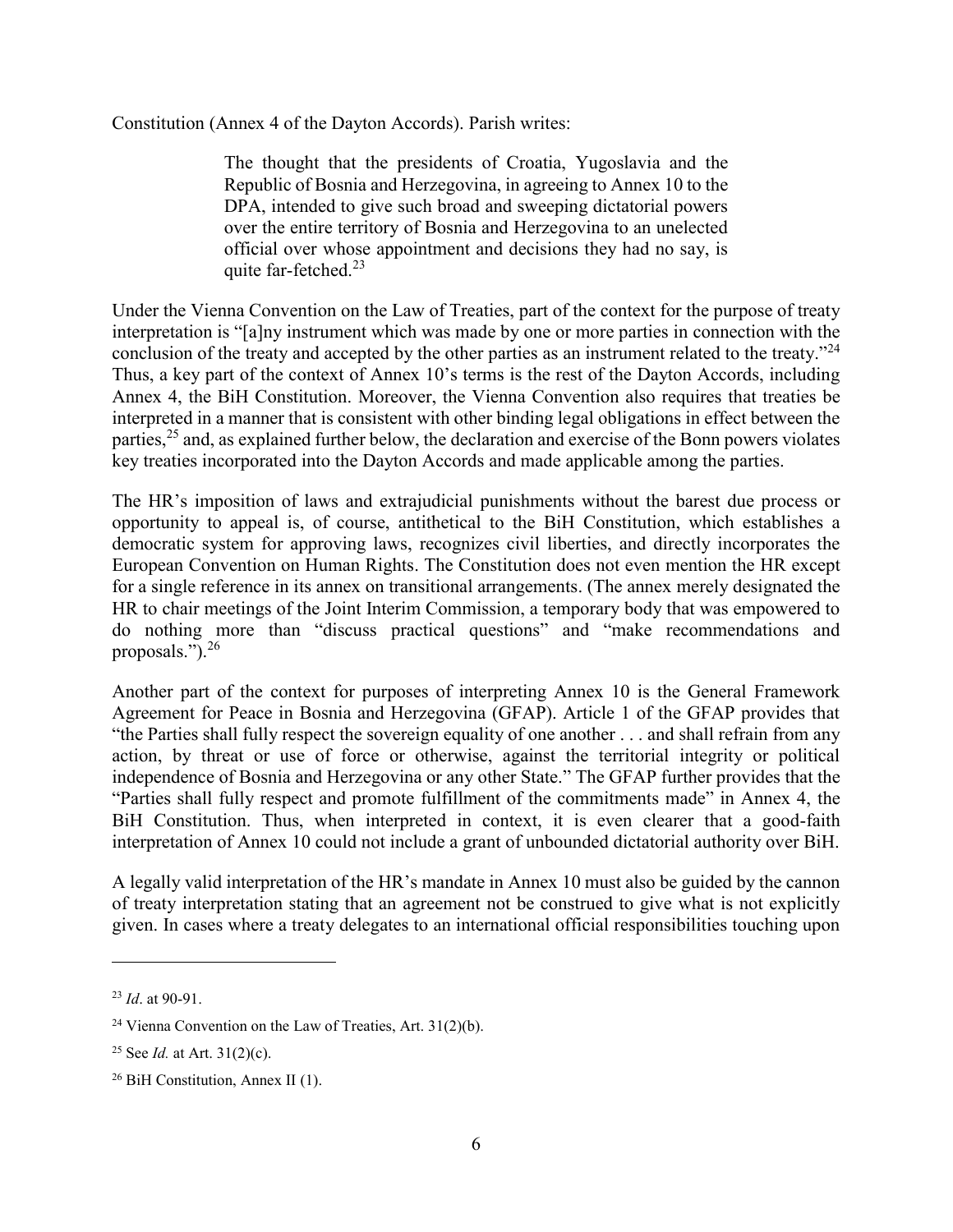domestic governance of a state, a very restrictive interpretation of the relevant treaty provision is required.<sup>27</sup> Such a restrictive interpretation is not necessary, however, to easily conclude that Annex 10 does not give the HR the autocratic powers it claims. Any good-faith reading of Annex 10 compels such a conclusion.

It must also be pointed out that the HR's interpretive authority under Article V of Annex 10 is not nearly as broad as it claims. The HR's interpretive authority begins and ends with Annex 10. The Dayton Accords unambiguously limit the HR's interpretive authority to the interpretation "in theater" of Annex 10, entitled, "Agreement on the Civilian Implementation of the Peace Settlement." Annex 10 provides, "The High Representative is the final authority in theater regarding interpretation of *this Agreement on the civilian implementation of the peace settlement*."<sup>28</sup> Thus, as Dr. Baros observes, Article V of Annex 10 "clearly limits the power of interpretation designated to the High Representative to the interpretation of this particular Annex, not to the whole [Dayton Accords]."<sup>29</sup>

In spite of the clarity of the Dayton Accords on this point, the HR, through dogged repetition, has persuaded some that the HR is the "final authority" regarding the Dayton Accords as a whole. In his May 8, 2019, appearance before the UN Security Council, current HR Valentin Inzko once again claimed that the Dayton Accords make the HR "the final authority on interpretation of the Dayton Accords."

That statement is simply false. It is contradicted by the plain language of Annex 10, and by the other provisions of the Dayton Accords. The Dayton Accords designate other specific mechanisms for interpretation of many of its other provisions. For example, Annex 1A, the Agreement on the Military Aspects of the Peace Settlement, provides that "the IFOR Commander is the final authority in theatre regarding interpretation of this agreement on the military aspects of the peace settlement." Numerous other examples can be found in Annexes 1B, 2, 3, 4, 5, 6, 7, and 8.

Thus, in addition to Annex 10, the plain terms of the rest of the Dayton Accords are clear: The HR has no interpretive authority over the Dayton Accords outside of Annex 10.

#### **III. The PIC had no authority to bestow additional powers on the HR, and never purported to do so.**

The HR has often attempted to justify its assertion of dictatorial authority by referring to the Conclusions of the Peace Implementation Conference held in Bonn in 1997. This attempt fails because the PIC had no power to supplement the HR's Annex 10 authority in the Bonn Conclusions, and it has never even purported to do so.

<sup>27</sup> W. Michael Reisman, *Reflections on State Responsibility for Violations of Explicit Protectorate, Mandate, and Trusteeship Obligations*, 10 Mich. J. Int'l L. 231, 234 (1989).

<sup>28</sup> Emphasis added.

<sup>29</sup> Miroslav Baros, *The High Representative for Bosnia and Herzegovina: A Requiem for Legality*, EJIL: Talk (Blog of the European Journal of International Law), 14 Dec. 2010.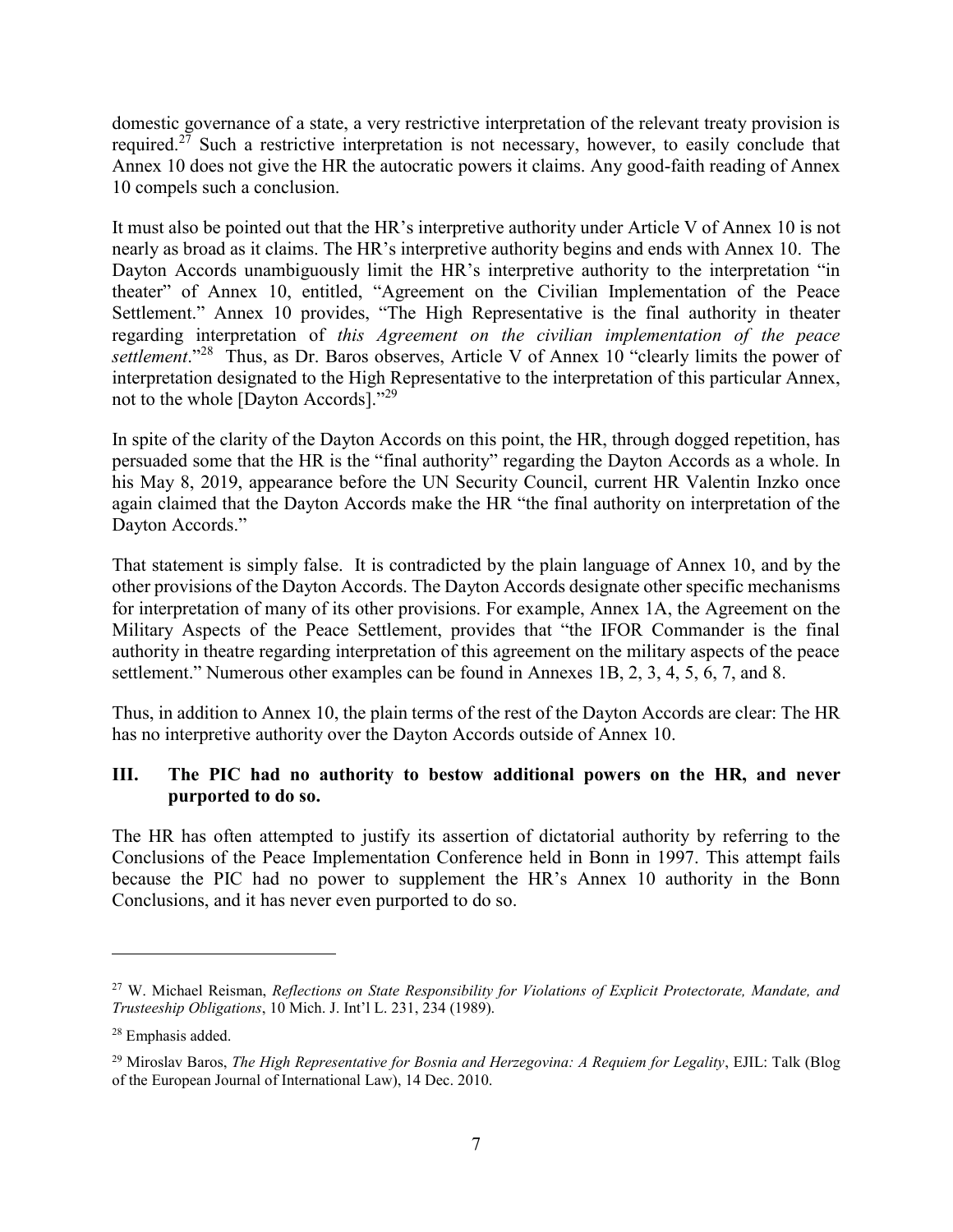#### **A. The PIC had no power to bestow additional authority on the HR.**

The PIC never had the authority to supplement the Annex 10 mandate of the HR, let alone give him the powers of a dictator. For one organ to delegate authority to another, the delegating organ must have a principal-subordinate relationship with the receiving organ.<sup>30</sup> In addition, the "powers" delegated may not exceed the extent of powers which the delegating organ itself possesses."31

One reason the PIC could not have bestowed authorities on the HR is that it did not have a principal-subordinate relationship with the PIC.

Annex 10, which is the only source of the HR's authority, does not so much as mention the PIC. More important, as Banning notes, is the fact that the General Framework Agreement for Peace in Bosnia and Herzegovina also makes no mention whatsoever of the PIC. He explains:

> If it would have been intended to vest the PIC with any meaningful legal role, it would have made its way into the agreement. Hence the required institutional link of a principal-subordinate relation between the PIC and the OHR does not exist.<sup>32</sup>

Indeed, it is clear that the "the PIC is a body created to support the OHR."<sup>33</sup>

The PIC also could not have bestowed additional powers on the HR—let alone sweeping dictatorial powers—because an organ cannot delegate authority it does not itself have, and the PIC has never had any legal authority at all.

David Chandler, an expert on the Dayton Accords at the University of Westminster, writes:

The PIC was a legal figment, designed to cohere the international management of the Dayton process, but *without* the restrictive ties of international law. Dame Pauline Neville Jones, former Political Director of the UK Foreign and Commonwealth Office and leader of the British delegation to the Dayton peace conference, was instrumental in the establishment of the PIC. As she later described it, "Everybody knew that this was a phoney."<sup>34</sup>

Parish observes:

[T]he PIC does not have legal authority to interpret anything nor, indeed, *to do anything whatsoever of legal consequence*. It is just a

<sup>30</sup> Banning at 293-94.

<sup>&</sup>lt;sup>31</sup> *Id.* at 294 (footnotes omitted).

<sup>32</sup> *Id.* at 296.

<sup>33</sup> *Id.* at 295.

<sup>34</sup> David Chandler, *From Dayton to Europe*, 12 International Peacekeeping 3, 226, 338 (2007).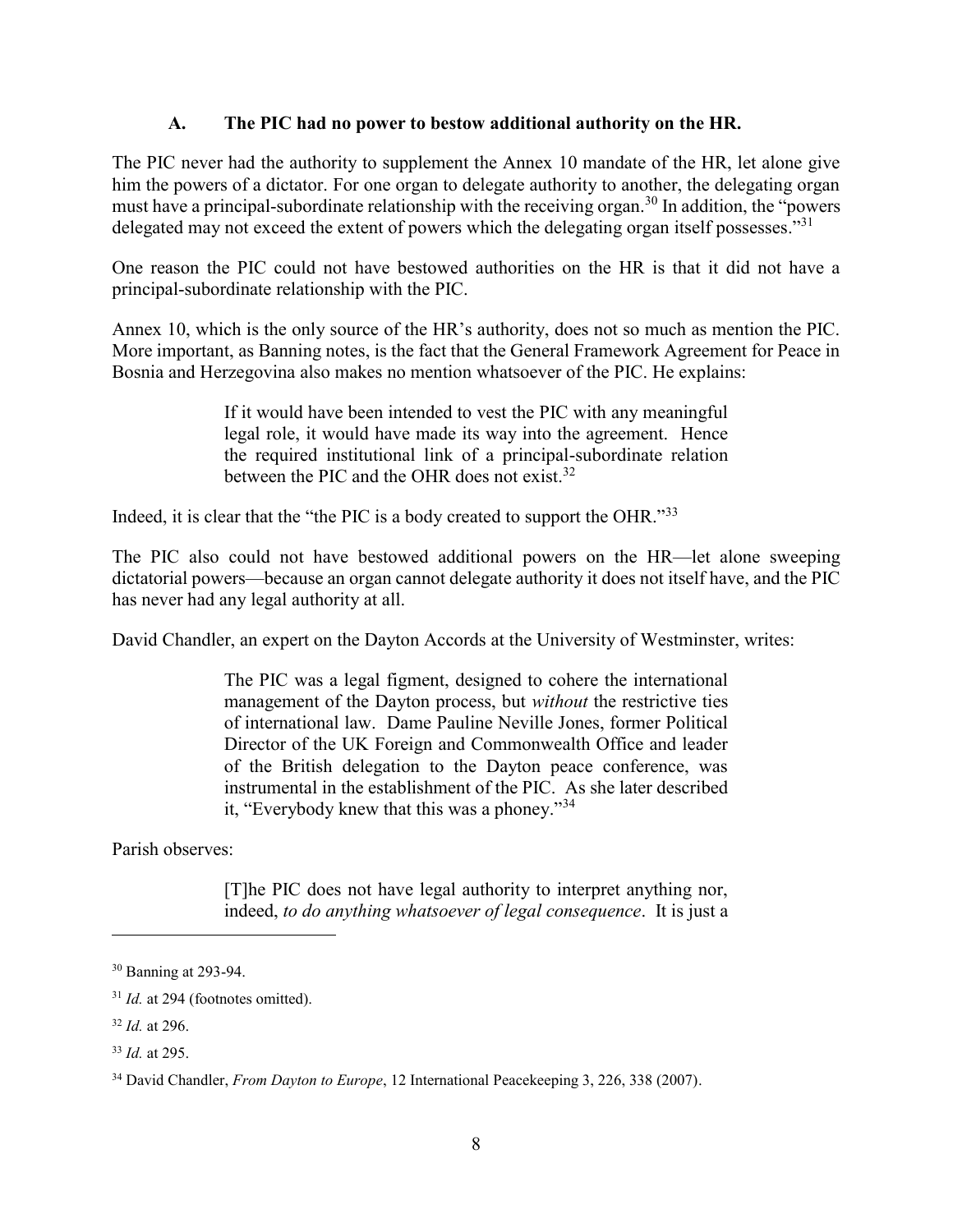meeting of people who are interested in what the High Representative (and Supervisor) are doing, the establishing act for which is a meeting of itself.<sup>35</sup>

Banning agrees, explaining that "a look at the 1995 London Conclusions, the founding document of the PIC, reveals that no express powers have been bestowed upon the PIC."<sup>36</sup>

It would be preposterous to assert that the PIC could claim authority to rewrite a legally binding treaty witnessed by six PIC members, and indeed it could be expected that numerous member countries of the PIC would themselves object to such an unsupportable assertion of authority.

#### **B. The PIC did not purport to supplement the HR's Annex 10 authority.**

In its Bonn Conclusions, the PIC did not even claim to supplement the HR's powers under Annex 10. Instead, the PIC said it "welcomes the High Representative's intention to use his final authority in theatre regarding interpretation [of Annex 10] to make binding decisions" on certain issues. This is an utterly indefensible interpretation of Annex 10, as explained above, but nonetheless it does not purport to *supplement* the HR's authority under Annex 10. As Parish explains, the Bonn Conclusions merely interpret Annex 10, though "the interpretation they give is quite absurd."<sup>37</sup>

The Bonn Conclusion are, at most, a policy statement, not a grant of authority. As Banning explains, the language of the Bonn Conclusions "does not at all indicate the PIC's intent to actively grant additional powers to the HR. If it would have been intended to suggest the legally binding character of this provision, a wording such as 'the Council decides' could have easily been chosen instead of this passive formulation."<sup>38</sup>

The European Stability Initiative agrees, observing that "the PIC was careful to avoid the impression that it was conferring additional functions on the High Representative."<sup>39</sup> Similarly, Dr. Baros writes that even if the PIC had been legally entitled "to provide the High Representative with new, significantly extended powers, it did not actually do that."<sup>40</sup>

Thus, the Bonn Conclusions were nothing more than a policy statement by a body with no legal authority to grant the HR additional powers, and a policy statement that has been vastly expanded and misapplied by the HR.

<sup>35</sup> *A Free City in the Balkans* at 91 (emphasis added).

<sup>36</sup> Banning at 294.

<sup>37</sup> *A Free City in the Balkans* at 90.

<sup>&</sup>lt;sup>38</sup> Banning at 296.

<sup>39</sup> *Reshaping international priorities in Bosnia and Herzegovina, Part Two: International Power in Bosnia*, European Stability Initiative, 30 March 2000, at 26.

<sup>40</sup> Miroslav Baros, *The High Representative for Bosnia and Herzegovina: A Requiem for Legality*, EJIL: Talk (Blog of the European Journal of International Law), 14 Dec. 2010.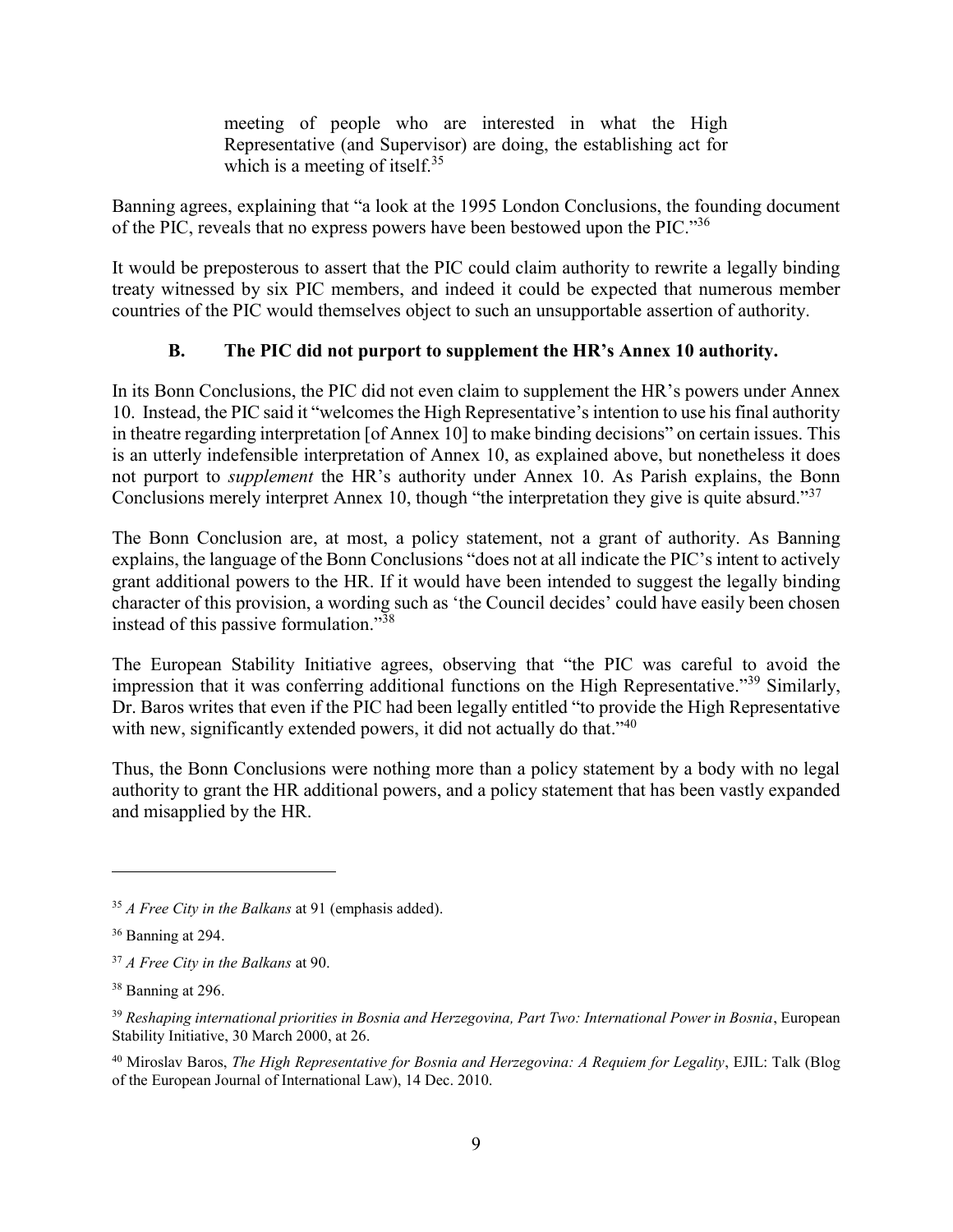#### **IV. The UN Security Council did not bestow additional powers on the High Representative.**

On occasion, the HR has falsely claimed that it has two separate sources of authority: Annex 10, and UN Security Council resolutions. In reality, the Security Council, like the PIC, has never bestowed powers on the HR beyond its mandate under Annex 10. The Security Council has never taken any action contrary to its stated position that "the primary responsibility for the further successful implementation of the Peace Agreement lies with the authorities in Bosnia Herzegovina themselves." 41

The HR has been inconsistent and opportunistic in describing its legal status before courts and tribunals. To prevent the European Court of Human Rights (ECtHR) from ruling on a complaint that the HR's extrajudicial punishments violated the claimants' human rights, the HR argued, in *Beric v. Bosnia*, that its actions could not engage the responsibility of any state because it derives its powers from various international instruments, including decisions of the UN Security Council. The ECtHR did not consider the merits of the claimants' case. Relying on the HR's arguments, the ECtHR, in a 2007 decision, found that it lacked jurisdiction over the claim, writing that "the High Representative was exercising lawfully delegated UNSC Chapter VII powers, so that the impugned action was, in principle, 'attributable' to the UN within the meaning of draft article 3 of the Draft Articles on the Responsibility of International Organisations."<sup>42</sup>

After the *Beric* decision, however, the HR jettisoned the arguments it made before the ECtHR in favor of an entirely contrary claim. As a defendant before a U.S. federal court, the HR stated that it is an organ of the foreign states that make up the PIC, and as such it constitutes an instrumentality of each of those states.<sup>43</sup> This representation directly conflicted with the HR's representation to the ECtHR that it is an international organization whose actions cannot engage the responsibility of any state.

In any event, the *Beric* decision does not withstand scrutiny because its reasoning rests on false premises. The *Beric* court determined that the key question was whether the Security Council exercised "effective overall control" over the HR. Its affirmative answer to the question rested on three legs, each of which collapses under examination.

The court found first that the Security Council explicitly delegated authority to the HR in Resolution 1031 in 1995. In reality, there was no explicit or implicit delegation in the resolution, and nothing in the resolution suggested a supplementation of the HR's powers under Annex 10. Rather, the resolution merely

> [e]ndorse[d] the establishment of a High Representative, following the request of the parties, who, in accordance with Annex 10 on the civilian implementation of the Peace Agreement, will monitor the

<sup>41</sup> See, e.g., UNSC Res. 1247 (1999) at para. 2.

<sup>42</sup> *Beric v. Bosnia and Herzegovina, Decision on Admissibility,* European Court of Human Rights (2007) at para. 28.

<sup>43</sup> Specially Appearing Defendants' Motion to Dismiss, *Anthony Sarkis v. Miroslav Lajcak, Office of the High Representative,* U.S. District Court for the Northern District of California, 31 October 2008, p. 11.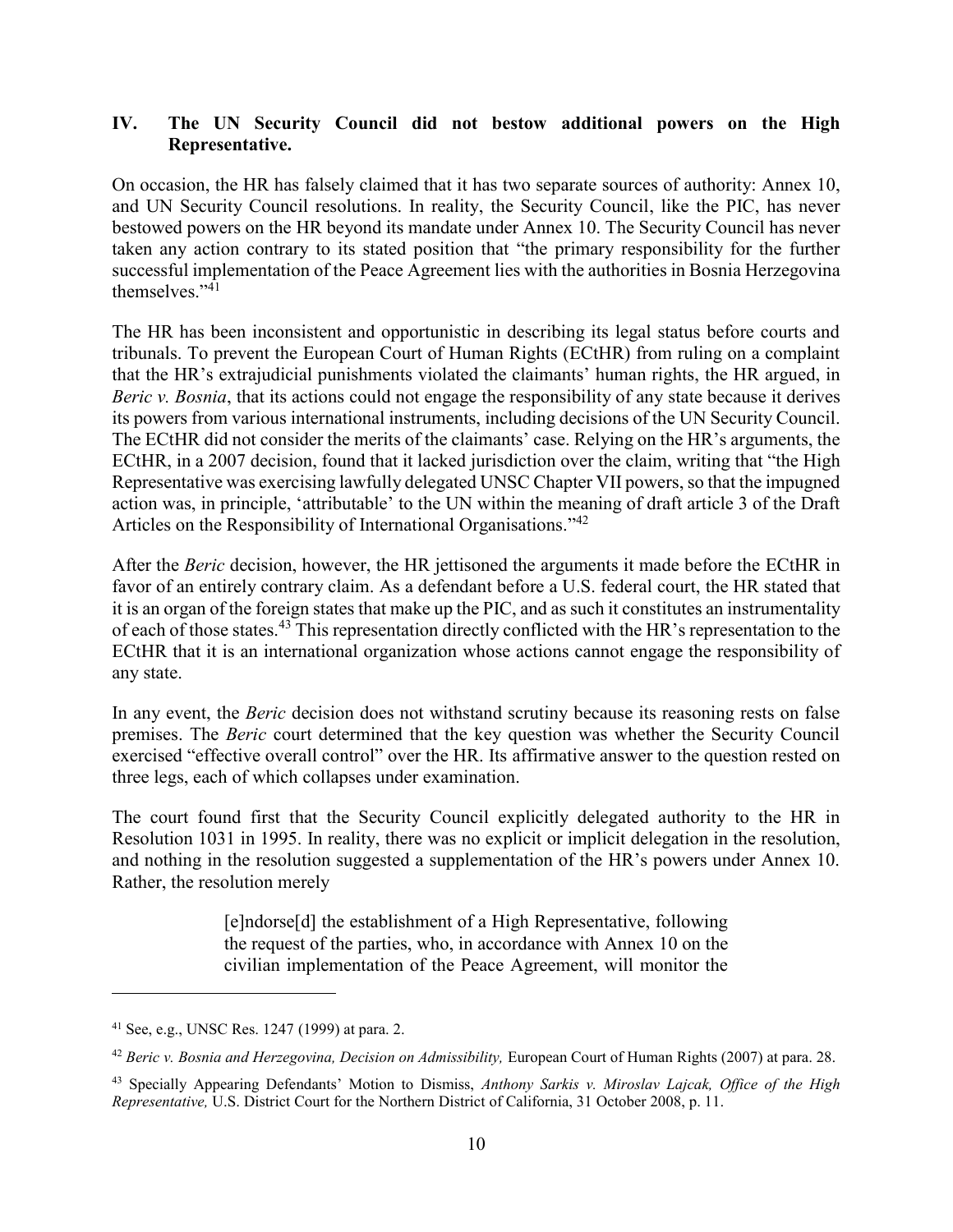implementation of the Peace Agreement and mobilize and, as appropriate, give guidance to, and coordinate the activities of, the civilian organizations and agencies involved.

To "endorse" is not to delegate, and the powers the Security Council endorsed are only those limited powers found in Annex 10.

Second, the *Beric* court wrote that "UNSC Resolutions subsequent to the initial UNSC Resolution endorsed the Conclusions of the Peace Implementation Conferences, which further elaborated on the mandate of the High Representative (see, for example, UNSC Resolution 1144, endorsing the Conclusions of the Bonn Peace Implementation Conference)." In none of these decisions, however, did the Security Council decide to delegate dictatorial authorities to the HR. The Security Council's statements in these resolutions were mere expressions of political support for the conclusions of the PIC, an ad hoc group with no legal power. Again, to endorse is not to delegate.

Third, the *Beric* court emphasized that "the High Representative was required by [Resolution 1031] to report to the UNSC, so as to allow the UNSC to exercise its overall control." In this conclusion the court was simply mistaken; Resolution 1031 did not require—or even request—the HR to report to the Security Council.

In addition to the reasons explained above, the notion that the Security Council delegated dictatorial authorities to the HR is legally groundless because the Security Council could not grant such powers, as explained below.

### **A. The Security Council could not have delegated or attributed powers to the HR.**

In order for the Security Council to delegate or attribute powers to the HR, as Banning points out, the HR would have to have been "established as a subsidiary organ of the UN SC according to Article 29 *UN Charter*."<sup>44</sup> An example of what this would look like is the UN Interim Administration Mission in Kosovo (UNMIK), which "was clearly placed under UN auspices, and . . . vested with the responsibility of '[p]erforming basic civilian administrative functions where and as long as required."<sup>45</sup> Similarly, the UN Interim Administration in East Timor (UNTAET) was "vested with the overall responsibility to exercise all administrative and legislative powers, as well as with executive powers, including the administration of justice, right from the beginning."<sup>46</sup>

In contrast, the HR and its functions were created only by the parties to Annex 10 with no involvement of the Security Council, and its authority is defined in Annex 10, not Security Council resolutions. At the time of the Dayton Accords, the Security Council merely expressed support for the establishment of the  $HR<sup>47</sup>$  Banning concludes:

<sup>46</sup> *Id.*

 $\overline{a}$ 

<sup>47</sup> *Id.*

<sup>44</sup> Banning at 298.

<sup>45</sup> *Id.* at 299.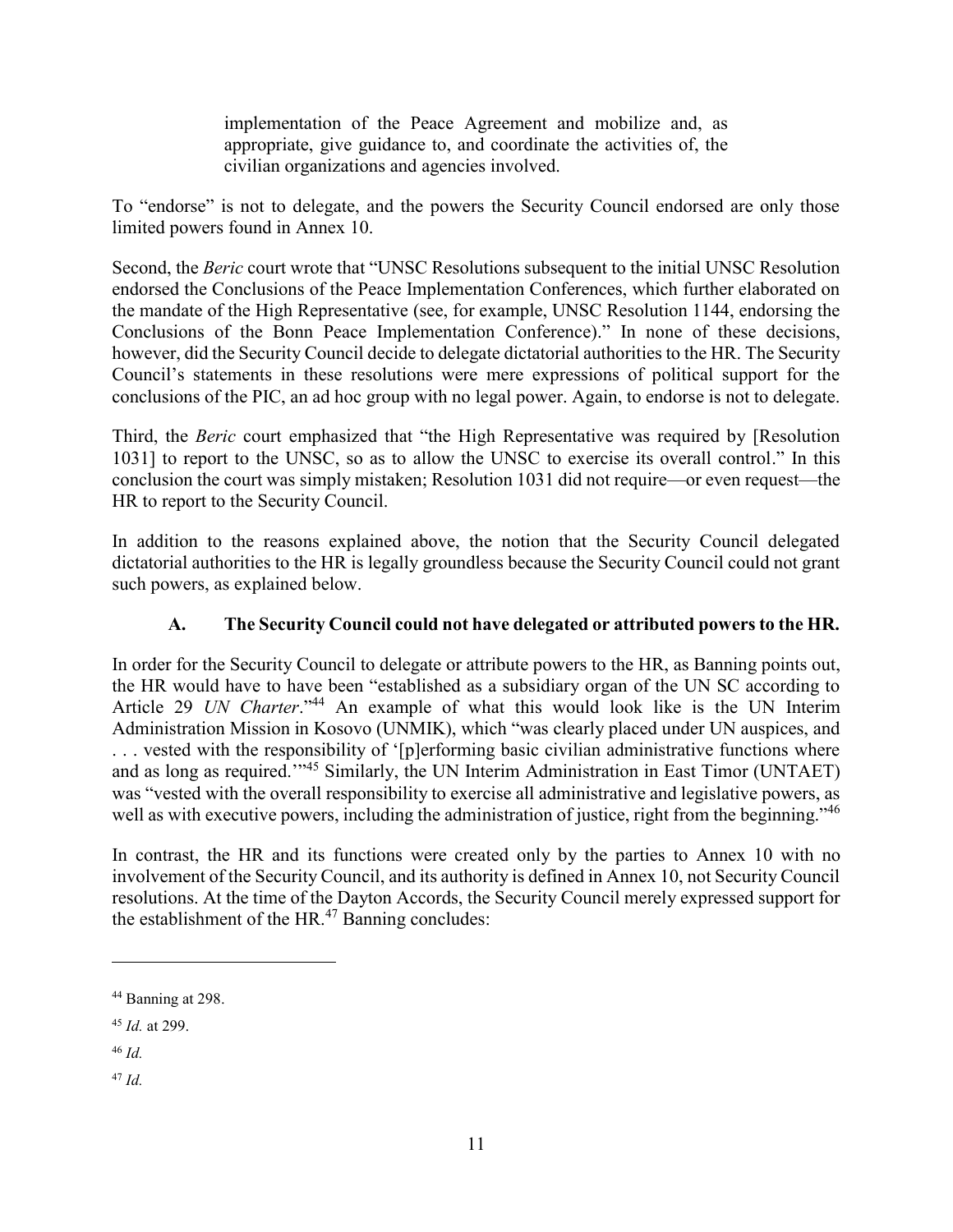As the OHR was neither established as a subsidiary organ of the UN SC nor established under the auspices of the UN as for example the United Nations Mission in Bosnia and Herzegovina, the UN SC could consequently neither have delegated nor attributed powers to the OHR $^{48}$ 

#### **B. The Security Council did not de facto bestow powers on the HR.**

Moreover, the Security Council did not, even de facto, transfer powers to the HR.

Although the Security Council, in certain resolutions, has occasionally expressed a measure of political support for the Bonn powers, it has never purported to bestow such powers on the HR. In these resolutions, Banning explains:

> [T]he UNSC does not *decide* that the OHR has the power to make binding decisions, it only reaffirms what the PIC concluded. This must be understood as a mere expression of political support. Therefore it does not amount to an actual act of *de facto* granting of powers to the OHR.

> To infer a *de facto* grant of powers from a mere expression of UN SC support for an act which was in itself not a grant of power, but only the political advice of a diplomatic body, would truly be legal fiction. It would further imply that the UN SC intended to act outside of its powers because the OHR does not even form a subsidiary organ of the UN SC to which a power could be lawfully granted. In conclusion, it cannot be argued that the so-called 'Bonn Powers' were conferred upon the OHR by the UN SC.<sup>49</sup>

The extraordinary and dictatorial authorities claimed by the HR cannot be legally justified by the Security Council's mere expression of political support for the Bonn Conclusions, which themselves were a just a policy statement by an ad-hoc group with no legal authority. As Parish points out, "an act by the PIC without legal basis cannot be given subsequent legal legitimacy merely because the Security Council acknowledges what it has done."<sup>50</sup>

Moreover, like the PIC, the Security Council has never purported to supplement the HR's authority under Annex 10. Its expressions of support for the HR and its authority have always been based on Annex 10 and its misinterpretation by the PIC.

Thus, the Security Council has not, even de facto, supplemented the HR's power under Annex 10*.*

#### **V. The exercise of the Bonn powers by the HR is an illegal violation of the rights of BiH**

<sup>48</sup> *Id*. at 299-300.

<sup>49</sup> *Id.* at 301.

<sup>50</sup> *A Free City in the Balkans* at 92.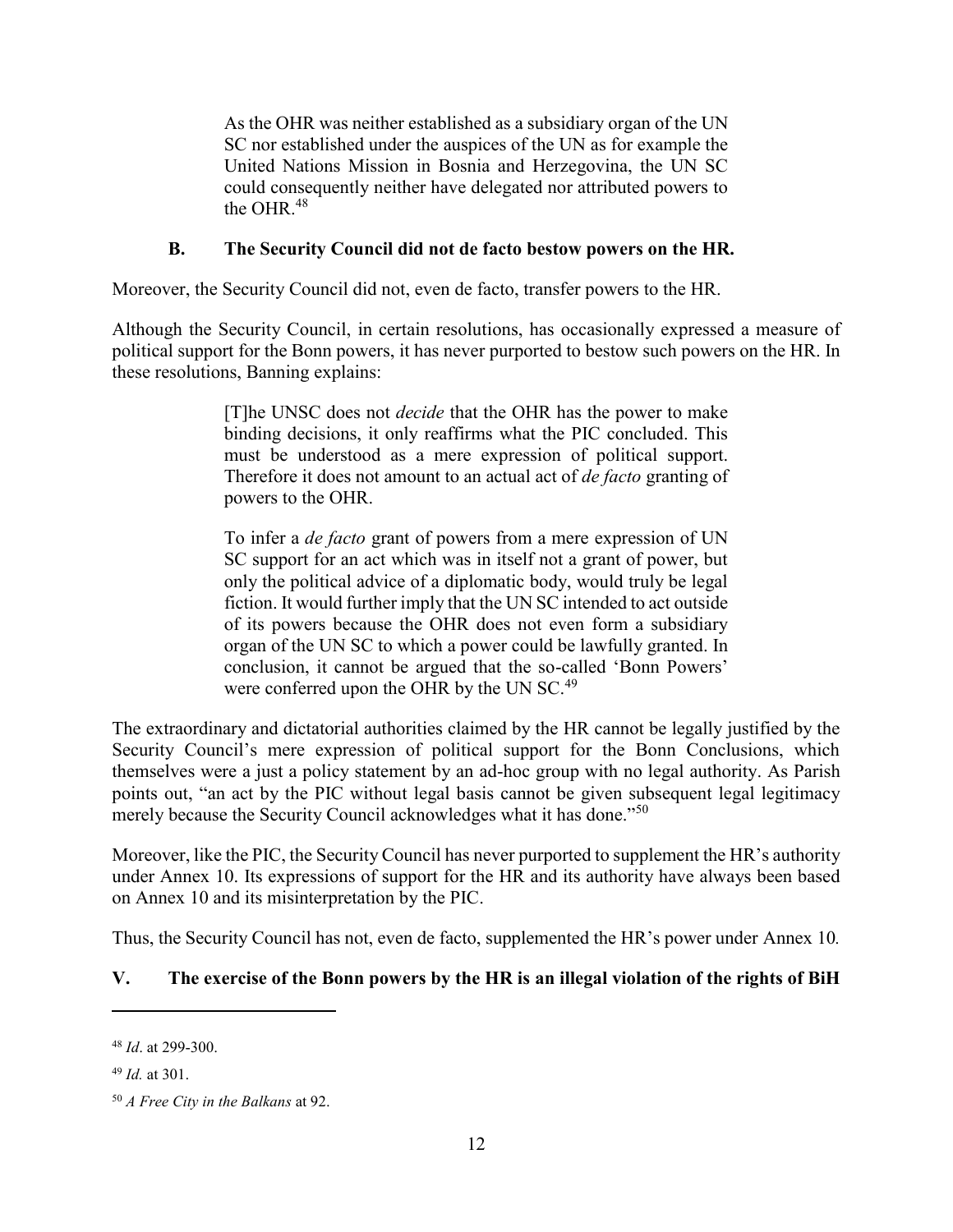#### **citizens.**

Apart from their lack of a legal basis, the dictatorial authorities claimed by the HR are obviously incompatible with the human rights of BiH citizens, and the exercise of such rights would constitute violations of important treaties protecting such rights. Under Annex 4 of the Dayton Accords, the BiH Constitution, the European Convention on Human Rights and its protocols "apply directly in Bosnia and Herzegovina" and "have priority over all other law."<sup>51</sup> The European Convention provides, "In the determination of his civil rights and obligations or of any criminal charge against him, everyone is entitled to a fair and public hearing within a reasonable time by an independent and impartial tribunal established by law."<sup>52</sup> The HR's extrajudicial punishments, such as its summary removal and banning of individuals from public office, manifestly violate this provision.

Moreover, the HR's rule by decree and its removal of elected officials violate the right to free elections guaranteed under Protocol No. 1 of the European Convention<sup>53</sup> and the International Covenant on Civil and Political Rights  $(ICCPR)$ ,<sup>54</sup> which also applies directly under the BiH Constitution.<sup>55</sup> In addition, the HR's decrees violate the very first article of the ICCPR, which provides: "All peoples have the right of self-determination. By virtue of that right they freely determine their political status and freely pursue their economic, social and cultural development."

The HR's practice of imposing extrajudicial punishments against BiH citizens without any form of due process or right of appeal has earned sharp international condemnation. In a 2004 resolution, the Parliamentary Assembly of the Council of Europe held, "[T]he Assembly considers it irreconcilable with democratic principles that the High Representative should be able to take enforceable decisions without being accountable for them or obliged to justify their validity and without there being a legal recourse."<sup>56</sup>

In a March 2005 opinion, the Council of Europe's Venice Commission concluded as follows regarding the HR's extrajudicial punishments:

> The main concern is . . . that the High Representative does not act as an independent court and that there is no possibility of appeal. *The High Representative is not an independent judge and he has no democratic legitimacy deriving from the people of [Bosnia and Herzegovina]. He pursues a political agenda . . . . As a matter of principle, it seems unacceptable that decisions directly affecting the rights of individuals taken by a political body are not subject to a*

<sup>51</sup> BiH Constitution, art. II (2).

<sup>52</sup> European Convention on Human Rights, art. 6.

<sup>53</sup> Protocol no. 1, European Convention on Human Rights, art. 3.

<sup>54</sup> International Covenant on Civil and Political Rights, art. 25.

<sup>55</sup> BiH Constitution, art. II (4) and (7), Annex I.

<sup>56</sup> Parliamentary Assembly of the Council of Europe, Res. 1384 (2004), June 23, 2004.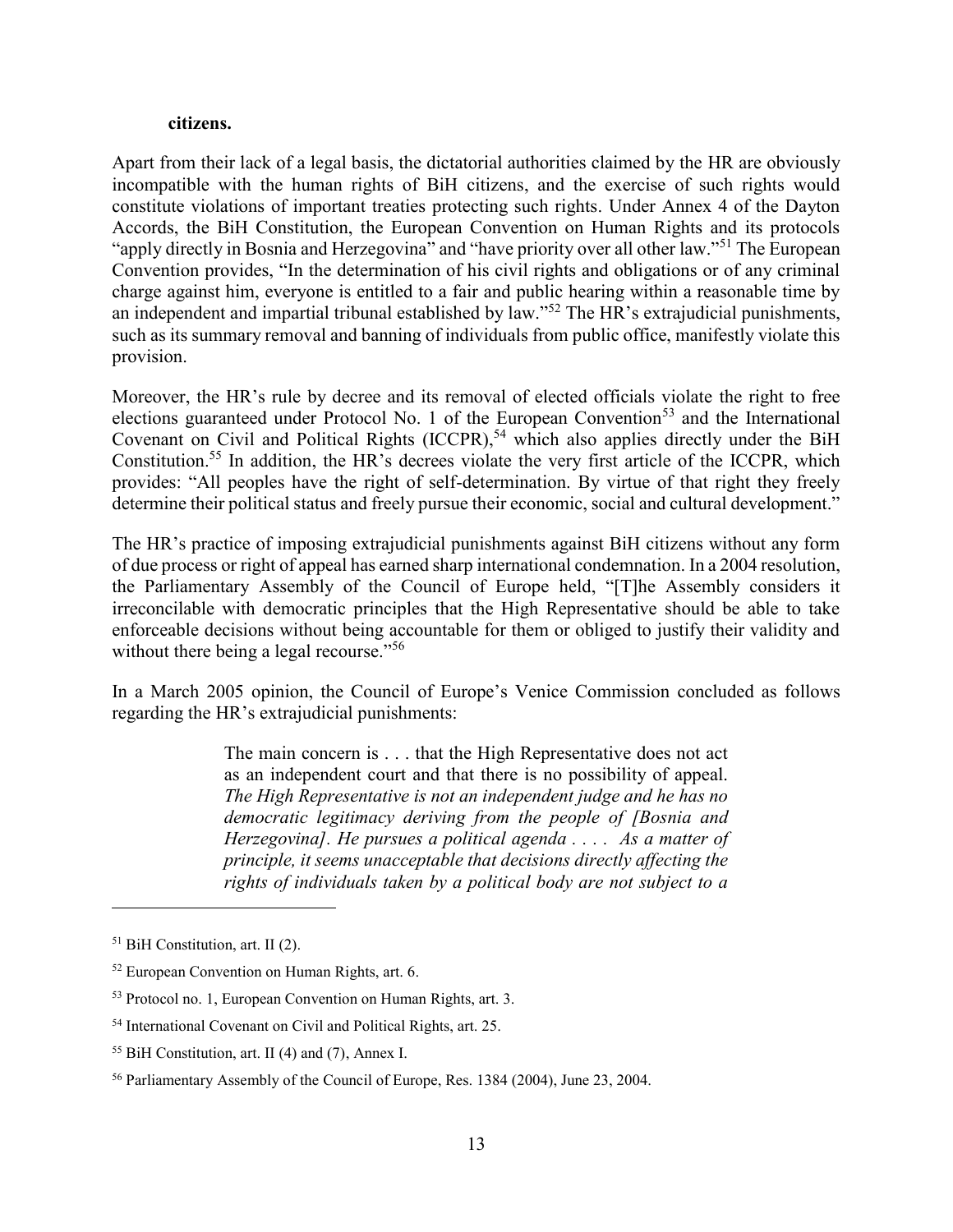*fair hearing or at least the minimum of due process and scrutiny by an independent court*.

\* \* \*

The continuation of such power being exercised by a non-elected political authority without any possibility of appeal and any input by an independent body is not acceptable. $57$ 

A report by the Council of Europe Parliamentary Assembly condemned the HR's assertion of authority to remove and ban public officials from office without any right of appeal:

> 39. Your Rapporteur believes that such powers run counter to the basic principles of democracy and are reminiscent of a totalitarian regime. Their use, no matter how seemingly justifiable on public interest grounds, has an extremely harmful effect on the democratisation process in Bosnia and Herzegovina, since it causes feelings of injustice and undermines the credibility of democratic institutions and mechanisms.

> 40. In this respect, it should be recalled that the rights of the people of Bosnia and Herzegovina are protected by the European Convention on Human Rights.<sup>58</sup>

As the European Stability Initiative's Gerald Knaus and Felix Martin observed about the HR, "Banning individuals for life from public employment or political office without even giving them a chance to confront the charges against them plainly violates even the most basic notions of due process and is simply unacceptable in a democratic country."<sup>59</sup>

Austrian professor Joseph Marko, who served as a foreign member of the BiH Constitutional Court, wrote that the HR's removal of public officials from office "did not meet the lowest standards of rule of law." $60$ 

Commenting on the HR's asserted authority to enact laws by decree, the Venice Commission observed, "Art. 3 of the (first) Protocol to the [European Convention on Human Rights] requires the election of the legislature by the people, and this right is deprived of its content if legislation

<sup>57</sup> 2005 Venice Commission Opinion at paras. 94, 96, and 98 (emphasis added).

<sup>58</sup> *Strengthening of democratic institutions in Bosnia and Herzegovina*, Council of Europe Parliamentary Assembly, Political Affairs Committee, Doc. 10196, 4 Jun. 2004.

<sup>59</sup> Gerhard Knaus and Felix Martin, *Travails of the European Raj*, 3 J. Democracy 60, 72 (2003).

<sup>60</sup> Joseph Marko, *Post-conflict Reconstruction through State- and Nation-building: The Case of Bosnia and Herzegovina*, European Diversity and Autonomy Papers EDAP 4/2005, at 16-17.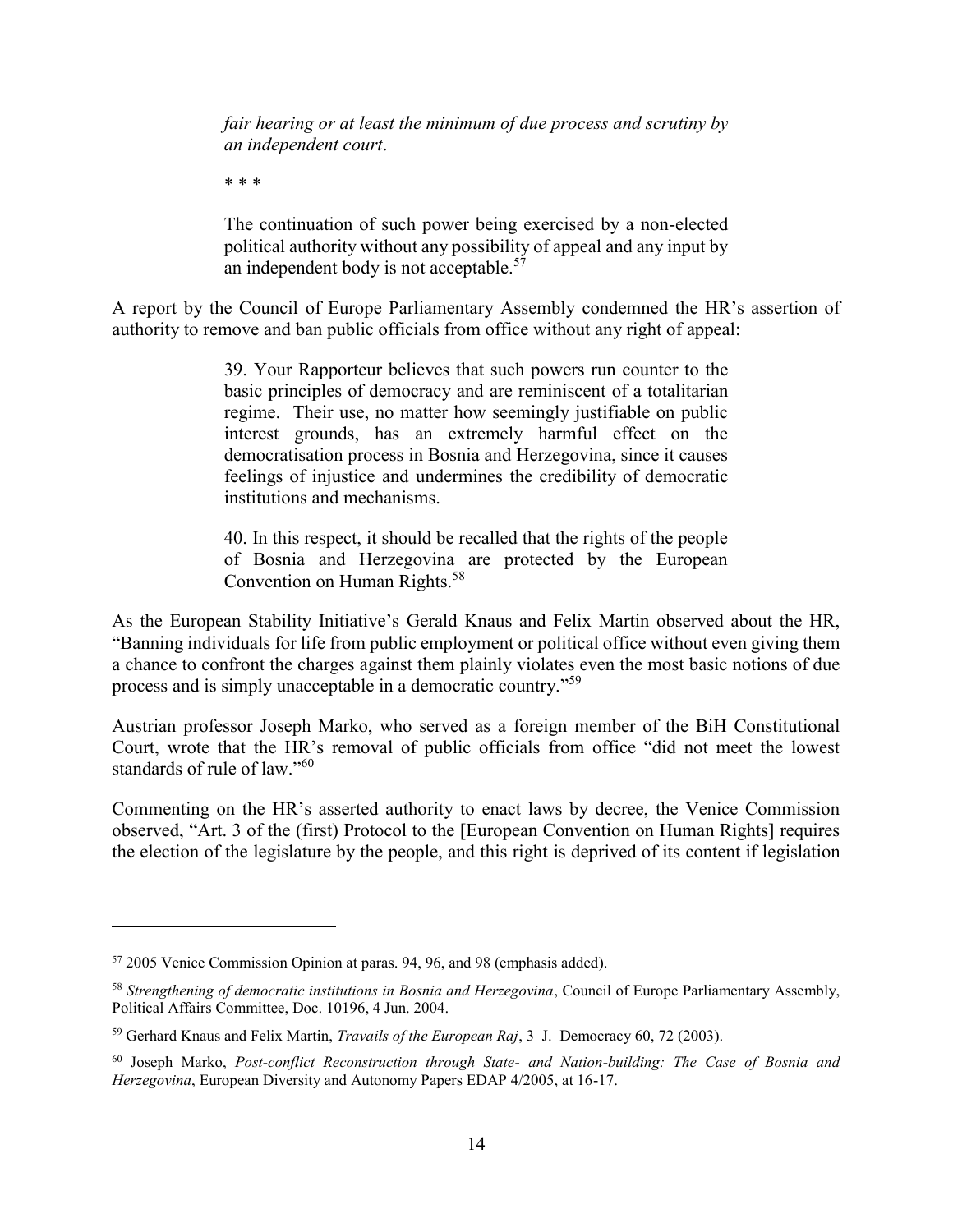is adopted by another body."<sup>61</sup>

In 2006, the BiH Constitutional Court held that individuals must have an opportunity to appeal extrajudicial punishments decreed by the HR. In response, the HR, in an astonishing assertion of absolute authority unbounded by any law, declared that its actions are not subject to any review by any BiH authority, issuing a decree nullifying the court's verdict. Even the Bonn powers, as Dr. Knoll points out, "do not foresee, or imply, a competence to revoke a decision of Bosnia's highest constitutional organ."<sup>62</sup> The HR's decree, which remains in place today, banned any proceeding before the Constitutional Court or any other court that "*takes issue in any way whatsoever with one or more decisions of the High Representative*."<sup>63</sup> By issuing this order, Dr. Knoll observes, the HR "set the international community on a war path with Bosnia's constitutional organs."<sup>64</sup>Thus, the HR, using its illegal powers, declared itself above that law and shut down any forum for BiH citizens to challenge its violations of human rights.

#### **VI. Conclusion.**

As this paper demonstrates, the so-called Bonn powers claimed by the HR are wholly unlawful. Annex 10 to the Dayton Accords, which is the sole legal basis for the HR's authority, establishes a strictly limited mandate for the HR that cannot reasonably be interpreted to include any binding powers, let alone the dictatorial authorities the HR asserts. Moreover, contrary to the HR's claims, the PIC did not bestow additional authorities on the HR, nor did it have the power to do so. There is also no basis for the claim that the UN Security Council supplemented the HR's powers under Annex 10. The exercise of the Bonn powers constitutes a flagrant violation of the human rights of BiH citizens as expressed in important binding international treaties.

International organizations "are bound to act within the limits and in accordance with the terms of the grant made to them," and acts taken outside the limits of the terms of grant made to them, an "assertion of competence by an incompetent organ," is an illegal act.<sup>65</sup> Moreover, "there runs through . . . evidence of the practice of states and organisations and of the views of judges and writers of authority a single common thread: the recognition that as a matter of principle illegal acts ought not to give rise to valid and permanently effective consequences in law."<sup>66</sup>

Because the Bonn powers have no legal basis and violate the human rights of BiH citizens, as well as fundamental principles of international law, as recognized in applicable treaties and in customary international law, the exercise of these purported powers can have no binding legal effect and no binding force upon anyone. The effect of any such issuance by the HR can only be considered hortatory in nature unless and until the parties to whom such issuances are addressed

<sup>61</sup> 2005 Venice Commission Opinion at para. 88.

 $62$  Knoll at 315.

<sup>&</sup>lt;sup>63</sup> Office of the High Representative (OHR), Order on the Implementation of the Decision of the Constitutional Court of Bosnia and Herzegovina in the Appeal of Milorad Bilbija et al, No. AP-953/05, March 23, 2007 (emphasis added).

<sup>64</sup> Knoll at 313.

<sup>65</sup> Elihu Lauterpacht, *The Legal Effect of Illegal Acts of International Organisations* (1980) 89.

<sup>66</sup> Lauterpacht at 115.